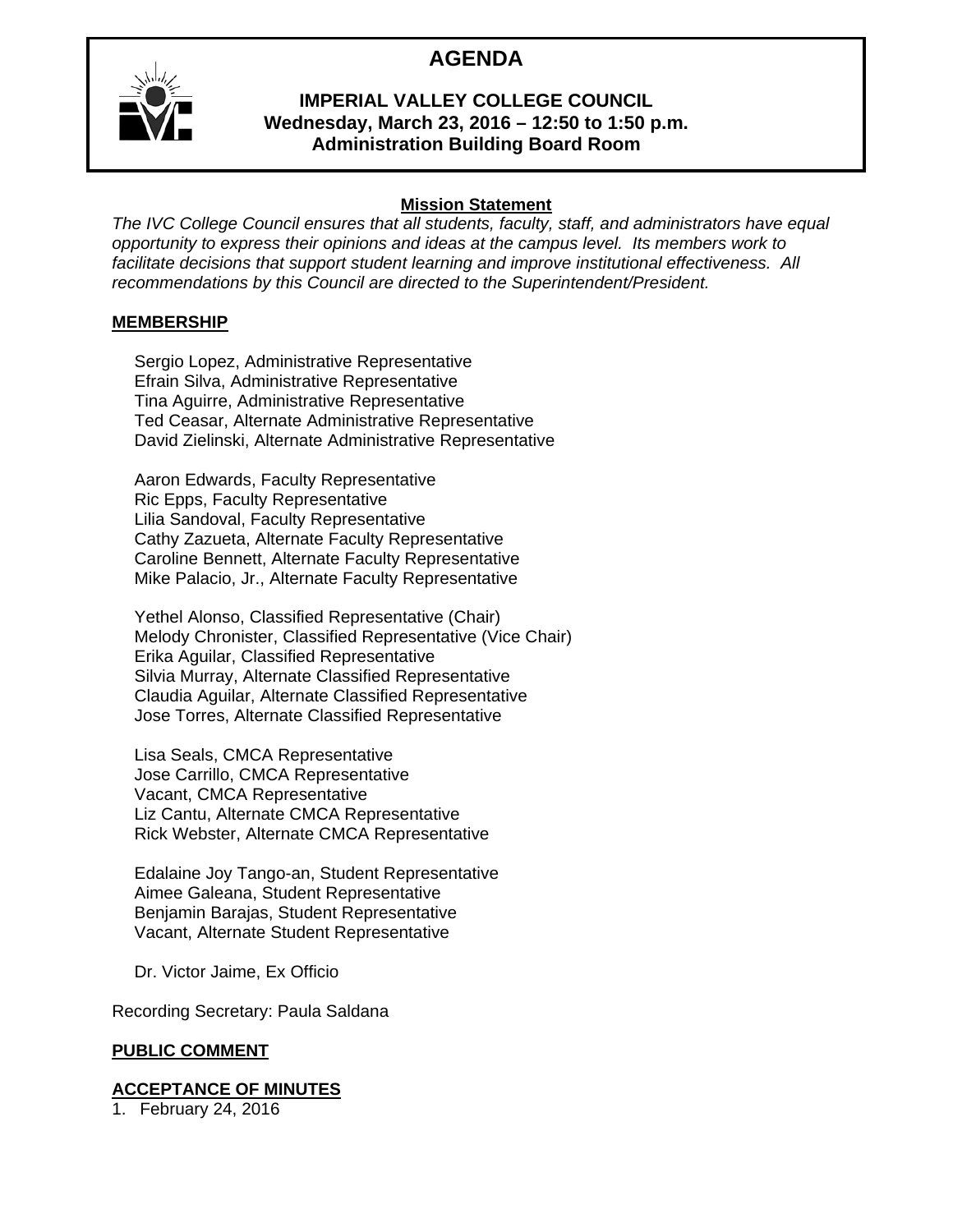### **CHAIR REPORT – Yethel Alonso**

#### **WRITTEN REPORTS (Attachment A)**

ASG President Update – Edalaine Joy Tango-an President's Update – Victor Jaime Academic Senate – Michael Heumann Budget and Fiscal Planning Committee – Melody Chronister Accreditation/CART Committee – Nicholas Akinkuoye Measure J and L Report – John Lau Strategic Educational Master Plan Committee – Ted Ceasar Budget Update/Financial – John Lau Technology Planning Committee – Jeff Enz Staffing Committee – Jennifer Donatt

Subcommittees: Competitive Athletics Committee – Jim Mecate Facilities and Environmental Health & Safety Committee – Sergio Lopez Public Relations & Marketing Committee – Mike Nicholas Student Affairs Committee – Sergio Lopez Campus Hour and Professional Development Committee – Lisa Solomon

#### **ACTION ITEMS**

None.

#### **DISCUSSION AND INFORMATION ITEMS**

- 1. Chapter 5 Administrative Procedures 5040-5800 (Attachment B)
- 2. Administrative Procedure 7135 Payroll Processing (Attachment C)
- 3. Bring Your Kids to Work Day

#### **ADJOURNMENT**

#### **2015-2016 College Council Meeting Schedule at 12:50-1:50 p.m. in the Board Room**

| 2016     |  |
|----------|--|
| April 27 |  |
| May 25   |  |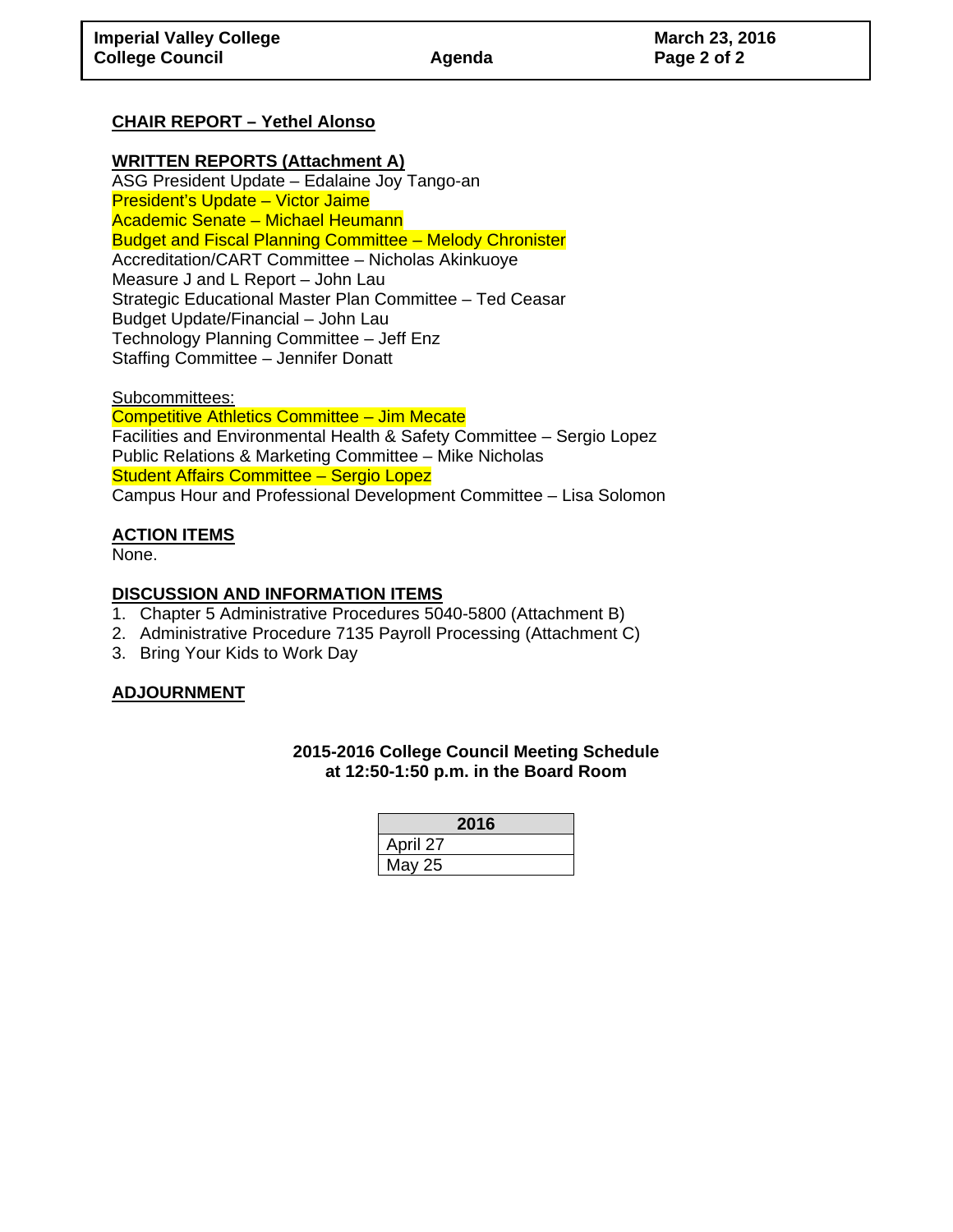# **UNADOPTED MINUTES**



#### **IMPERIAL VALLEY COLLEGE COUNCIL Wednesday, February 24, 2016 – 12:50 to 1:50 p.m. Administration Building Board Room**

President Jaime called the meeting to order at 12:56 p.m. He stated Chair Alonso would not be attending the meeting due to illness and that Vice Chair Chronister was absent due to her attendance at a conference.

#### **MEMBERSHIP**

- $\checkmark$  Sergio Lopez, Administrative Representative Efrain Silva, Administrative Representative
- $\checkmark$  Tina Aguirre, Administrative Representative
- $\checkmark$  Ted Ceasar, Alternate Administrative Representative David Zielinski, Alternate Administrative Representative

Aaron Edwards, Faculty Representative

 $\checkmark$  Ric Epps, Faculty Representative Lilia Sandoval, Faculty Representative Cathy Zazueta, Alternate Faculty Representative Caroline Bennett, Alternate Faculty Representative Mike Palacio, Jr., Alternate Faculty Representative

Yethel Alonso, Classified Representative (Chair) Melody Chronister, Classified Representative (Vice Chair)

- $\checkmark$  Erika Aguilar, Classified Representative Silvia Murray, Alternate Classified Representative Claudia Aguilar, Alternate Classified Representative Jose Torres, Alternate Classified Representative
- $\checkmark$  Lisa Seals, CMCA Representative Jose Carrillo, CMCA Representative Vacant, CMCA Representative
- $\checkmark$  Liz Cantu, Alternate CMCA Representative Rick Webster, Alternate CMCA Representative
- $\checkmark$  Edalaine Joy Tango-An, Student Representative
- $\checkmark$  Aimee Galeana, Student Representative Benjamin Barajas, Student Representative Vacant, Alternate Student Representative

Dr. Victor Jaime, Ex Officio

Recording Secretary: Paula Saldana

Others Present: Nicholas Akinkuoye, Ashok Naimpally, Dave Drury as faculty representative, Mary-Jo Wainwright, Frank Hoppe, Mike Nicholas

#### **PUBLIC COMMENT**

There was no public comment.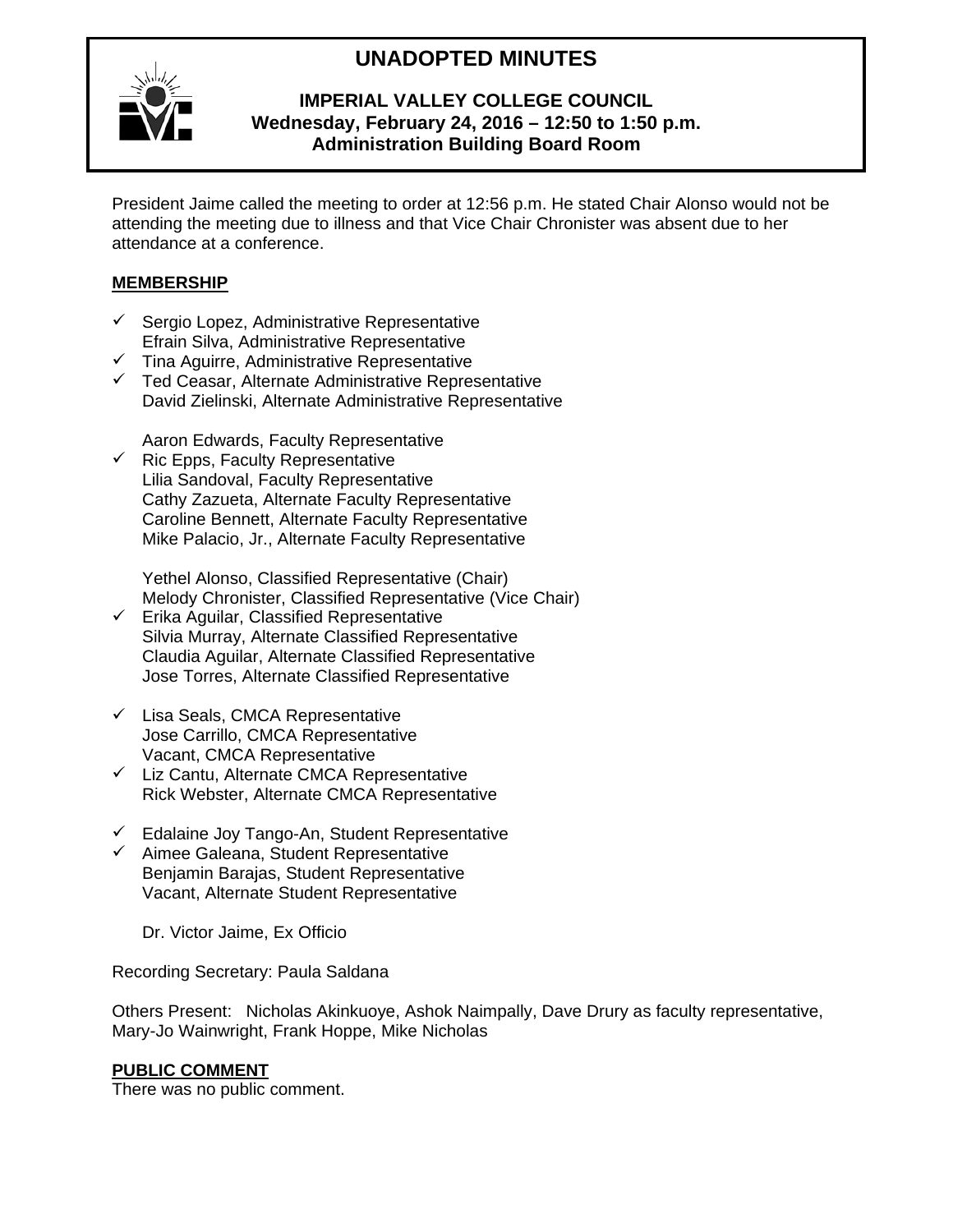**College Council Unadopted Minutes Page 2 of 3** 

#### **APPROVAL OF MINUTES**

1. December 9, 2015

**M/S/C Tango-An/Aguirre to accept the minutes of December 9, 2015. Motion carried.** 

#### **CHAIR REPPORT – Yethel Alonso**

No report was provided due to Chair Alonso's absence.

#### **WRITTEN REPORTS SUBMITTED (Attachment A)**

The following reports were reviewed:

President's Update – Victor Jaime Academic Senate – Michael Heumann Budget and Fiscal Planning Committee – Melody Chronister Staffing Committee – Jennifer Donatt Campus Hour and Professional Development Committee – Lisa Solomon

ASG President Tango-an provided a verbal report:

- The Welcome Back BBQ on Tuesday, February 23<sup>rd</sup> was a success; Trustee Juanita Salas attended the event.
- Students will be attending the Veteran's Center Ribbon Cutting today.
- Black History Month celebration will take place tomorrow during campus hour.
- On Monday, February 29<sup>th</sup>, the ASB will be volunteering at the IVC Fair Booth.

Dave Drury commented that the written report from the Competitive Athletics Committee had been inadvertently omitted from the agenda.

President Jaime stated the report would be included as part of the minutes.

#### **ACTION ITEMS**

#### **1. Approval of 2016 Midterm Report – Tina Aguirre**

#### Discussion:

Dean Tina Aguirre Presented a PowerPoint entitled "Midterm Report 02-16-16. She highlighted the Recommendations from 2007 and 2013, and the Self-Identified Areas to Improve from 2012.

VP Akinkuoye thanked those involved in putting the report together: Dean Ted Ceasar, Dean Tina Aguirre and Administrative Assistant Linda Amidon.

#### **M/S/C Lopez/Tango-An to approve the 2016 Midterm Report Motion carried.**

#### **DISCUSSION AND INFORMATION ITEMS**

#### **1. Social Media Procedure (Attachment B) – Mike Nicholas**

Mike Nicholas provided an overview of the Social Media Participation Protocols, created by the Public Relations and Marketing Committee as a way of promoting the college and due to the growing support for online communication. He stated as a result of the active shooter incident, the procedure was updated to include language relating to the safety of the campus.

He stated the procedure would be posted on the IVC Facebook page, as well as other social media platforms.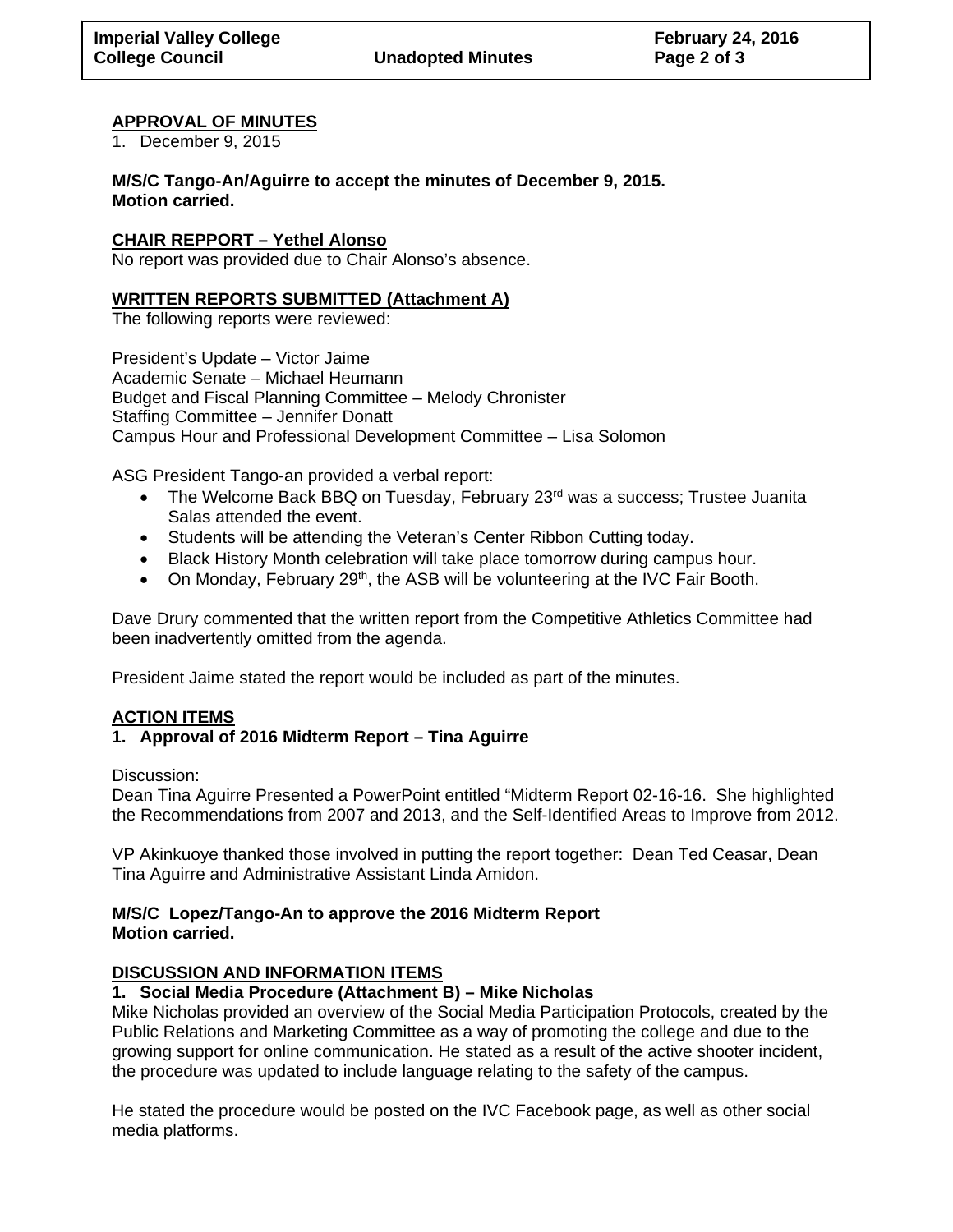President Jaime requested that the procedure be included as part of the Board Policies and Procedures.

#### **2. Chapter 3 Board Policies – Victor Jaime**

President Jaime stated the board polices are reviewed by the Board of Trustees every two years. Updates are received twice a year from the Community College League of California (CCLC). The updates are provided in template form, and include mandated language and recommendations from the CCLC.

President Jaime provided an overview of the Chapter 3 Board Policies:

- There are 32 Board Policies in Chapter 3
- There is one new Board Policy: BP 3225 Institutional Effectiveness
- There is one IVC generated Board Policy: Strategic Educational Master Planning **Committee**
- There are two polices with name changes only:
	- o BP 3255: Strategic Educational Master Planning Committee
	- o BP 3570: Smoke and Tobacco-Free District

He stated the changes to Chapter 3 were minor, and that the Board of Trustees would be adopting them at its next meeting on March 16, 2016.

#### **ADJOURNMENT**

President Jaime adjourned the meeting at 1:35 p.m.

#### **2015-2016 College Council Meeting Schedule at 12:50-1:50 p.m. in the Board Room**

| 2016     |
|----------|
| March 23 |
| April 27 |
| May 25   |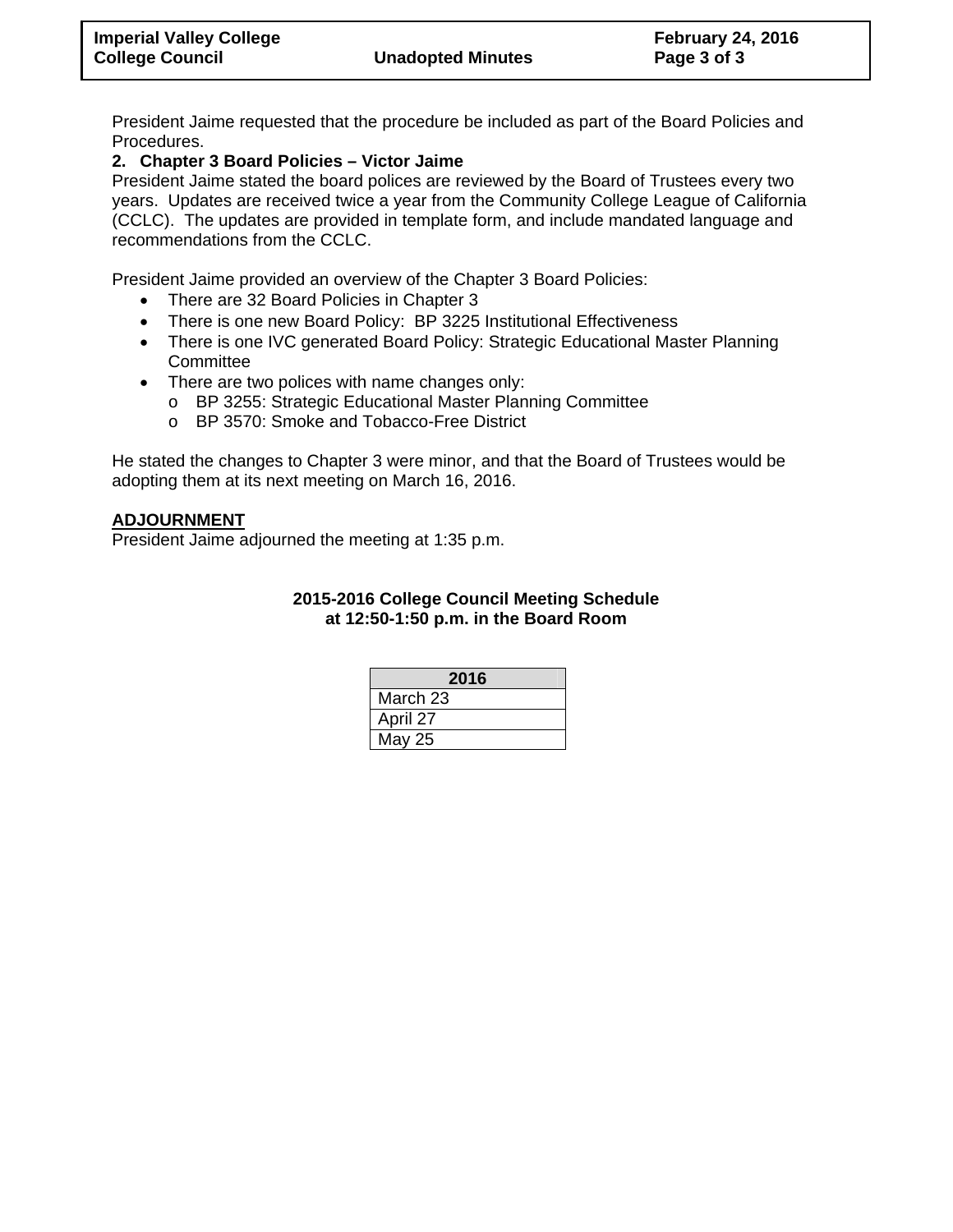# ATTACHMENT A

# **IMPERIAL VALLEY COLLEGE College Council March 23, 2016**

# **President's Update**

#### **Campus Safety:**

o By the time the College Council meets we will have had an evacuation drill. The Goal is to have a variety of evacuation drills throughout the year, including in the evening. After each drill an evaluation will be conducted to address any errors or omission of actions during these drills.

#### **Administrative and Classified Manager Recruitments:**

- o We are in the middle of recruiting for the follow positons as reported last month
	- **Vice‐President for Student Services (Administrator):**
	- **Dean of Student Affairs and Enrollment Services (Administrator):**
	- **Dean of Counseling (Administrator):**
	- **Chief Technology Officer (CTO) (Administrator):**
	- **Chief Human Resources Officer (CHRO) (Administrator):**
	- **Executive Director of the IVC Foundation (Classified Manager):**
- **Veteran's Success Center:**
	- o The Grand Opening of our Military and Veteran Success Center will be on April 21, 2016. Beginning at 12:50 p.m. in the College Center.
- **Spring Break:**
	- o Spring break will be starting next Monday, March 28, 2016 through Friday, April 1, 2016. We will all return on Monday, April 3, 2016. I wish you all a very restful week off.

# **This concludes my report.**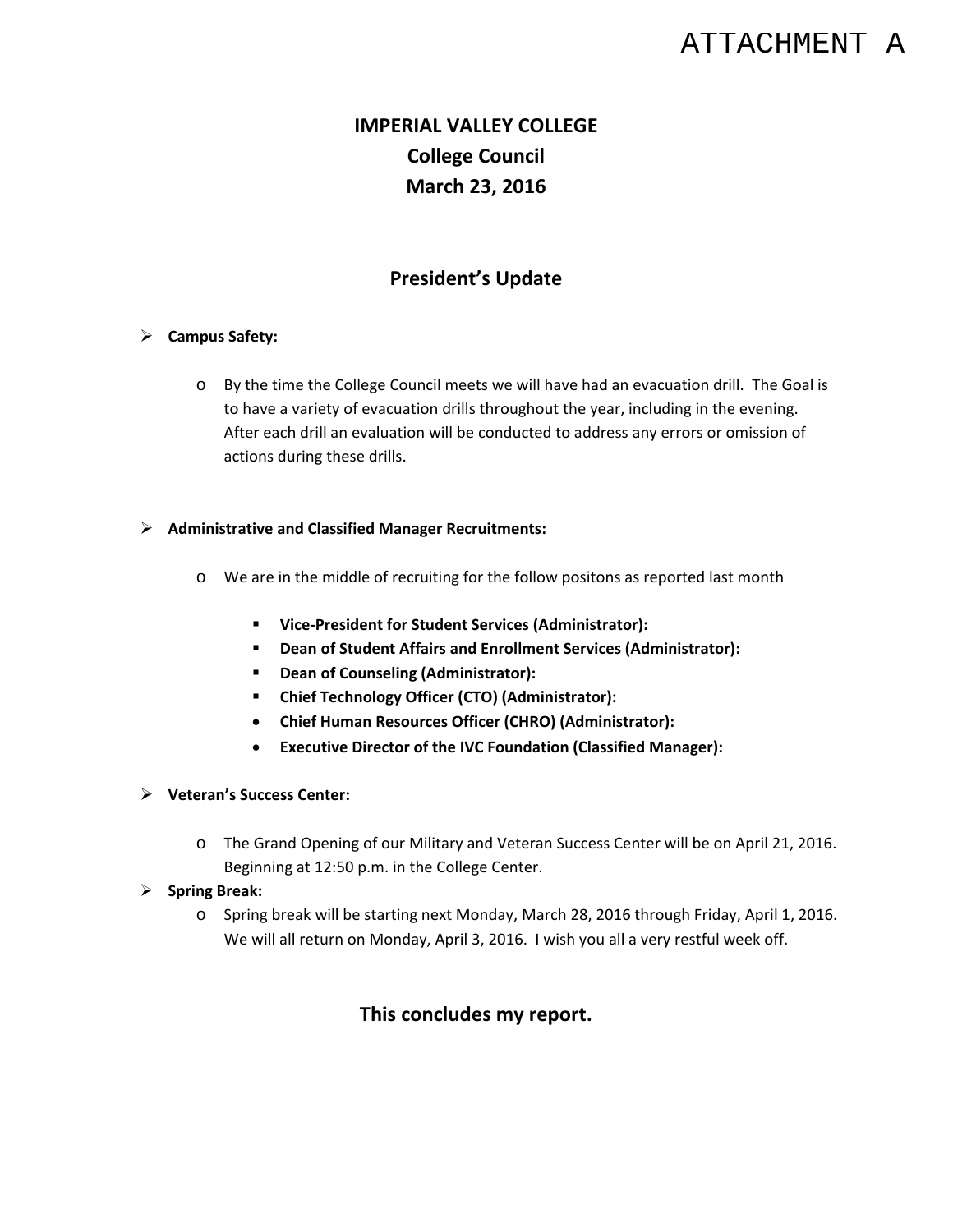### REPORT/COMMITTEE NAME:

Academic Senate

#### Last meeting date/time/place:

Wednesday, March 16, 2016, from 12:50-1:50 PM in the Board Room

#### Summary of discussion, information, and action items (short paragraph or bullet points):

- Approved a resolution in support of AB 798, the College Textbook Affordability Act of 2015. This is the first step in the development of a plan to increase the use of open educational resources (free or low cost textbooks) by faculty. The plan will be developed over the coming months.
- An ad hoc committee on ESL has been formed to examine the current state of the program and to plan for its long-term future. This committee's report is due on April 29.
- Three at-large senate seats for academic years 2016-2019 will be voted on during the week of March 21.
- The annual senate fundraiser will take place in May (specific date to be announced shortly).

Topics that you need College Council to discuss or have as action item (to be placed on the next College Council agenda, please specify if discussion or action item):

 There was a discussion in the senate on the future use of the former faculty mail room. This is a topic that should be brought to the facilities committee.

Next meeting date/time/place:

Wednesday, April 6, 2016, from 12:50-1:50 in the Board Room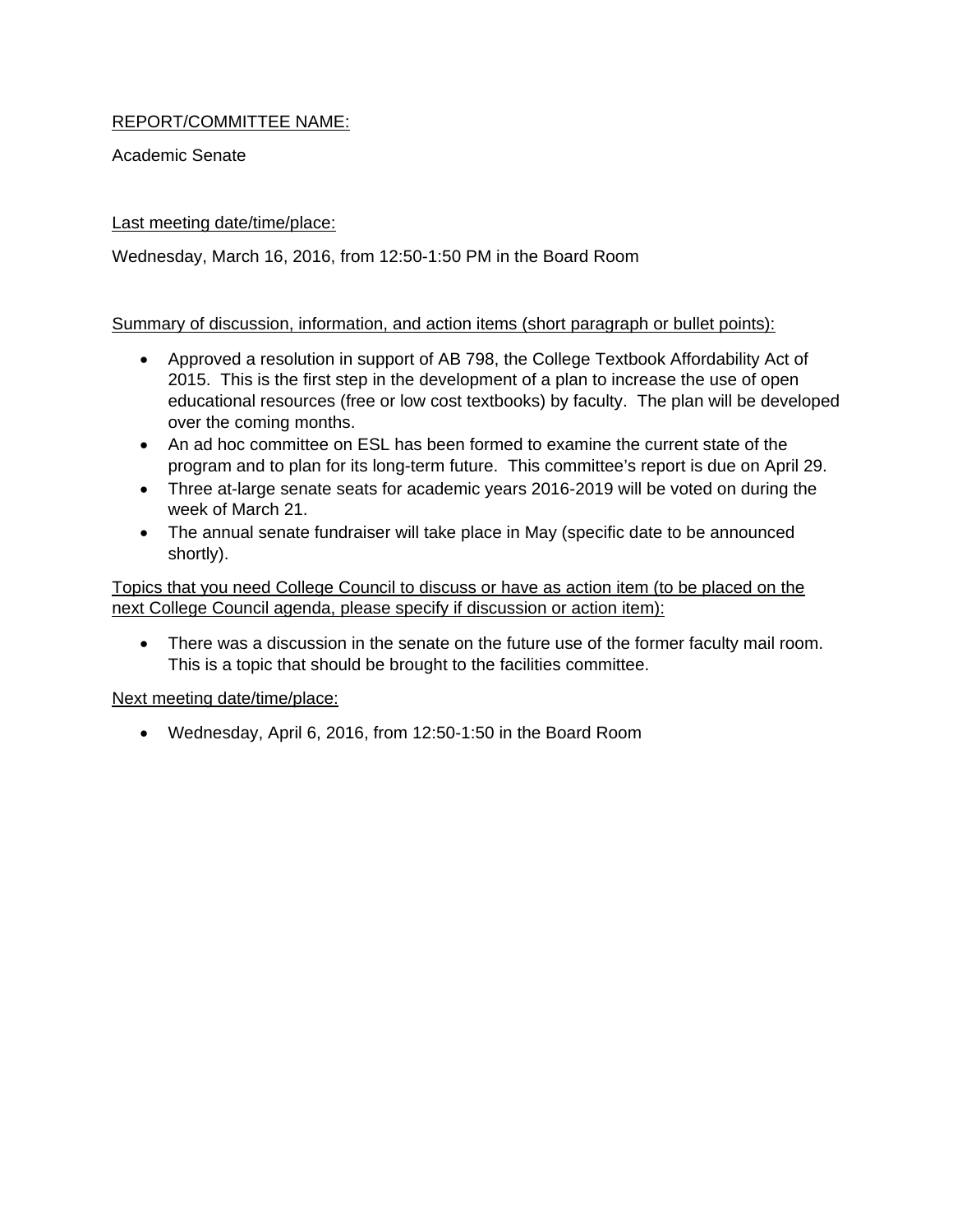#### REPORT/COMMITTEE NAME:

#### Budget and Fiscal Planning Committee

Last meeting date/time/place:

#### March 2, 2016 at 2pm in the Board Room

#### Summary of discussion, information, and action items:

Continued to discuss the budget variance analysis report for the 2016‐17 budget. Still working with a few departments that had not followed the budget guidelines established (flat budget with increases listed as enhancements).

Initial discussion took place on the enhanced 2016‐17 budget requests pertaining to operational costs.

Discussed the formation of a grants sub‐committee for centralized grant oversight. This lead to the discussion of a need for a full‐time position to manage grants. A formal recommendation will be brought to the next meeting for the BFPC to discuss and vote on.

Discussed enrollment revenue (FTES) projections and how it points to the need for a zero growth or flat budget for 2016‐17 in light of upcoming changes to financial aid (BOGG) effective Fall 2016. The BFPC does not want to recommend approving a budget with growth unless clear, measurable action is taken to support it.

Topics that you need College Council to discuss or have as action item (to be placed on the next College Council agenda, please specify if discussion or action item):

None

Next meeting date/time/place:

Wednesday, March 23<sup>rd</sup> at 2pm in the Board Room.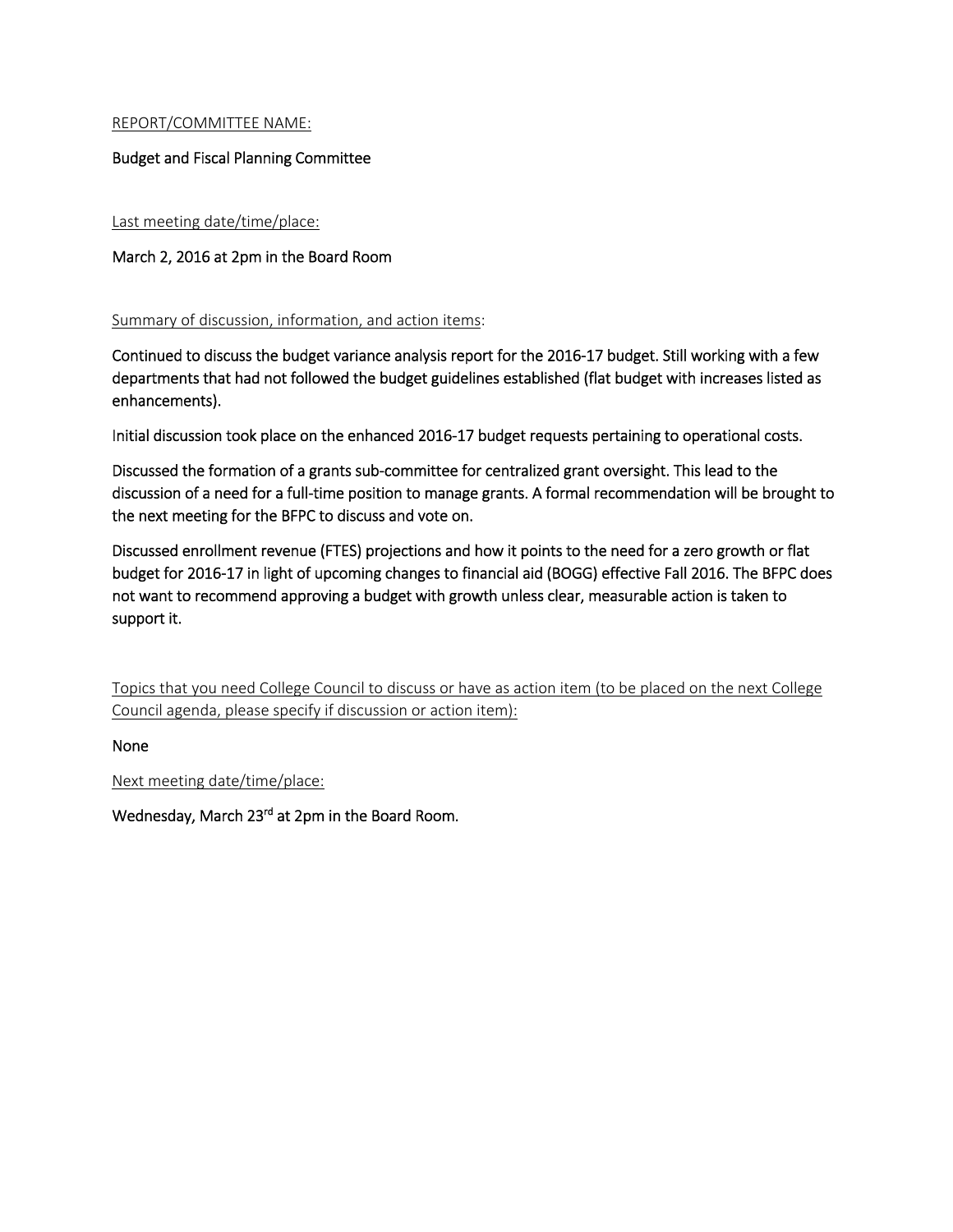#### **REPORT/COMMITTEE NAME:**

Competitive Athletics Committee

#### **Last meeting date/time/place:**

2‐23‐16, 1pm to 1:34pm, Room 700

#### **Summary of discussion, information, and action items (short paragraph or bullet points):**

Discussed:

- Approved Minutes from December 10th, 2015 Competitive Athletics Committee
- Jim informed the committee that the A.D. position was converted back to release time and the position will be voted on every 2 years.
- Jim distributed a sheet showing how much other colleges charge per unit for out of state tuition
- Andrew Robinson will look into who dropped the out of state charge per unit by  $$1$
- Andrew Robinson mentioned a new program (DCTag) that could minimize costs for out of state students from Washington D.C. Kevin Marty volunteered to look further into this program.
- Jill Tucker mentioned that Southwestern College may have been part of a Mexus program. Jim said he would look further into it.

#### Topics that you need College Council to discuss or have as action item (to be placed on the next **College Council agenda, please specify if discussion or action item):**

The only action item that occurred was approval of the minutes from the previous meeting held on December 10, 2015.

#### **Next meeting date/time/place:**

March 8, 2016 at 1pm in Room 700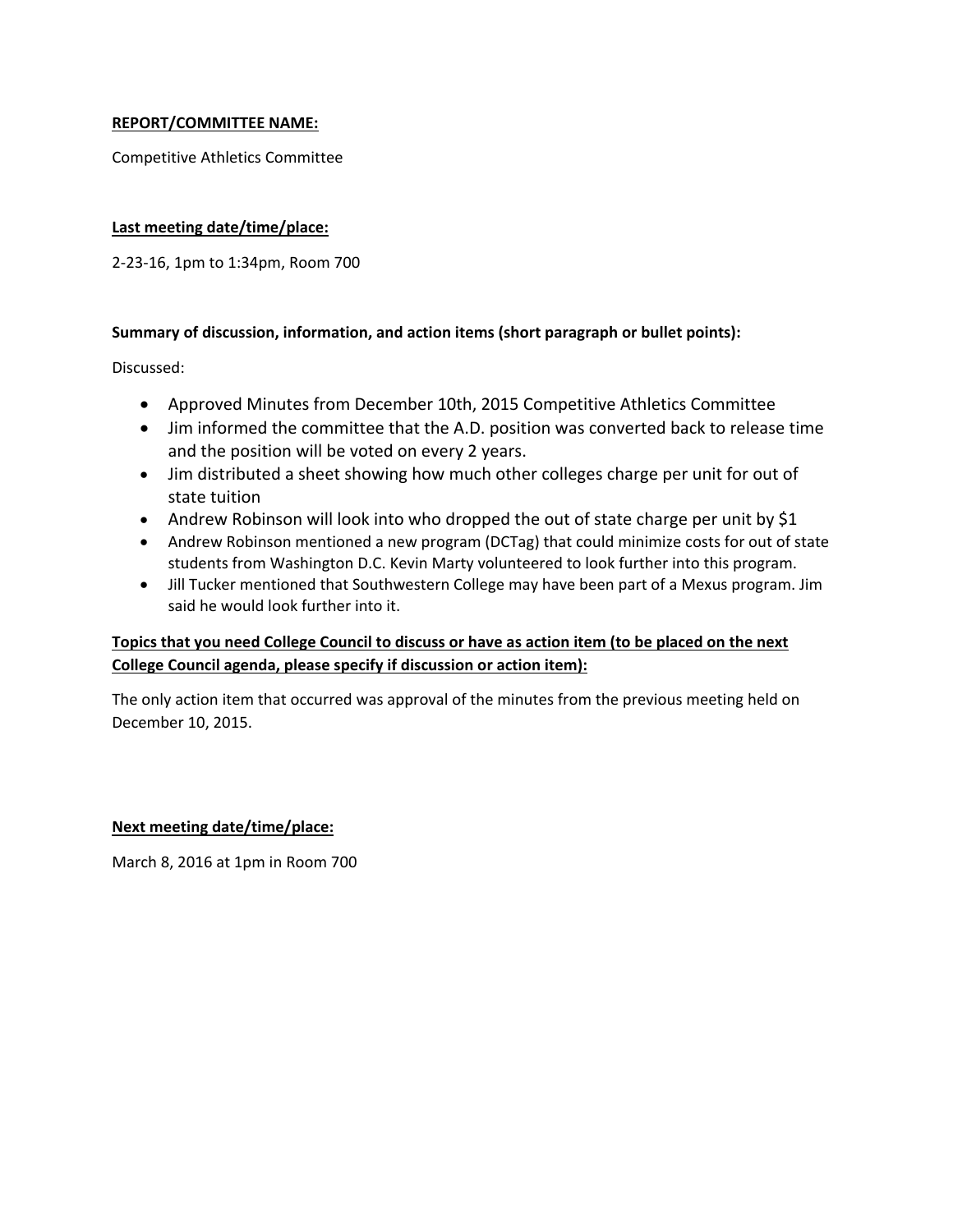### REPORT/COMMITTEE NAME: **Student Affairs Committee**

Last meeting date/time/place: **Thursday, March 10, 2016 / 12:50 p.m. / Board Room**

Summary of discussion, information, and action items (short paragraph or bullet points):

- **Two commencement ceremonies will be held Saturday, June 11, 2016. The first one will begin at 9:00 a.m. and the second ceremony will take place at 2:00 p.m. Students majoring in Math & Sciences will be at 2:00 p.m. All other majors will be at 9:00 a.m.**
- **Two graduation rehearsals will take place the Friday prior to graduation. Times will be discussed at the next meeting.**
- **Special awards were discussed. More information will be available at the next meeting.**
- **Leadership Scholarships will be made available at the IVC Foundation website this week.**
- **The Disciplinary Appeals Hearing Sub Committee might be reduced to four committee members instead of all to avoid lack of quorum. This item will be revisited. No hearings have been scheduled in the current academic year.**

Topics that you need College Council to discuss or have as action item (to be placed on the next College Council agenda, please specify if discussion or action item):

**None** 

Next meeting date/time/place: **Thursday, April 14, 2016 / 12:50 p.m. / Board Room**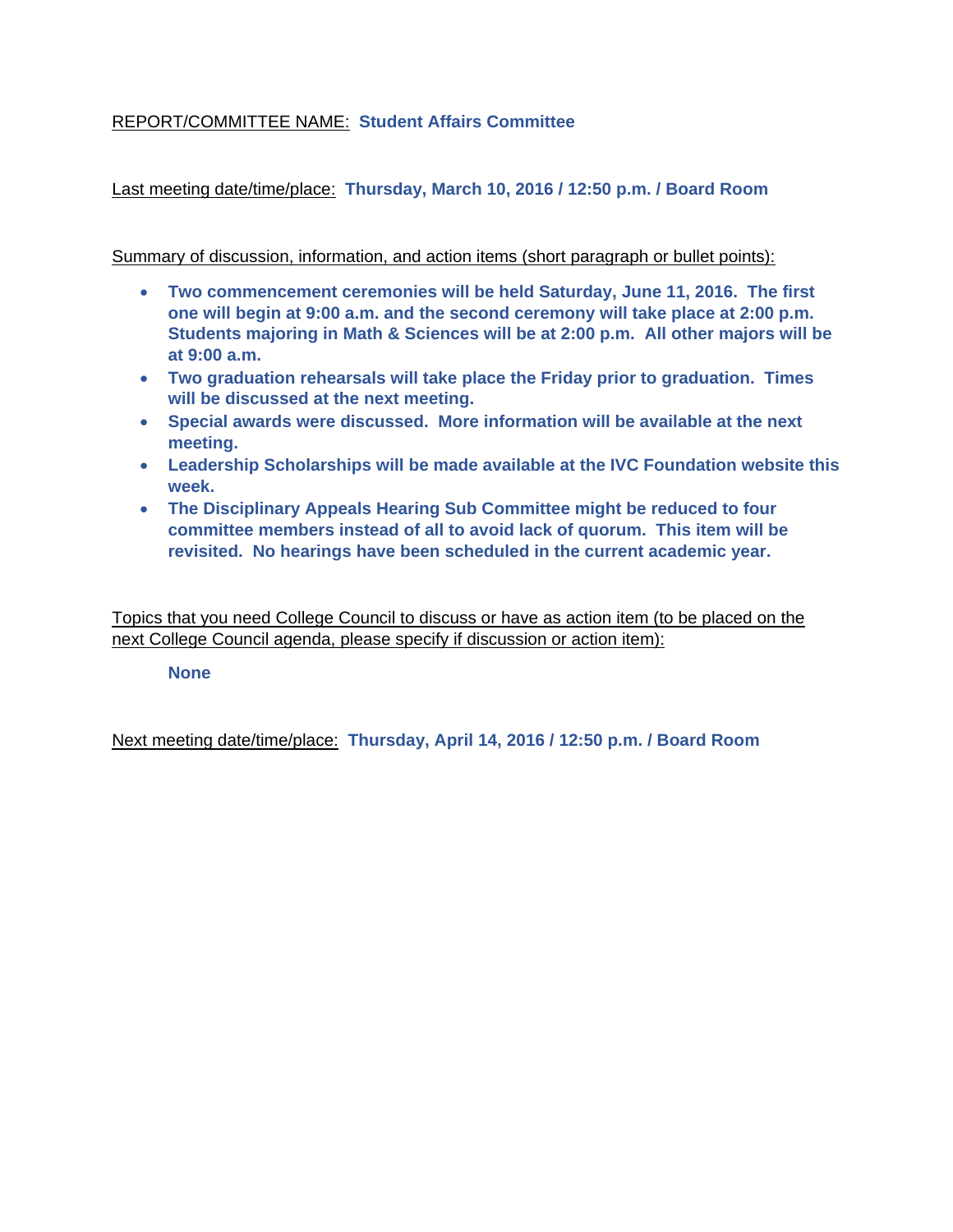### **IMPERIAL COMMUNITY COLLEGE DISTRICT AP 5040 Student Records, Directory Information, and Privacy**

Reference: *Education Code Sections 71091 and 76200 et seq.; Title 5, 54600 et seq.; 20 U.S. Code Section 1232 g(j)(U.S. Patriot Act); Civil Code Section 1798.85; ACCJC Accreditation Standard II.C.8* 

A cumulative record of enrollment, scholarship, and educational progress shall be kept for each student.

**Release of Student Records:** No instructor, official, employee, or Governing Board member shall authorize access to student records to any person except under the following circumstances:

- Student records shall be released pursuant to a student's written consent.
- In completing the admission application, students are provided the opportunity to request that their directory information be maintained as confidential. Students who wish to change their request, may do so in writing to the Admissions and Records Office at any time to become effective within five to ten working days."
- "Directory information" may be released in accordance with the definitions in Board Policy *BP 5040*.
- Directory information shall include:
	- o Student participation in officially recognized activities and sports including weight, height and high school of graduation of athletic team members.
	- o Degrees and awards received by students, including honors, scholarship awards, athletic awards and Dean's List recognition.

Student records shall be released pursuant to a judicial order or a lawfully issued subpoena.

Student records shall be released pursuant to a federal judicial order that has been issued regarding an investigation or prosecution of an offense concerning an investigation or prosecution of terrorism.

 Student records may be released to officials and employees of the District only when they have a legitimate educational interest to inspect the record.

Student records may be released to authorized representatives of the Comptroller General of the United States, the Secretary of Education, an administrative head of an education agency, state education officials, or their respective designees or the United States Office of Civil Rights, where that information is necessary to audit or evaluate a state or federally supported educational program or pursuant to federal or state law. Exceptions are that when the collection of personally identifiable information is specifically authorized by federal law, any data collected by those officials shall be protected in a manner that will not permit the personal identification of students or their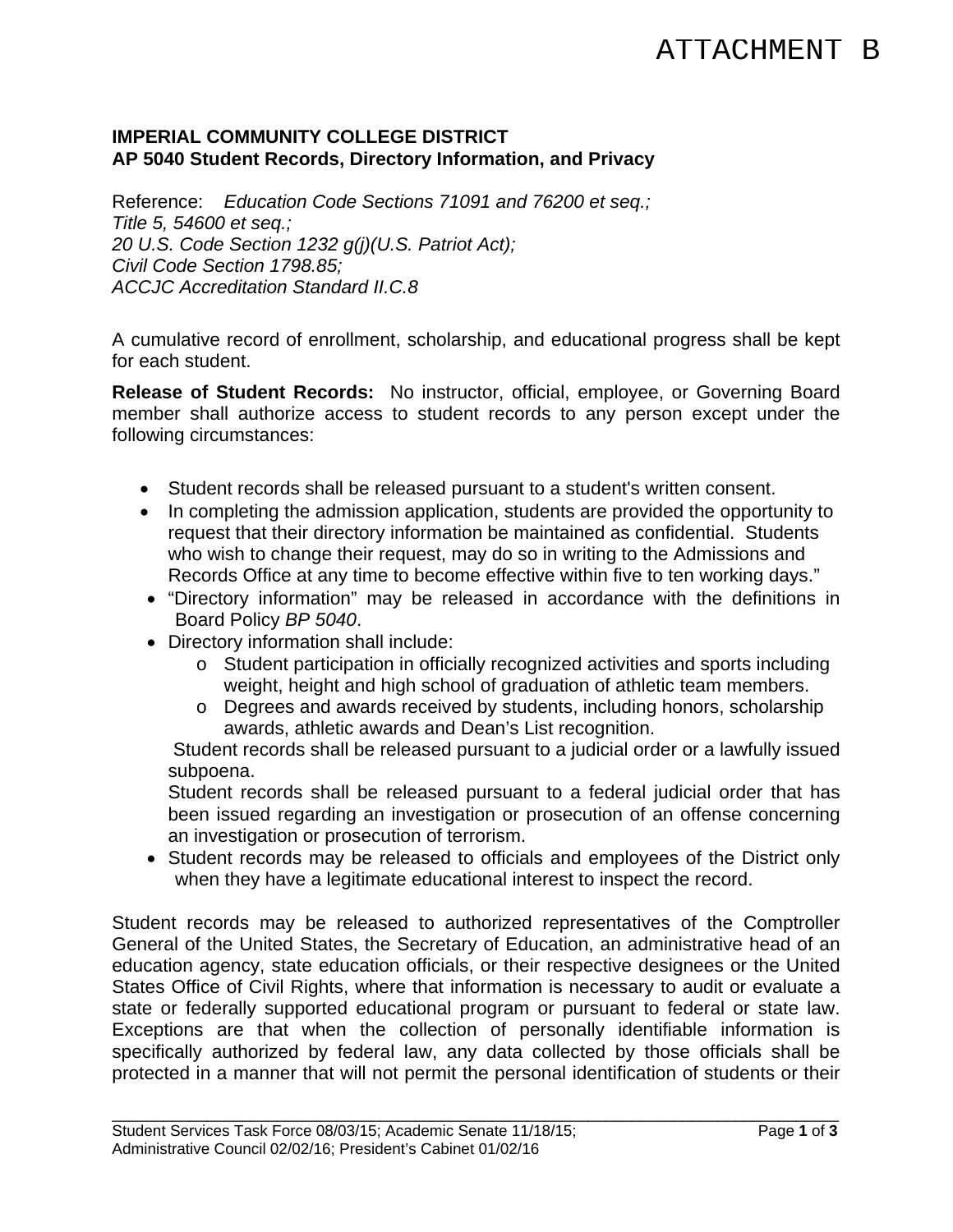parents by other than those officials, and any personally identifiable data shall be destroyed when no longer needed for that audit, evaluation, and enforcement of federal legal requirements.

Student records may be released to officials of other public or private schools or school systems, including local, county or state correctional facilities where education programs are provided, where the student seeks or intends to enroll or is directed to enroll. The release is subject to the conditions in Education Code Section 76225.

Student records may be released to agencies or organizations in connection with a student's application for, or receipt of, financial aid, provided that information permitting the personal identification of those students may be disclosed only as may be necessary for those purposes as to financial aid, to determine the amount of the financial aid, or conditions that will be imposed regarding financial aid, or to enforce the terms or conditions of financial aid.

Student records may be released to organizations conducting studies for, or on behalf of, accrediting organizations, educational agencies or institutions for the purpose of developing, validating, or administrating predictive tests, administering financial aid programs, and improving instruction, if those studies are conducted in such a manner as will not permit the personal identification of students or their parents by persons other than representatives of those organizations and the information will be destroyed when no longer needed for the purpose for which it is conducted.

Student records may be released to appropriate persons in connection with an emergency if the knowledge of that information is necessary to protect the health or safety of a student or other persons, subject to applicable federal or state law.

The following information shall be released to the federal military for the purposes of federal military recruitment: student names, addresses, telephone listings, dates, and places of birth, levels of education, major(s), degrees received, prior military experience, and/or the most recent previous educational institutions enrolled in by the students.

**Charge for Verifications of Student Records**: A student/former student shall be entitled to two free verifications of various student records. Additional copies shall be made available to the student, or to an addressee designated by him/her, at the rate of \$2.00 per copy.

### **Electronic Transcripts**

The District has implemented a process for the receipt and transmission of electronic student transcripts.

\_\_\_\_\_\_\_\_\_\_\_\_\_\_\_\_\_\_\_\_\_\_\_\_\_\_\_\_\_\_\_\_\_\_\_\_\_\_\_\_\_\_\_\_\_\_\_\_\_\_\_\_\_\_\_\_\_\_\_\_\_\_\_\_\_\_\_\_\_\_\_\_\_\_\_\_\_\_\_\_\_\_\_\_

# **Use of Social Security Numbers**

The District shall not do any of the following:

• Publicly post or publicly display an individual's social security number;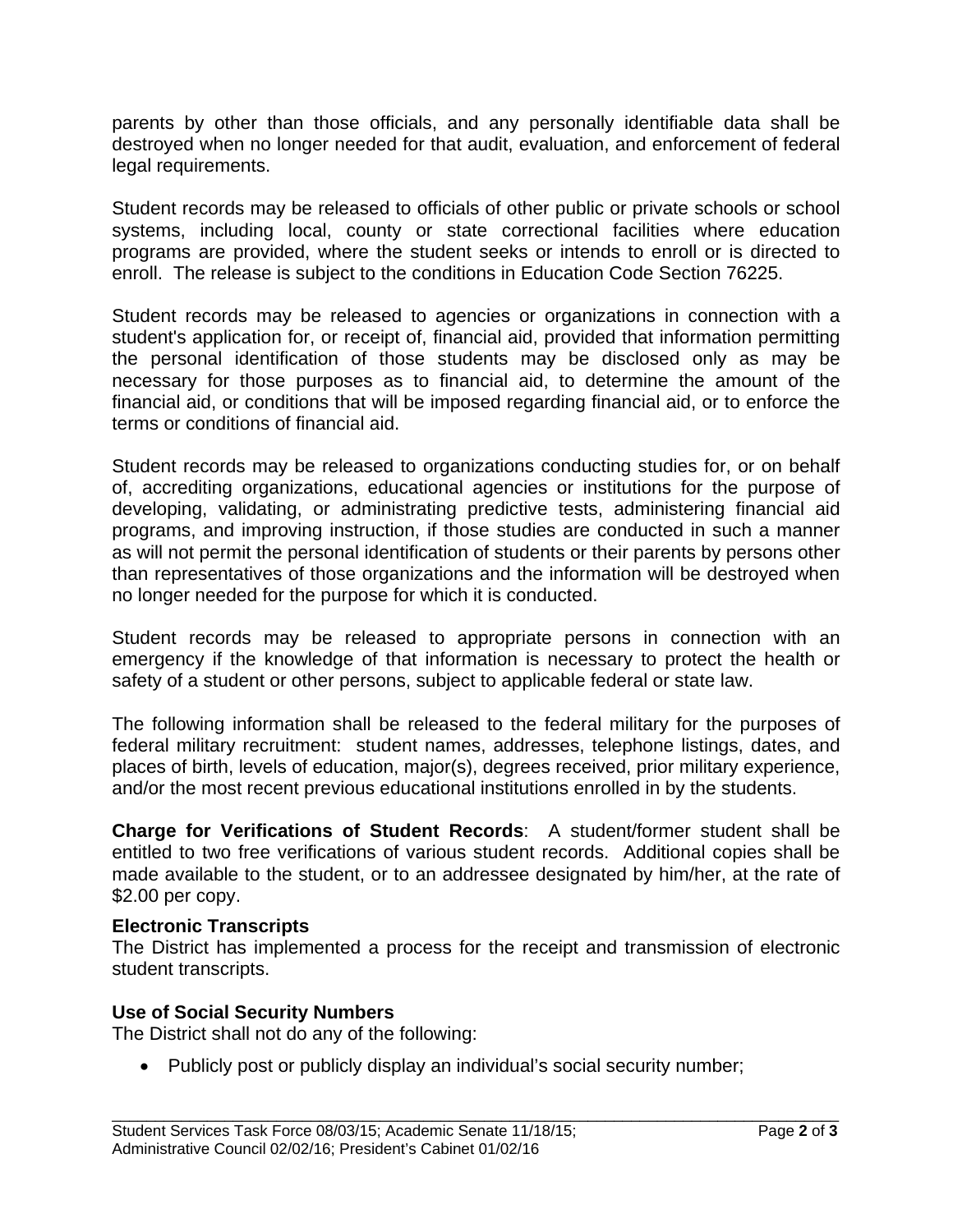- Print an individual's social security number on a card required to access products or services;
- Require an individual to transmit his/her social security number over the internet using a connection that is not secured or encrypted;
- Require an individual to use his/her social security number to access an Internet Web site without also requiring a password or unique personal identification number or other authentication devise; or
- Print, in whole or in part, an individual's social security number that is visible on any materials that are mailed to the individual, except those materials used for:
- Application or enrollment purposes;
- To establish, amend, or terminate an account, contract, or policy; or
- To confirm the accuracy of the social security number.

If the District has, prior to January 1, 2004, used an individual's social security number in a manner inconsistent with the above restrictions, it may continue using that individual's social security number in that same manner only if:

- The use of the social security number is continuous;
- The individual is provided an annual disclosure that informs the individual that he/she has the right to stop the use of his/her social security number in a manner otherwise prohibited;
- The District agrees to stop the use of an individual's social security number in a manner otherwise prohibited upon a written request by that individual;
- No fee shall be charged for implementing this request; and the District shall not deny services to an individual for making such a request.

\_\_\_\_\_\_\_\_\_\_\_\_\_\_\_\_\_\_\_\_\_\_\_\_\_\_\_\_\_\_\_\_\_\_\_\_\_\_\_\_\_\_\_\_\_\_\_\_\_\_\_\_\_\_\_\_\_\_\_\_\_\_\_\_\_\_\_\_\_\_\_\_\_\_\_\_\_\_\_\_\_\_\_\_

See BP 5040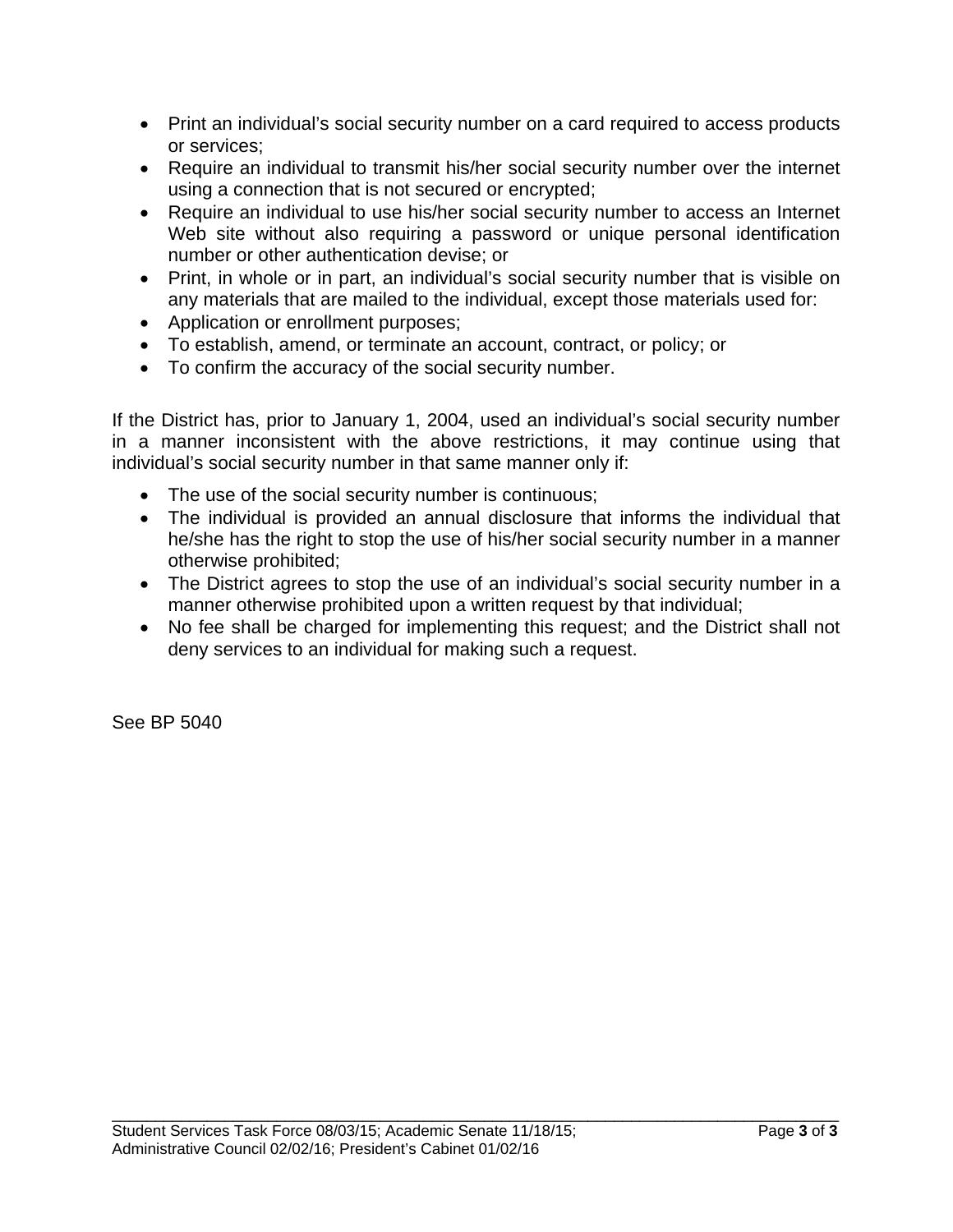### **IMPERIAL COMMUNITY COLLEGE DISTRICT AP 5050 Student Success and Support Program**

Reference: Education Code Sections 78210 et seq.; Title 5, Section 55500 et seq.; ACCJC Accreditation Standard II.C.2

The Student Success and Support Program brings the student and the District into agreement regarding the student's educational goal through the District's established programs, policies, and requirements. The agreement is implemented by means of the student educational plan.

Each student, in entering into an educational plan, will do all of the following:

- Identify an education and career goal;
- Identify a course of study;
- Be assessed to determine appropriate course placement;
- Complete orientation;
- Participate in the development of the student educational plan;
- Complete a student educational plan no later than the term after which the student completes 15 semester units of degree applicable credit coursework;
- Diligently attend class and complete assigned coursework; and
- Complete courses and maintain progress toward an educational goal.

Student Success and Support Program services include, but are not limited to, all of the following:

- Orientation on a timely basis, information concerning campus procedures, academic expectations, financial assistance, and any other appropriate matters;
- Assessment and counseling upon enrollment, which shall include, but not be limited to, all of the following:
	- o Administration of assessment instruments to determine student competency in computational and language skills;
	- o Assistance to students in the identification of aptitudes, interests and educational objectives, including, but not limited to, associate of arts degrees, transfer for baccalaureate degrees, and vocational certificates and licenses;
	- o Evaluation of student study and learning skills;
	- o Referral to specialized support services as needed, including, but not limited to, federal, state, and local financial assistance; health services; mental health services; campus employment placement services; extended opportunity programs and services; campus child care services programs that teach English as a second language; and disabled student services;
- Advisement concerning course selection;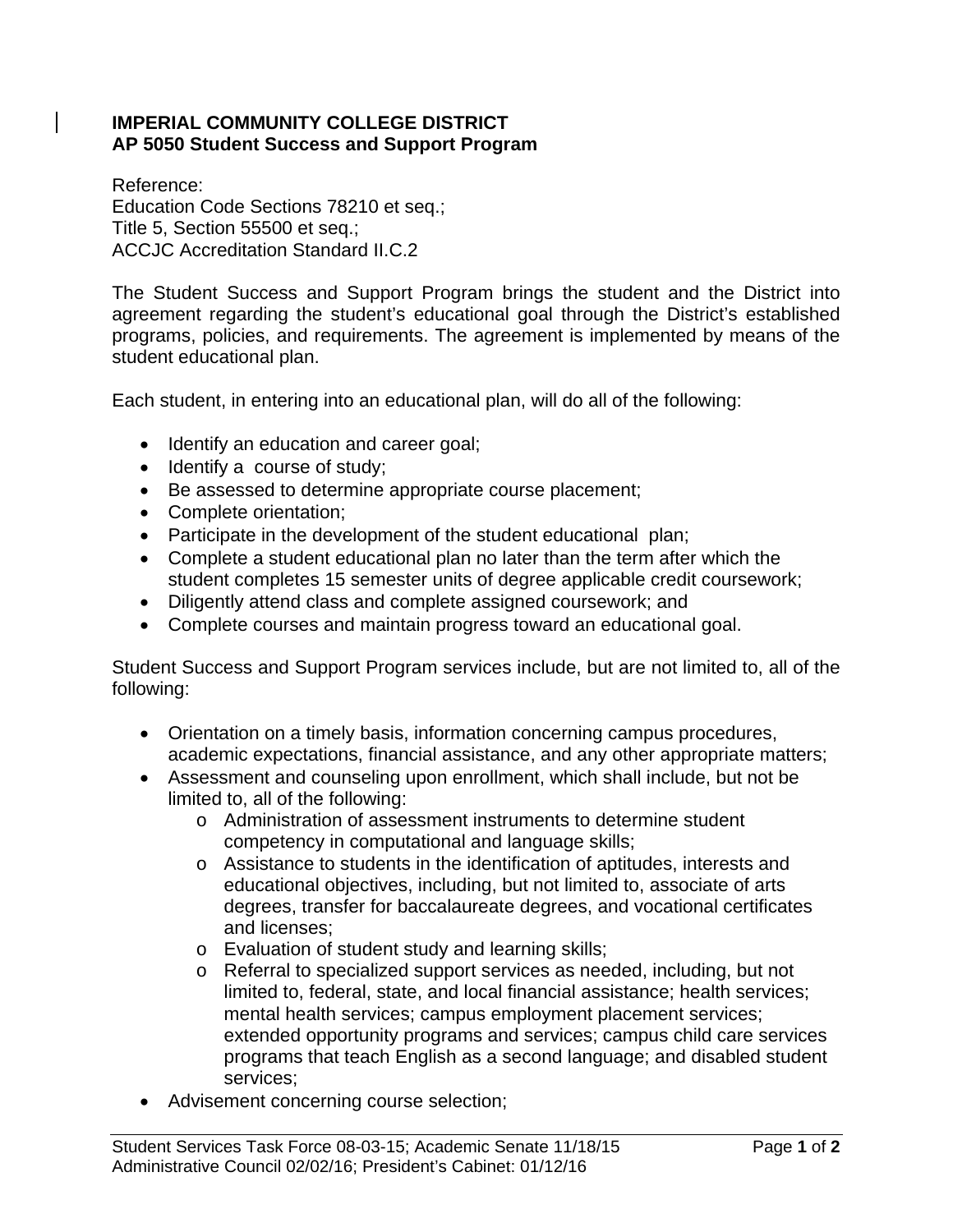Follow-up services, and required advisement or counseling for students who are enrolled in remedial courses, who have not declared an educational objective as required, or who are on academic probation.

The District shall not use any assessment instrument except one specifically authorized by the Board of Governors of the California Community Colleges.

See BP 5050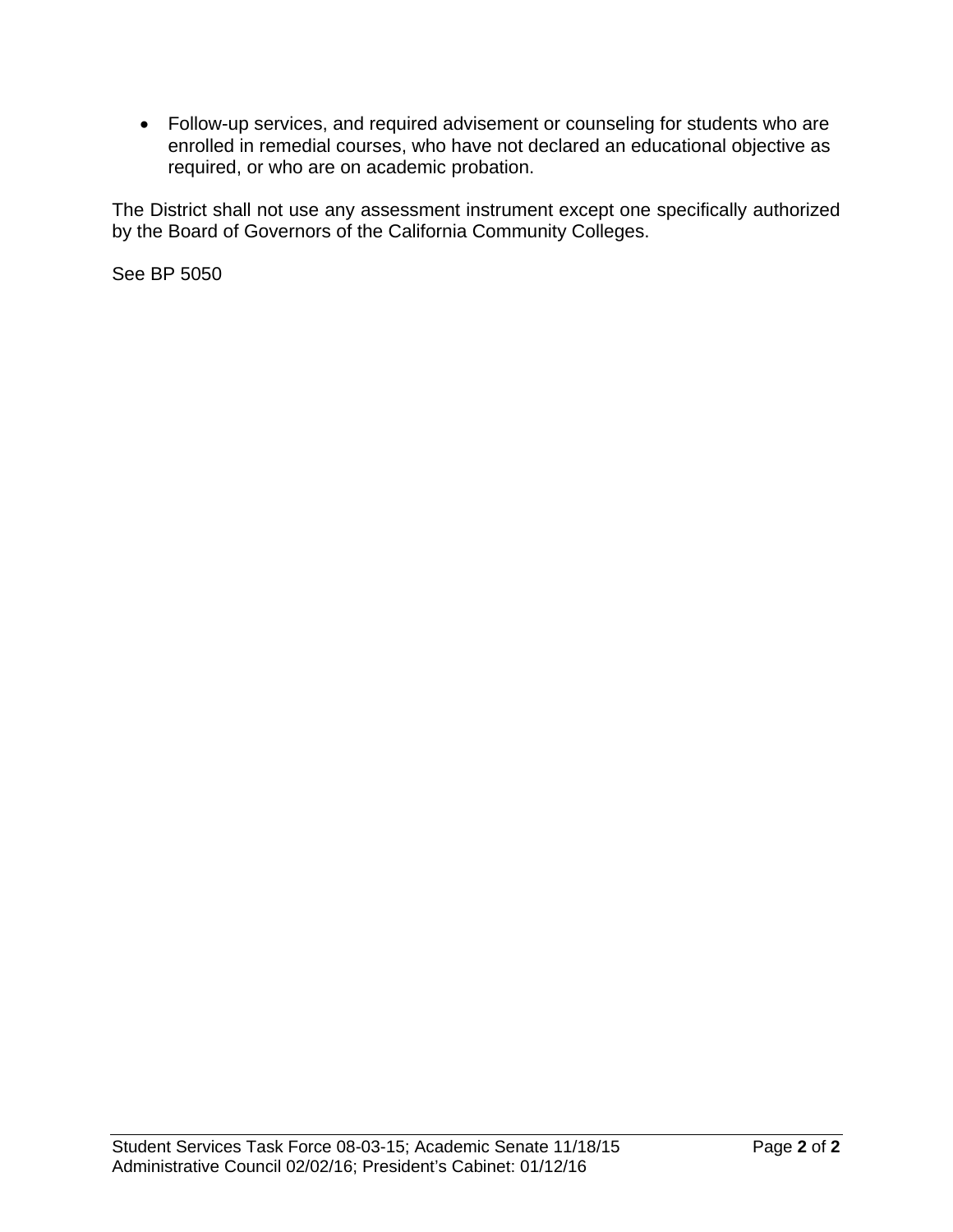### **IMPERIAL COMMUNITY COLLEGE DISTRICT AP 5052 Open Enrollment**

Reference: *Title 5, Sections 51006, 58106, 58108* 

All courses of the District shall be open to enrollment in accordance with a priority system consistent with Administrative Procedure 5055. Enrollment may be limited to students meeting properly validated prerequisites and co-requisites, or due to other non-evaluative, practical considerations as defined in Administrative Procedure 5055.

No student is required to confer or consult with or required to receive permission to enroll in any class offered by the District, except as provided for in Administrative Procedure 5055 and for enrollment in programs requiring a separate application process.

Students are not required to participate in any pre-registration activities not uniformly required, and no registration procedures are used that result in restricting enrollment to a specialized clientele, except as provided for in Administrative Procedure 5055 and for enrollment in programs requiring a separate application process.

A student may challenge an enrollment limitation on any of the following grounds:\*

- A. The limitation is unlawfully discriminatory or is being applied in an unlawfully discriminatory manner.
- B. The District is not following its enrollment procedures.
- C. The basis for the limitation does not in fact exist.

Students may challenge an enrollment limitation based upon the above grounds by obtaining and submitting a Student Petition to the Admissions, Registration, and Petitions (ARP) Committee at the time of registration. The ARP Committee will review the challenge and notify the student of its decision within five (5) business days.

\*See Administrative Procedure 4260, Prerequisites and Corequisites, for the prerequisite/corequisite challenge process.

See BP 5052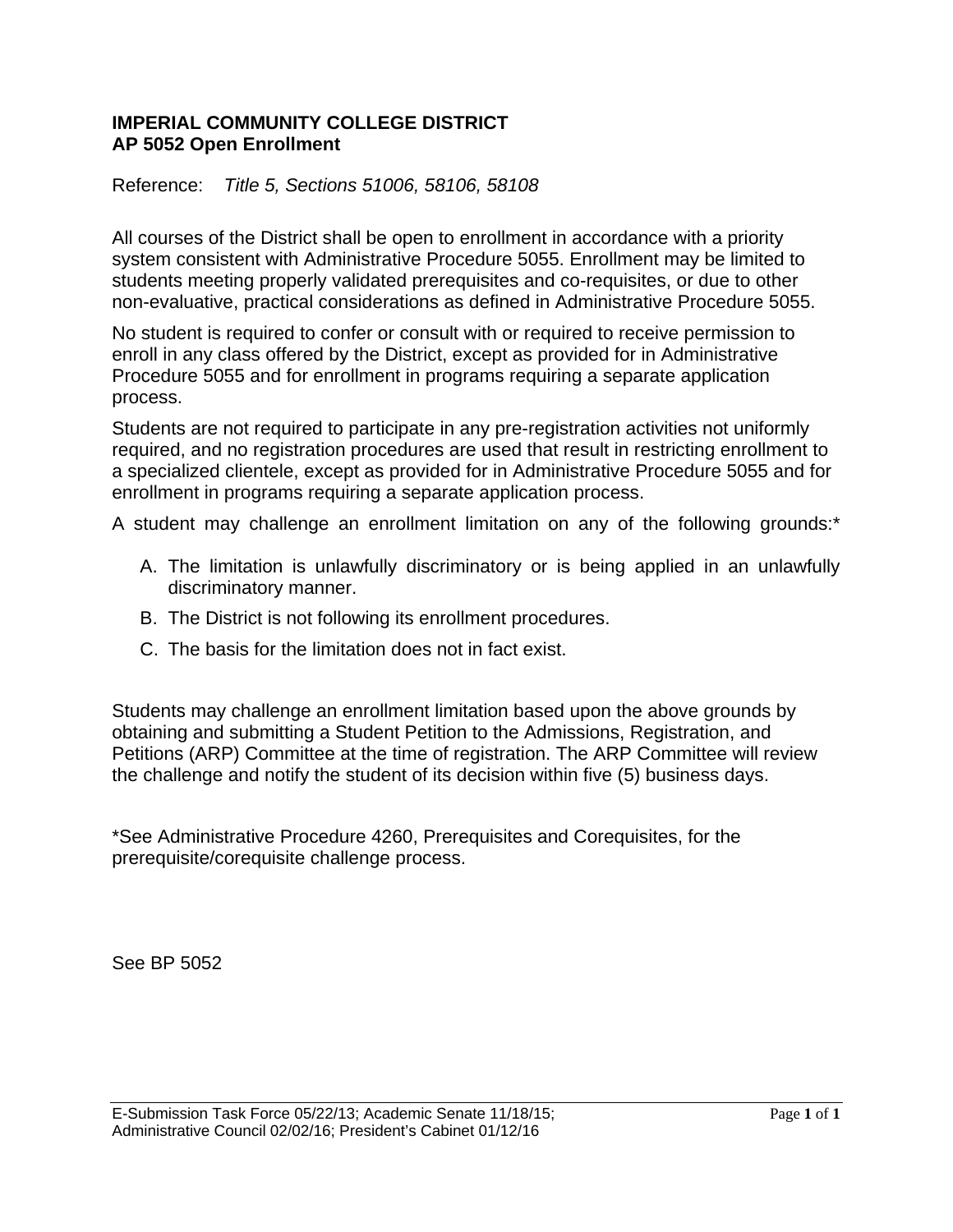### **IMPERIAL COMMUNITY COLLEGE DISTRICT AP 5070 Attendance**

Reference: Title 5, Sections 58000 et seq.

### **Procedures for Attendance Accounting**

The Imperial College District utilizes an enterprise data system which reflects the requirements of both Title 5 Education Code and the CCCCO Budget and Student Account Manuals.

The attendance method of courses, their length and the way they are scheduled is determined by Academic Services in accordance with the California Community College Student Attendance Accounting Manual.

The length of the primary term is determined by Academic Services.

Scheduling and verification of 175 days of instruction is the responsibility of Academic Services.

All courses included for attendance accounting must meet the immediate supervision and control of an academic employee requirements as stated in the California Community College Student Attendance Accounting Manual. Compliance is the responsibility of Academic Services.

No-shows who were not previously dropped on opening-day rosters are identified by instructors and drop procedures followed to ensure no-shows are excluded from apportionment accounting.

Actual hours of attendance for all positive attendance courses are input in the computer by the instructors in accordance with final grade submission procedures.

Attendance accounting reports designed for completing the 320 report are included in the SCT Banner integrated administrative computer system used by the District. The Chief Admissions and Records Officer is responsible for setting the parameters, running the reports, verifying accuracy, transferring the data to the 320 report, and retaining all support documentation.

The Chief Admissions and Records Officer prepares and submits the first period, second period and annual 320 apportionment reports in accordance with all regulations and guidelines in the California Community College Student Attendance Accounting Manual.

\_\_\_\_\_\_\_\_\_\_\_\_\_\_\_\_\_\_\_\_\_\_\_\_\_\_\_\_\_\_\_\_\_\_\_\_\_\_\_\_\_\_\_\_\_\_\_\_\_\_\_\_\_\_\_\_\_\_\_\_\_\_\_\_\_\_\_\_\_\_\_\_\_\_\_\_

No BP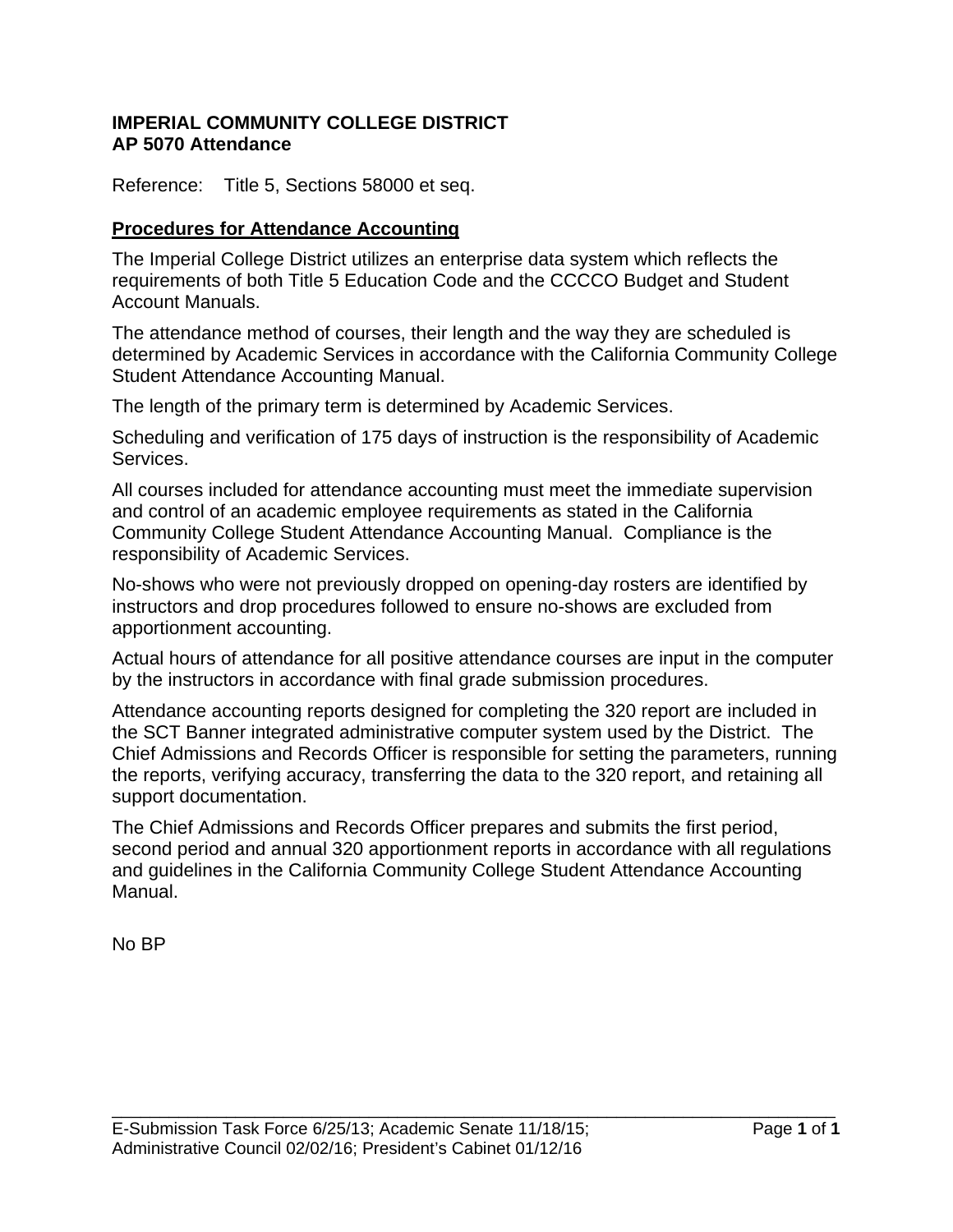### **IMPERIAL COMMUNITY COLLEGE DISTRICT AP 5075 Course Adds and Drops**

Reference: Title 5, Sections 55758, 58004

Specific procedures for adding and dropping classes are established by the Admissions and Records Office under the guidance of the ad hoc Admissions Operating Committee. They are consistently adapted to accommodate new technology, student and faculty needs and are published each semester in the Class Schedule.

# **Adding Classes**

Students may add classes through the registration period which will end before census. After the deadline to register, requests for exceptions must be made by the student and include the approval of the instructor. Approval or denial of the request is the responsibility of the Chief Admissions and Records Officer or his/her designee. Procedures and decision-making will be coordinated with the Vice President of Academic Services and may require his/her signature.

### **Dropping Classes**

No notation will be made on students' records for courses dropped prior to census for the course.

Students may drop (withdraw) full-term courses up to 75% of the term, or short-term courses up to 75% of the length of the course. Symbols of W shall be recorded for courses dropped on census day through the 75% date.

To drop students throughout the session, instructors will utilize the faculty access system to drop electronically.

Instructors are required to clear their rosters of inactive enrollment as of census. Inactive enrollment in a course is defined as the following:

As of each census day, any student who has

(1) Been identified as a no show, defined as a student who fails to attend the first class meeting. For online classes, it is a student who fails to complete the initial required activity.

OR

(2) Been dropped for excessive absences, defined as a student who's continuous, unexcused absences after the close of registration exceeds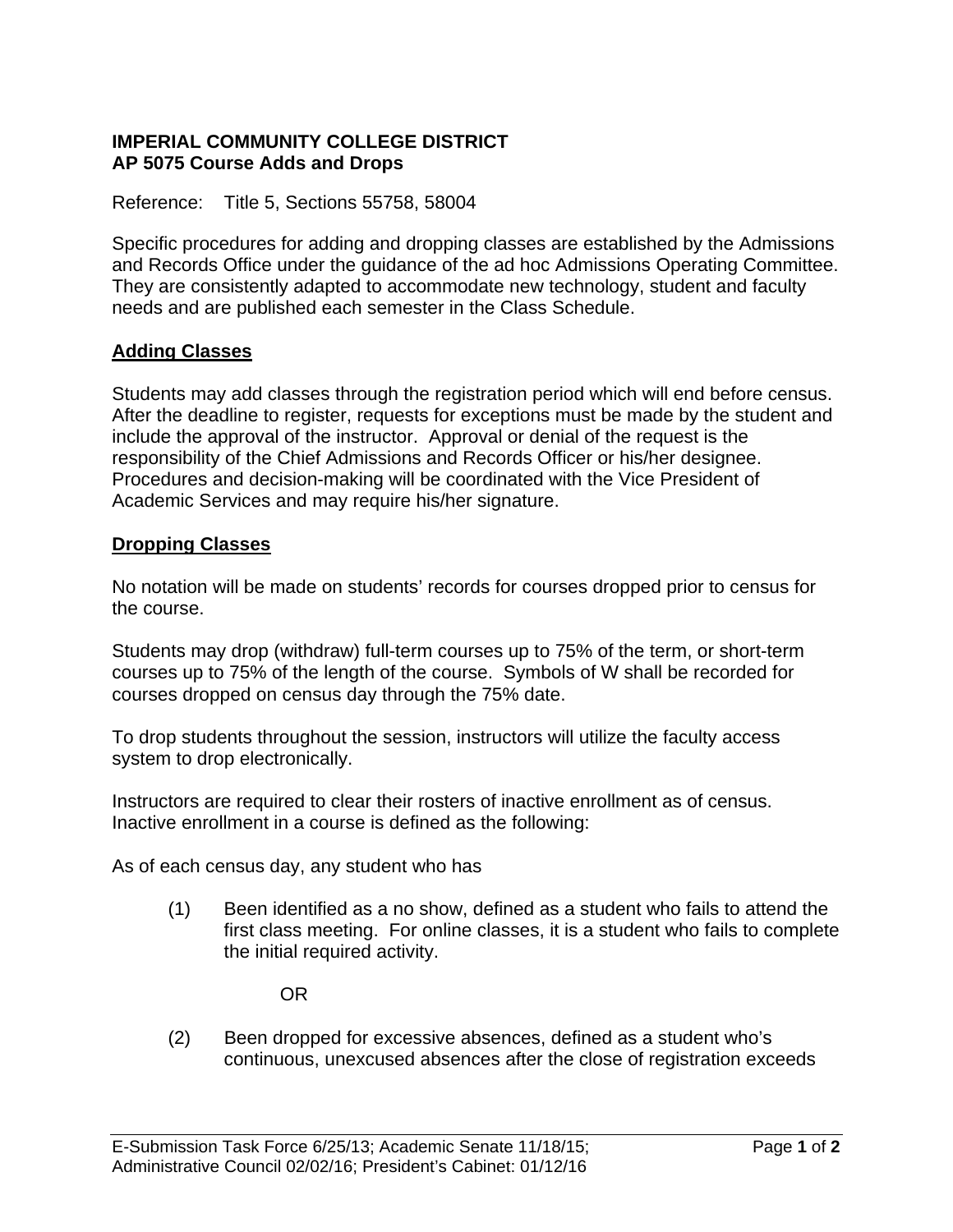the number of hours the class is scheduled to meet per week. Online courses will substitute required activities for absences/class meetings.

An instructor may drop a student after census and up until the drop deadline (75% of the course) if the student has excessive absences and is no longer participating in the class. However there is no responsibility on the part of the instructor to do so.

Administrative withdrawals/drops after the last day to drop may be requested by students for events out of their control which prevented them from dropping on time using the petitioning process available in the Admissions and Records Office.

# **Short-Term Classes**

Enrollment procedures for short-term classes are the same as for regular classes. Deadlines are set in accordance with the California Education Code. Registration will end the day before census. Drop deadlines are as follows:

- Deadline to drop without owing fees and/or be eligible for refund 10% of the length of the course.
- $\bullet$  Deadline to drop without receiving a mark of W day before census
- Deadline to drop with a  $W 75%$  of the length of the course.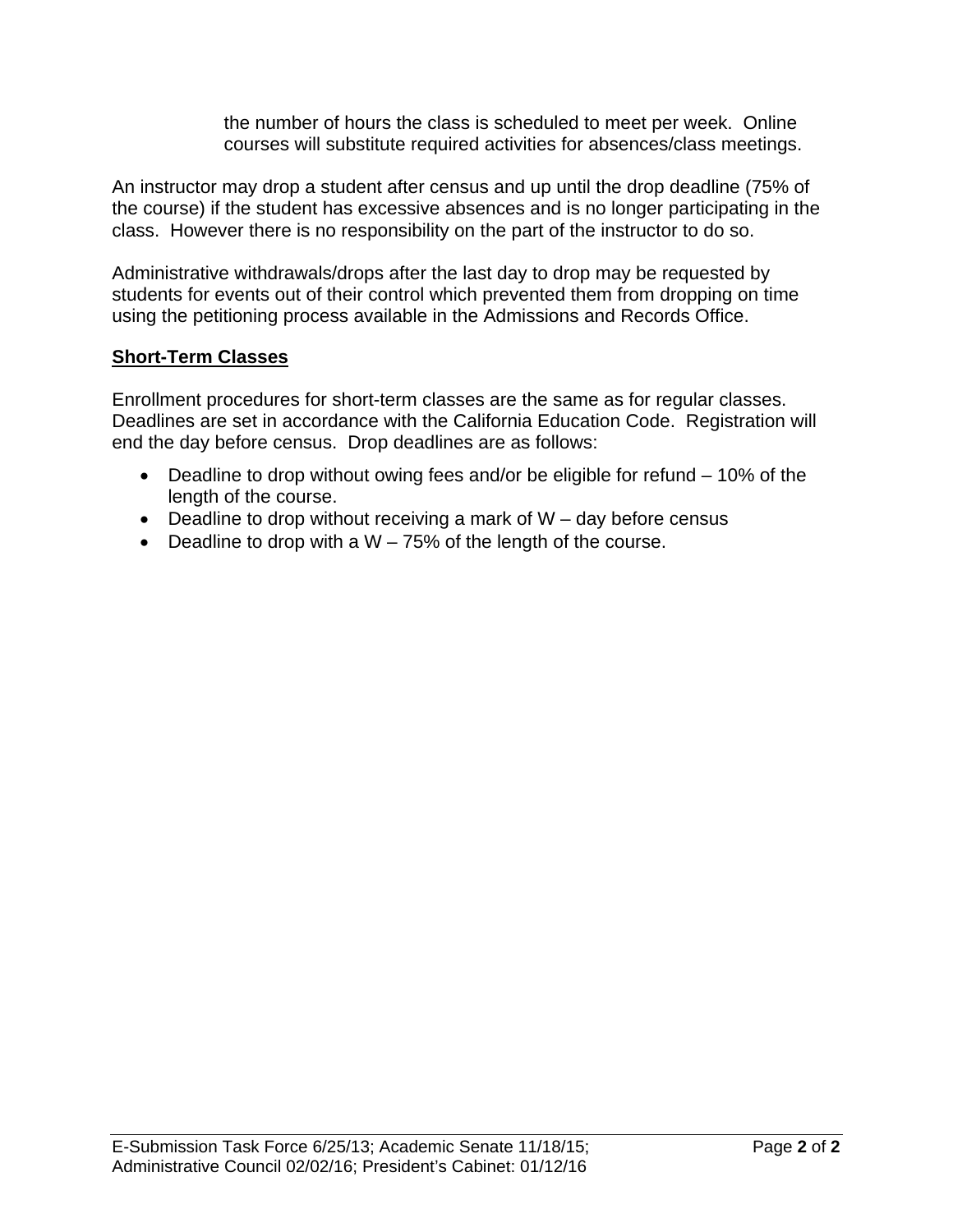### **IMPERIAL COMMUNITY COLLEGE DISTRICT AP 5110 Counseling**

Reference: Education Code Section 72620; Title 5, Section 51018  *ACCJC Accreditation Standard II.C.5* 

### **The counseling services available in the District's counseling program include at least the following:**

Academic counseling, in which the student is assisted in assessing, planning, and implementing his or her immediate and long-range academic goals

Career counseling, in which the student is assisted in assessing his or her aptitudes, abilities, and interests, and is advised concerning the current and future employment trends;

Personal counseling, in which the student is assisted with personal, family, or other social concerns, when that assistance is related to the student's education;

Coordination with the counseling aspects of other services to students which exist on campus, including but not limited to those services provided in programs for students with special needs, skills testing programs, financial assistance programs, and job placement services.

# **Confidentiality of Counseling Information:**

Information of a personal nature disclosed by a student 12 years of age or older in the process of receiving counseling from a counselor is confidential, and shall not become part of the student record without the written consent of the person who disclosed the confidential information. However, the information shall be disclosed when permitted by applicable law, including but not limited to disclosure as necessary to report child abuse or neglect; reporting to the CEO or other persons when the counselor has reason to believe that disclosure is necessary to avert a clear and present danger to the health, safety, or welfare of the student or other persons living in the college community; reporting information to the CEO or other persons as necessary when the student indicates that a crime involving the likelihood of personal injury or significant or substantial property losses will or has been committed; reporting information to one or more persons specified in a written waiver by the student.

See BP 5110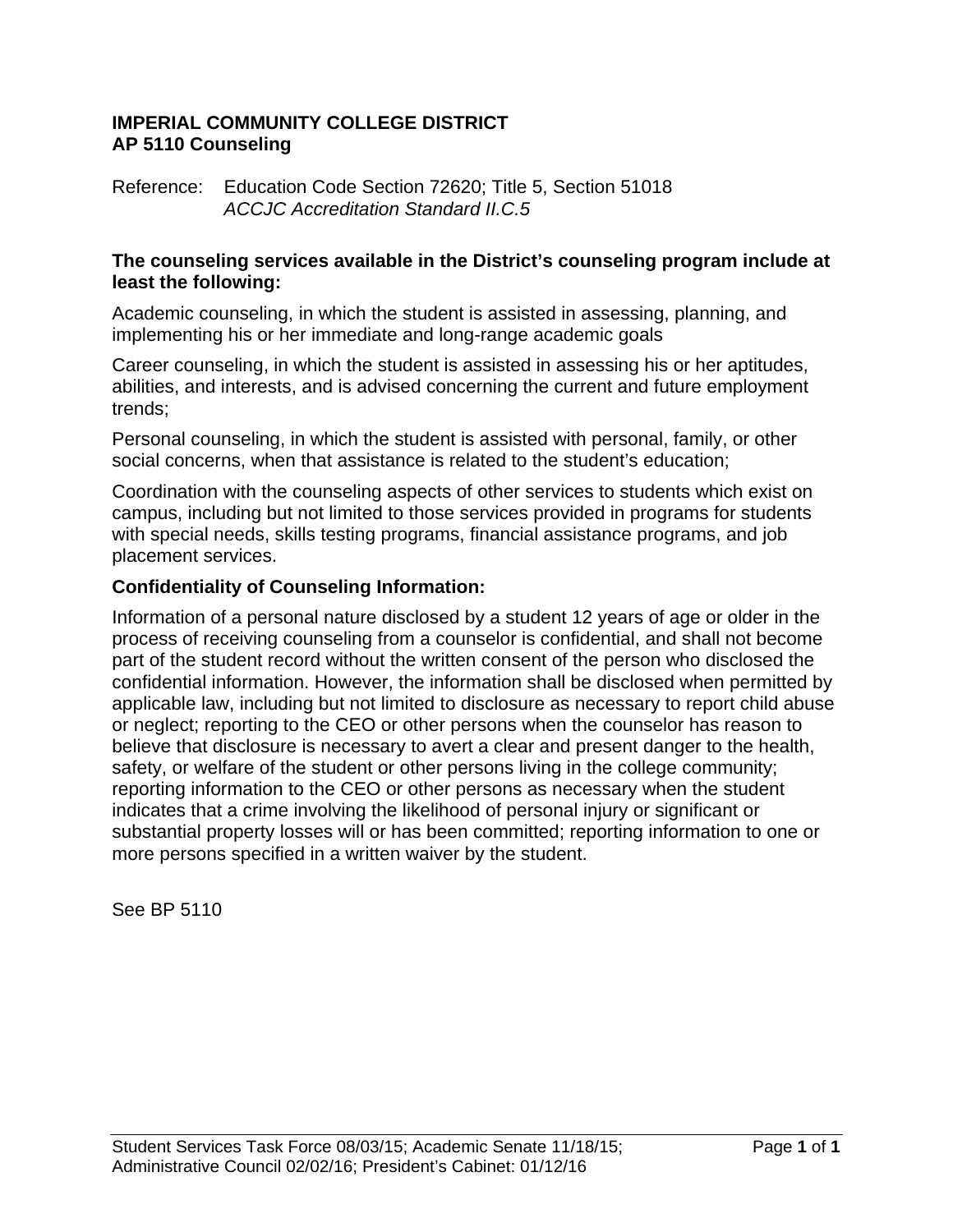# **IMPERIAL COMMUNITY COLLEGE DISTRICT AP 5130 Financial Aid**

Reference:

*Education Code Section 66022.6, 66025.9 and 76300; Title 5, Sections 55031, 58600 et seq. 20 U.S.C. Sections 1070 et seq.; 34 CFR Section 668 (U.S. Department of Education regulations on the Integrity of Federal Student Financial Aid Programs under Title IV of the Higher Education Act of 1965, as amended); ACCJC Accreditation Standard III.D.15* 

*Aid programs offered include:* 

Board of Governors Fee Waiver Full-Time Student Success Grant Cal Grants Federal Pell Grants Federal Supplemental Educational Opportunity Grant Federal Work-Study

*For complete information regarding the following, see the Financial Aid Policy Manual:* 

Application procedures, including deadlines Student eligibility Payment procedures Overpayment recovery Accounting requirements Satisfactory progress

# *Further information can be obtained at:* **http://www.ifap.ed.gov**, the *California Community College Student Financial Assistance Unit.*

# **Misrepresentation**

Misrepresentation is defined as any false, erroneous, or misleading statement that the District, a representative of the District, or a service provider with which the District has contracted to provide educational programs, marketing, advertising, recruiting, or admissions services, makes directly or indirectly to a student, prospective student, a member of the public, an accrediting agency, a state agency, or the United States Department of Education.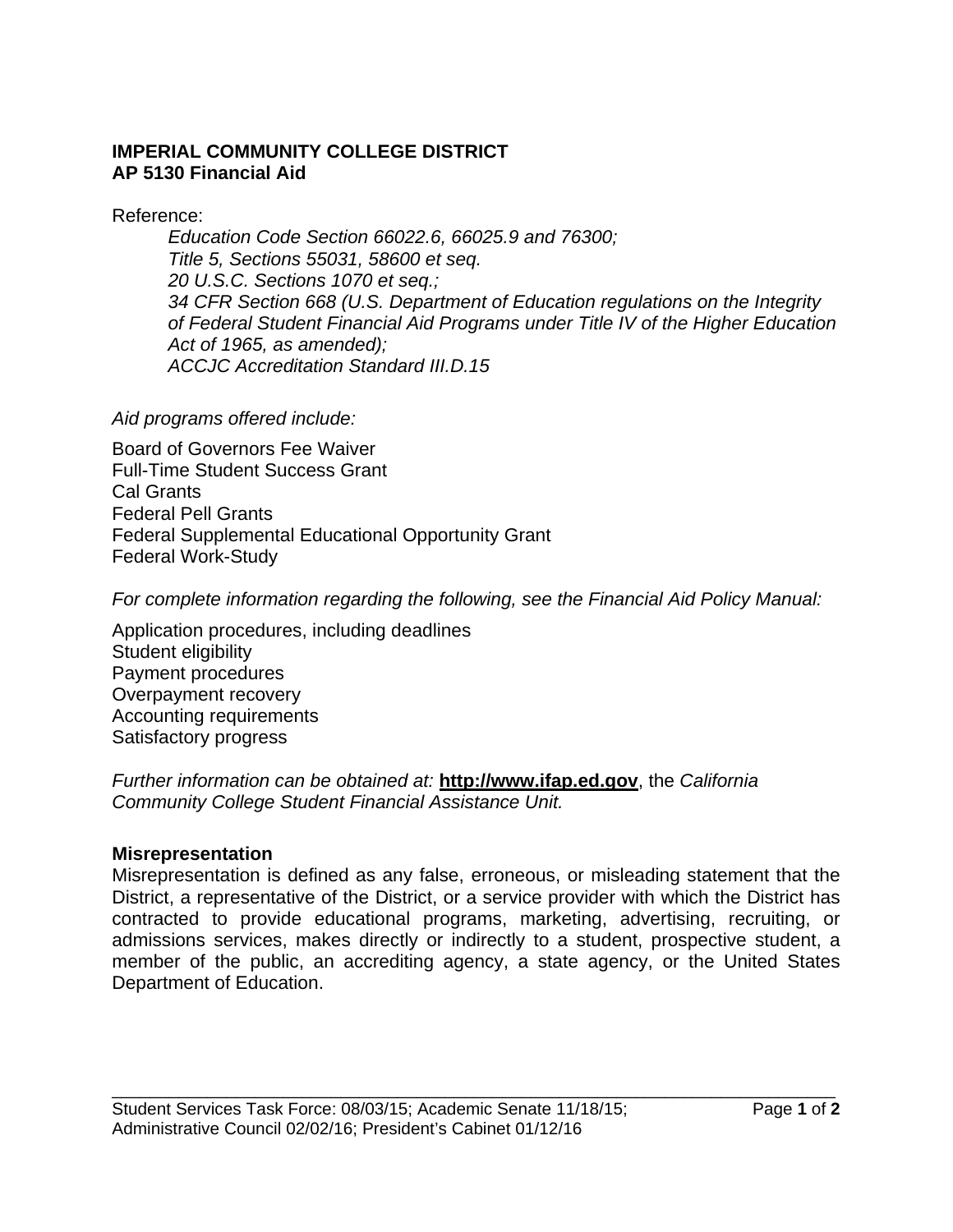A misleading statement includes any statement that has the likelihood or tendency to deceive or confuse. If a person to whom the misrepresentation was made could reasonably be expected to rely, or has reasonably relied, on the misrepresentation, the misrepresentation would be substantial.

This procedure does not apply to statements by students through social media outlets or by vendors that are not providing covered services, as reflected herein.

# **Loss of Eligibility for BOG Fee Waiver**

A student shall become ineligible for a Board of Governors (BOG) Fee Waiver if the student is placed on academic or progress probation, or any combination thereof, for two consecutive primary terms. Loss of eligibility shall become effective at the first registration opportunity after such determination is made.

The District shall notify students of their placement on academic or progress probation no later than thirty days following the end of the term that resulted in the student's placement on probation. The notification must clearly state that two consecutive primary terms of probation will lead to a loss of the BOG Fee Waiver until the student is no longer on probation. The notification must also advise students about the available student support services to assist them in maintaining eligibility.

The District shall adopt, prominently display, and disseminate policies ensuring that students are advised about the student support services available to assist them in maintaining and reestablishing eligibility BOG Fee Waiver eligibility. Dissemination includes, but is not limited to, information provided in college catalogs and class schedules.

The District shall establish written procedures by which a student may appeal the loss of a BOG Fee Waiver due to extenuating circumstances, or when a student with a disability applied for, but did not receive, a reasonable accommodation in a timely manner. Extenuating circumstances are verified cases of accidents, illnesses, or other circumstances that might include documented changes in the student's economic situation or evidence that the student was unable to obtain essential student support services. Extenuating circumstances also includes special consideration of the specific factors associated with Veterans, CalWORKs, EOPS, and DSPS student status.

Foster Youth shall not be subject to loss of BOG Fee Waiver due to placement on academic or progress probation. This exemption for Foster Youth is effective until the date specified in Education Code Section 66025.9(c).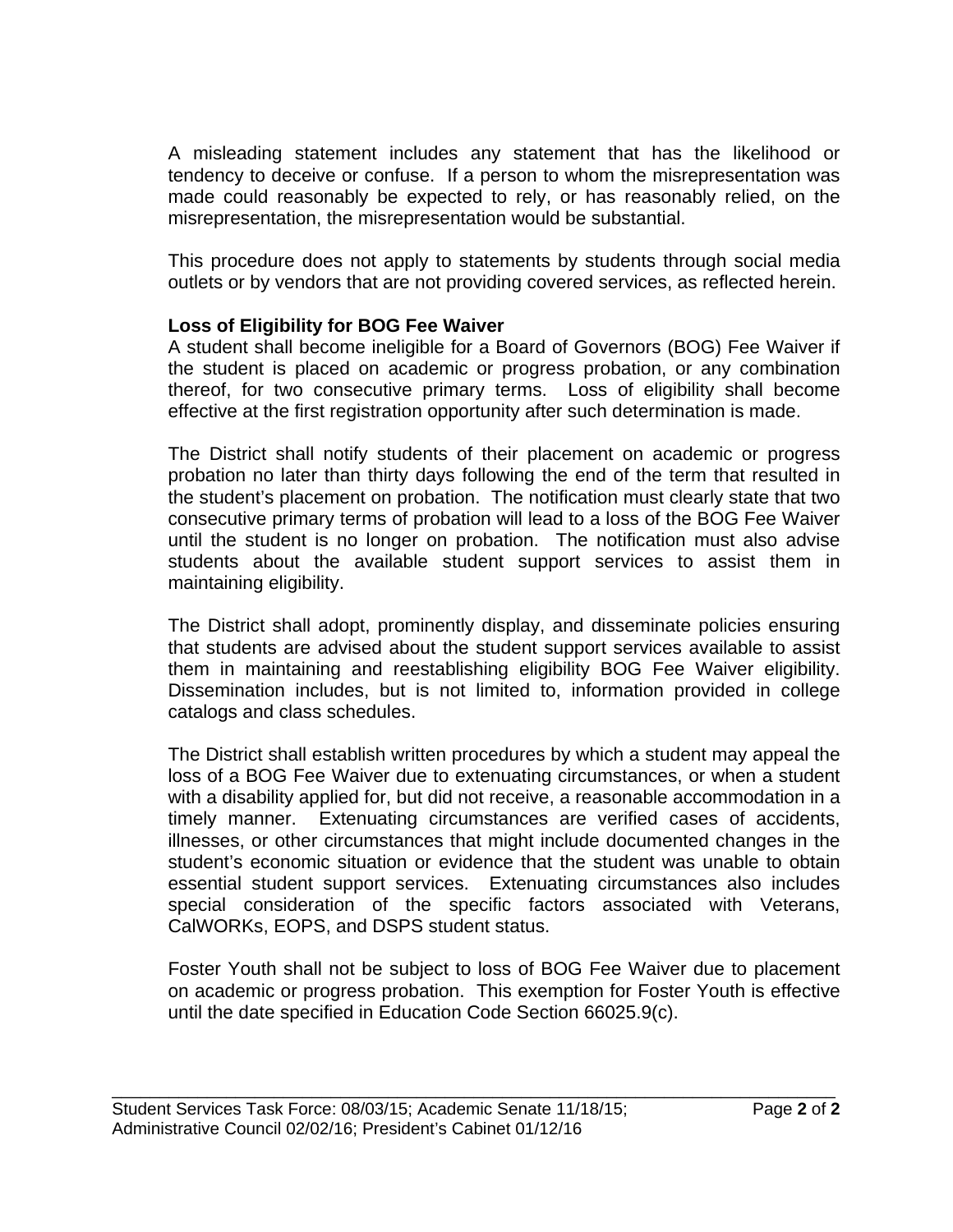### **IMPERIAL COMMUNITY COLLEGE DISTRICT AP 5140 Disabled Student Services and Programs**

Reference: *Title 5, Sections 56000 et seq. and 56027*

The District maintains a plan for the provision of programs and services to disabled students designed to assure that they have equality of access to District classes and programs.

For complete and detailed information regarding the following, please consult the Disabled Student Programs and Services Operations Manual located in the DSP&S Director's Office:

long-range goals and short term objectives for the program

definitions of disabilities and students eligible for the program

support services and instruction that is provided

technology accessibility

verification of disability

student rights and responsibilities

student educational contract or plan that is developed by a designated person in consultation with the student

academic accommodations

provisions for course substitution and waivers

staffing

advisory committee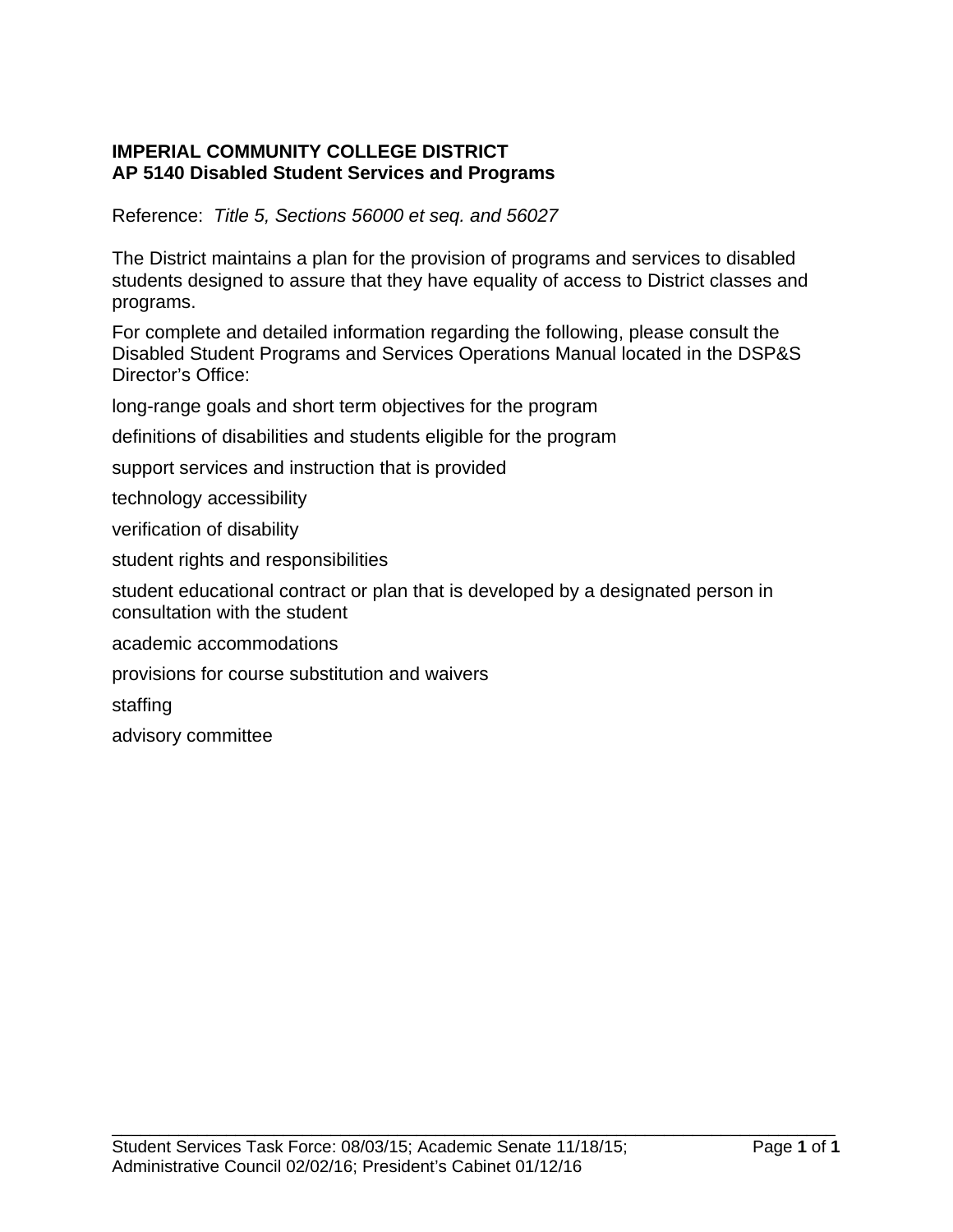# **IMPERIAL COMMUNITY COLLEGE DISTRICT AP 5400 Associated Students Organization**

# Reference:

*Education Code Section 76060* 

Imperial Valley College shall have one Associated Students Organization.

Both day and evening student representatives shall be encouraged.

A governing body shall be elected that shall keep an account of its meetings, expenditures, authorizations and policies established.

A simple majority of the elected voting members of the Associated Students Organization governing body shall constitute a quorum.

For complete and detailed information regarding the Associated Students Government refer to the "Handbook for Student Leaders" located in the Student Affairs Director's Office or on the website: http://www.imperial.edu/students/student-affairs/handbook-forstudent-leaders/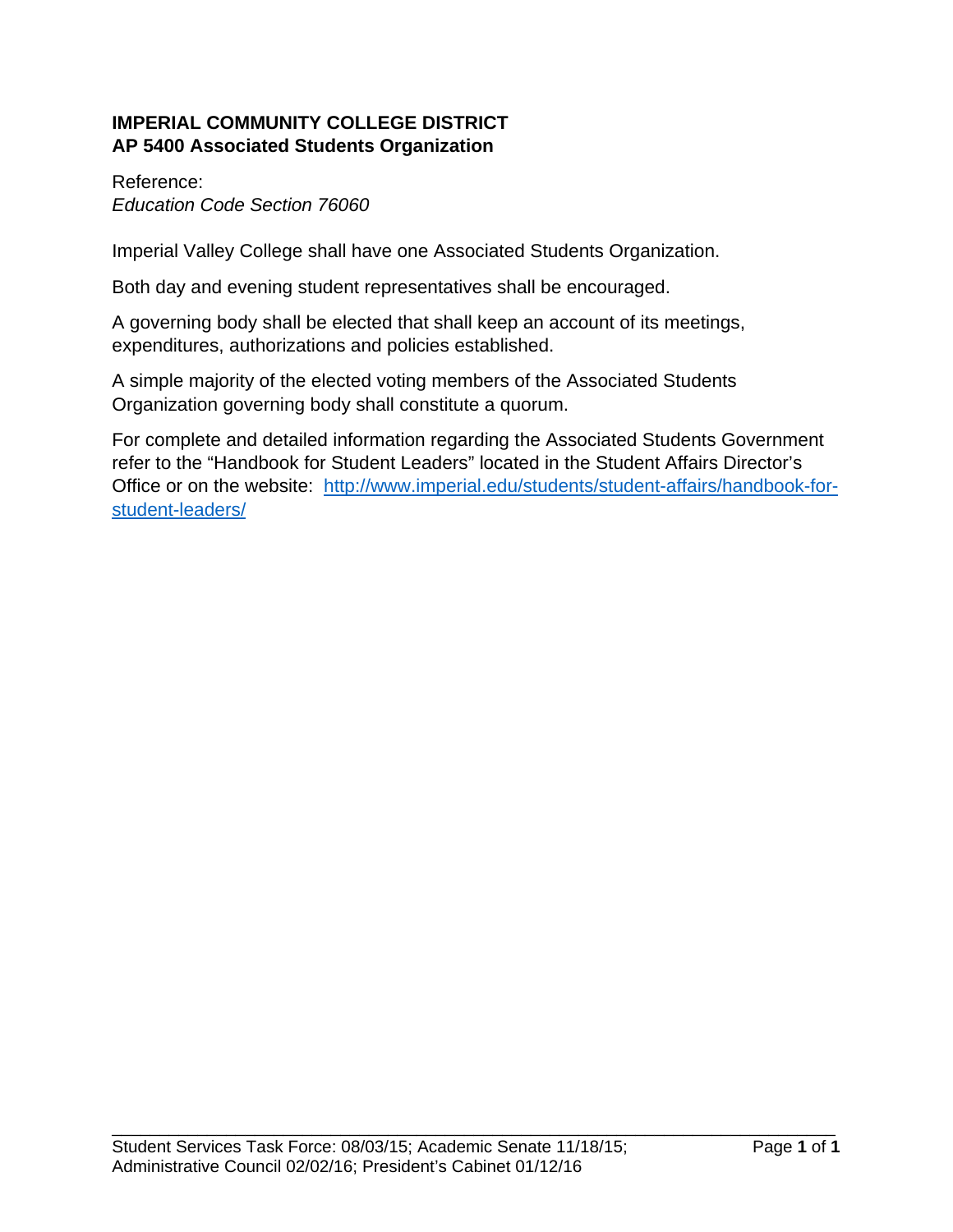### **IMPERIAL COMMUNITY COLLEGE DISTRICT AP 5410 Associated Students Elections**

Reference: *Education Code Section 76061*  The Associated Students shall conduct annual elections to elect officers.

Any student elected as an officer in the Associated Students shall meet the requirements in [*BP5410*].

For complete and detailed information regarding the Associated Students Government Elections can be found in the "Handbook for Student Leaders," located in the Student Affairs Director's Office or on the website: http://www.imperial.edu/students/studentaffairs/handbook-for-student-leaders/.

See BP 5410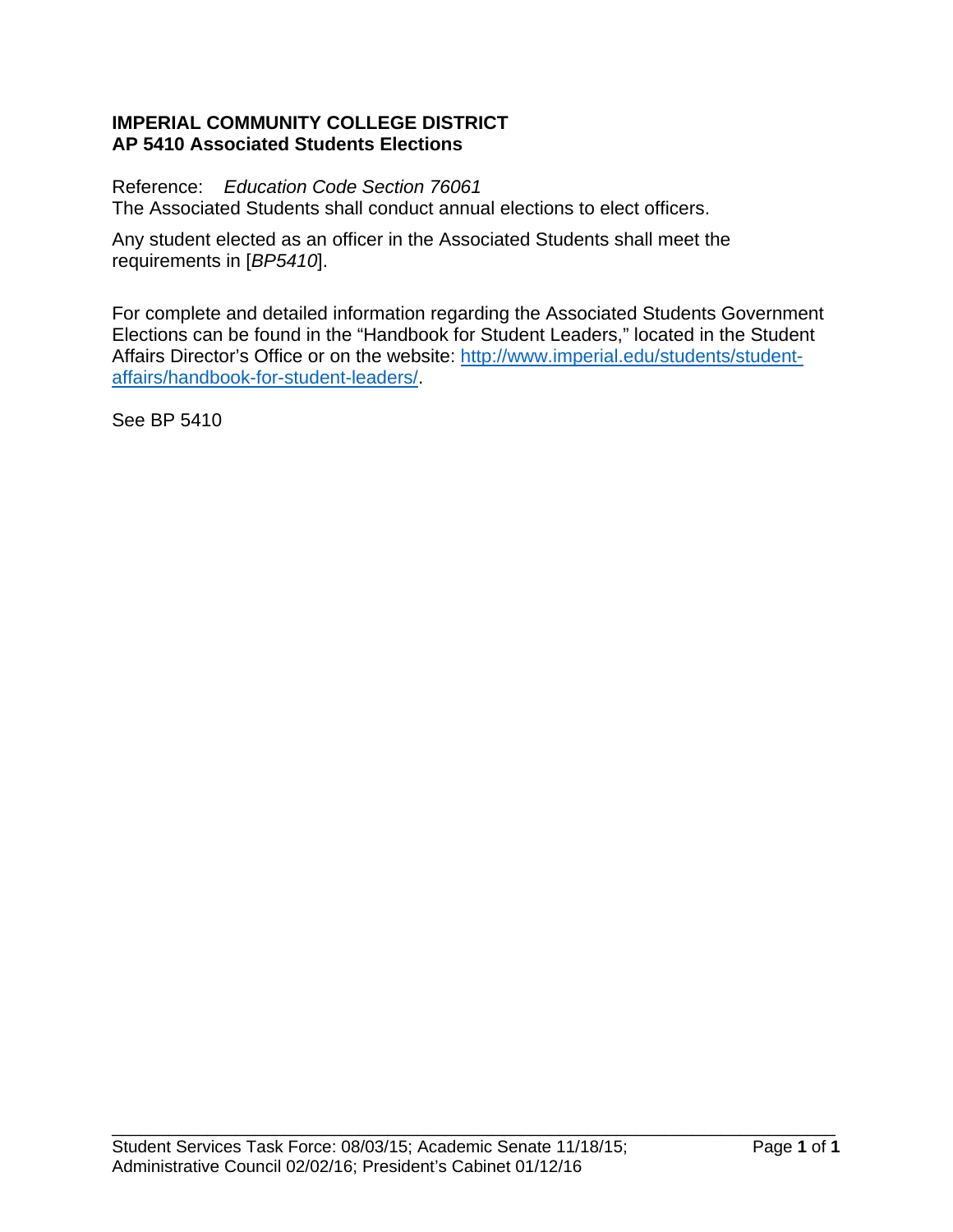### **IMPERIAL COMMUNITY COLLEGE DISTRICT AP 5420 Associated Students Finance**

Reference: *Education Code Sections 76063-76065* 

# **Fiscal Affairs**

It is the sense of the Student Senate that the Associated Students Government of Imperial Valley College should be free to conduct their fiscal affairs consistent with the Education Code of the State of California.

It is the sense of the Student Senate that all income received by the Association, regardless of source, is for the general use of the Association to meet its obligations and to provide for its social and recreational needs.

It is the sense of the Student Senate that funds should not be appropriated or expended from the treasury of the Association for which there is no prior authority set down in its rules, resolutions and budgets.

It is the sense of the Student Senate that the officers and members of the Association are entitled to accurate and periodic reports of its income and expenditures.

It is the sense of the Student Senate that the Association Treasurer serves as the Fiscal Control Officer of the Associated Students Government.

# **Budget**

The Association shall budget its projected income and expenditures and other accounts for each calendar year. The fiscal year of the Association shall correspond to that of the District.

The Association budget shall be organized similar to that of the District.

No later than May 1 of each year the Finance Committee of the Senate shall submit to the Senate a preliminary budget for the next fiscal year.

The preliminary budget shall set forth proposed estimates of income, expenditures and all other accounts of the Association.

The Senate shall make adjustments it deems necessary and approve the preliminary budget no later than the Spring Semester.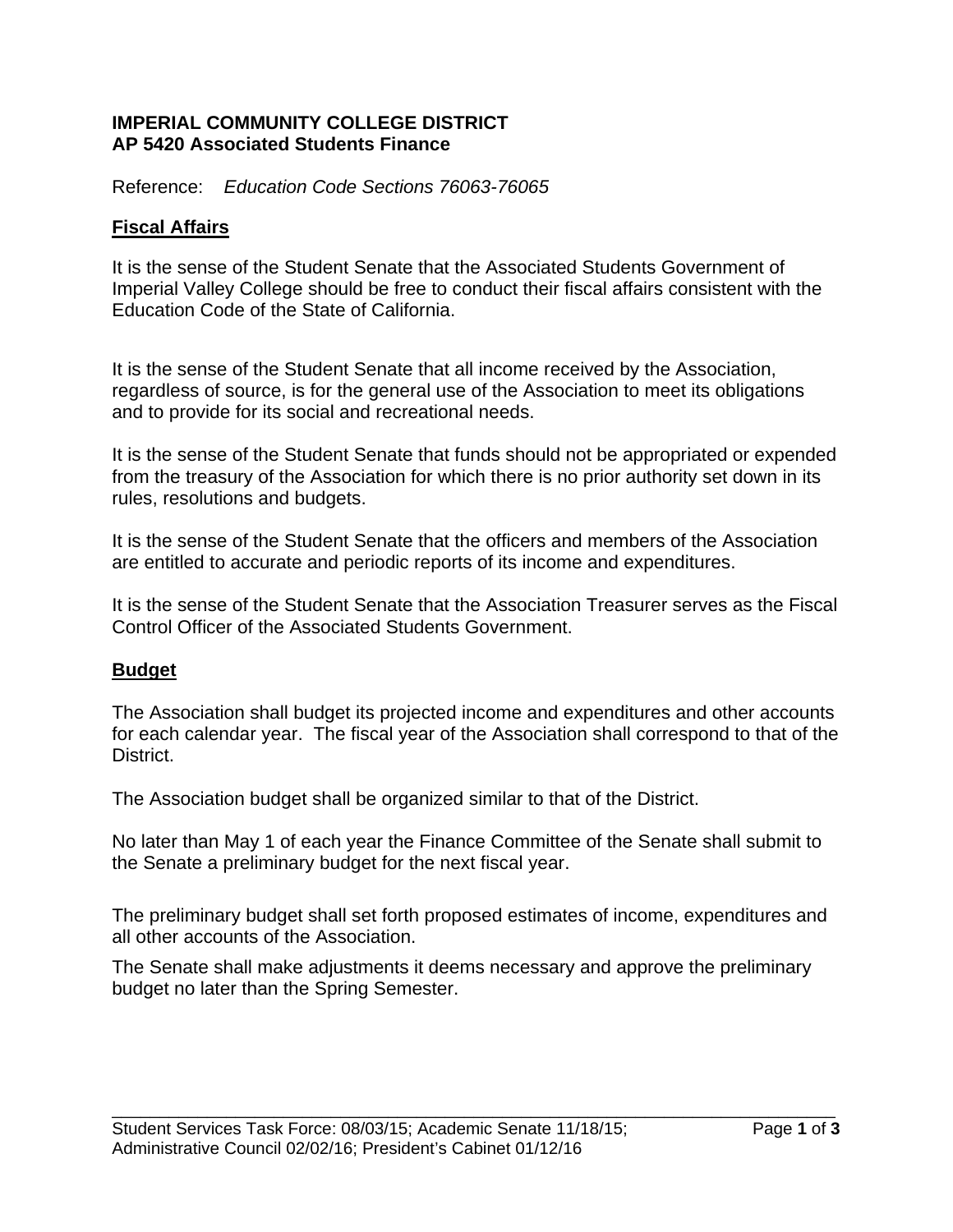The approved preliminary budget shall be published and distributed to the members of the Association.

The preliminary budget of the Association shall become the final approved budget of the Association upon Senate approval.

# **Accounting**

Encumbrances against the general expense, capital outlay and reserve accounts of the Association shall be authorized by the Fiscal Control Officer of the Association. All encumbrances shall be supported by requisition, purchase order, or other appropriate document.

Encumbrances against the accounts of the Association shall be charged to the appropriate line item account, but no general expense, capital outlay, or reserve account shall be encumbered more than fifty dollars (\$50) in excess of its authorized appropriation without the prior approval of the Senate.

Encumbrances against the general expense and capital outlay accounts of the Association for which there is no authorized appropriation shall not be sanctioned without the prior approval of the Senate and the Fiscal Control Officer of the Association.

No funds budgeted by the Associated Students Government shall be transferred for deposit into any other account without the prior approval of the Senate.

All changes of authorized appropriations and line item accounts in the approved budget shall require the prior approval of Senate and the Fiscal Control Officer of the Association. Such changes shall be recorded by written budget transfers.

The accounts of the Association shall be kept in a manner consistent with generally accepted accounting practices.

The Treasurer of the Association shall publish a monthly record on the status of all income and expense accounts on or about September 10 and on or about the tenth day of each succeeding month through May 10 in every fiscal year.

# **Reserve Accounts**

Funds shall not be appropriate or expended from any reserve account of the Association without the prior approval of the Senate.

Funds shall not be appropriated from the Loan Fund Reserve or any Special Reserve without the prior approval of the Senate and the Fiscal Control Officer of the Association.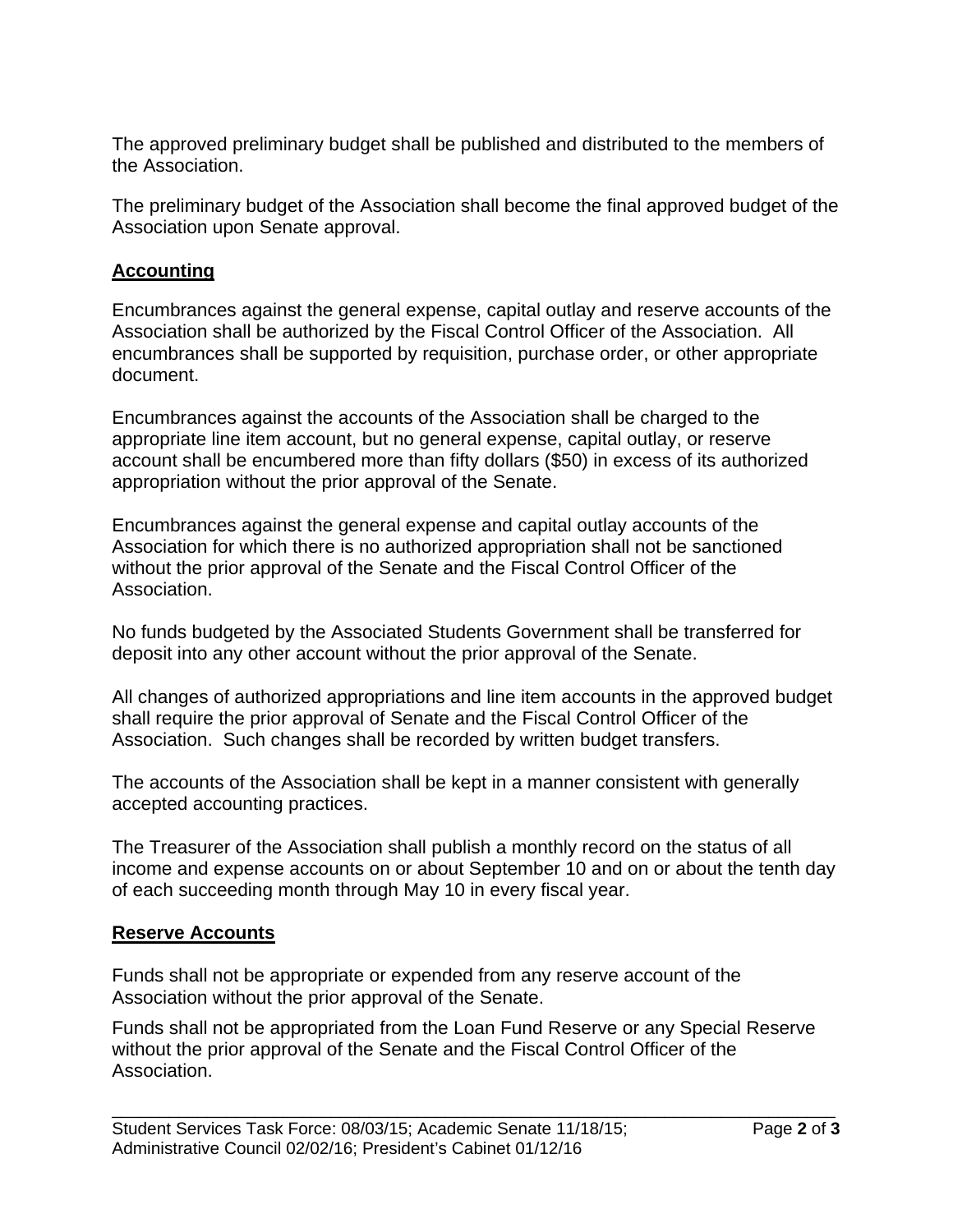Funds shall not be appropriated or expended from any restricted reserve after the last day of April and before the fifth day of October in any year. Funds shall not be appropriated or expended from any restricted reserve unless approved by a majority of all members of the Senate in the manner prescribed below.

Any resolution to appropriate or expended funds from the restricted reserves of the Association shall be approved twice by the Senate before the appropriation or expenditure shall be considered authorized. After a resolution to appropriate or expend such funds has been approved by the Senate, the members of the Association shall be informed of the action. Members of the Association shall be informed of the names of those Senate Members voting for and against the resolution and the purpose of the proposed appropriation or expenditure. Members of the Association shall then be given the opportunity to speak for or against the proposed appropriation or expenditure at the next regular meeting of the Senate. The Senate shall not consider for twenty class days the second resolution providing for the appropriation or expenditure of reserve funds.

### **Other Fiscal Procedures**

Bids for goods and services against the accounts of the Association shall not be released without the prior approval of the Senate. All bids shall be processed in conformity with accepted District practice.

No check or purchase order shall be issued against Association accounts before completing the prescribed procedures for spending Associated Students Government funds.

The Fiscal Control Officer of the Association shall have the authority to issue regulations to secure compliance with the provisions of this Act.

A detailed financial report showing all funds spent and encumbered in the accounts of the Associated Students Government shall be submitted monthly to the Senate Finance Committee.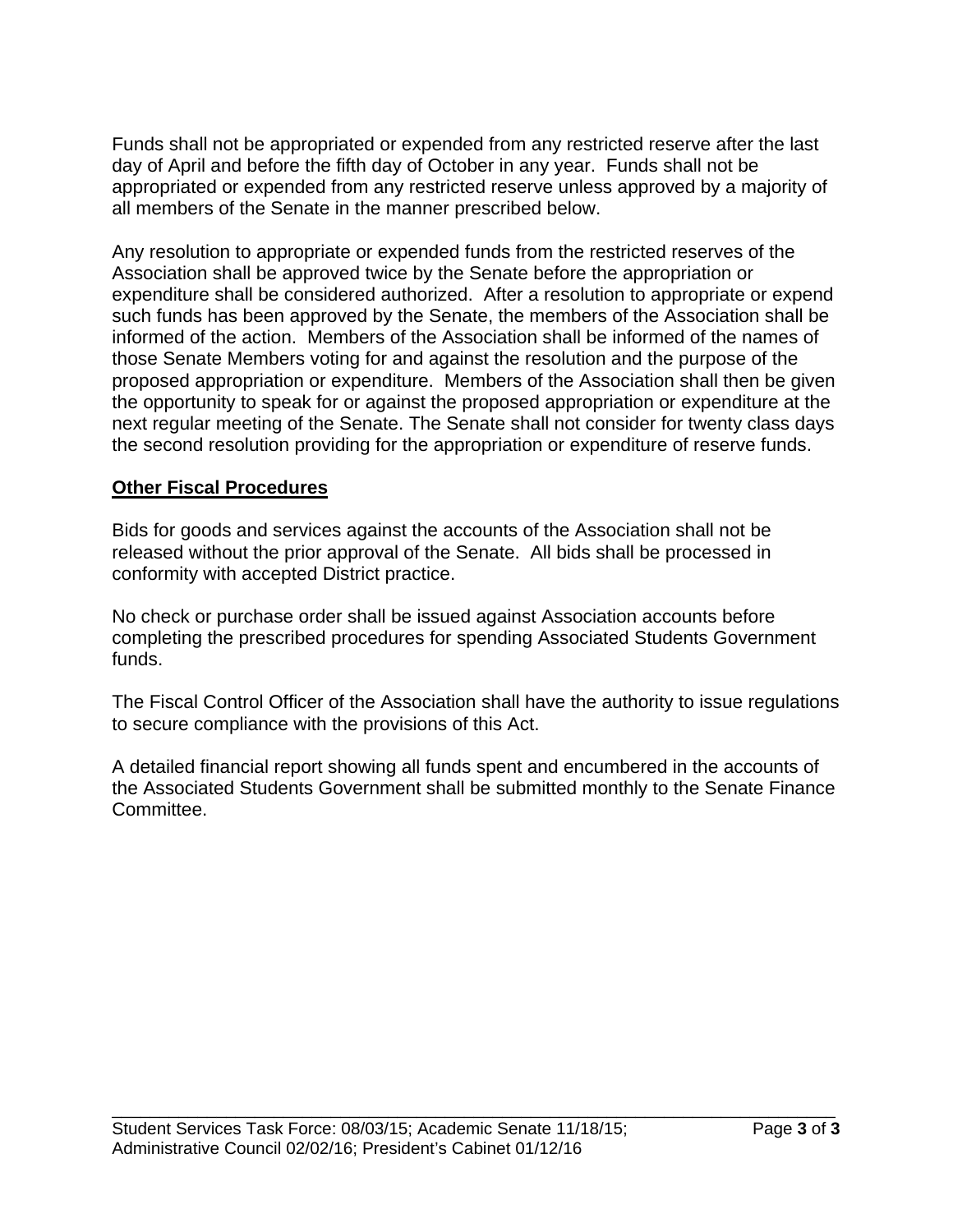### **IMPERIAL COMMUNITY COLLEGE DISTRICT AP 5500 Standards of Student Conduct**

References: Education Code Sections 66300 and 66301; ACCJC Accreditation Standards I.C.8 and 10 (formerly II.A.7.b)

Imperial Valley College is maintained for the purpose of providing students in the community with programs of instruction in higher education. The College is concerned with the fostering of knowledge, the search for truth and the dissemination of ideas. Free inquiry and free expression are indispensable to the achievement of these goals. As members of the College community, students are encouraged to develop the capacity for critical judgment and to engage in a sustained and independent search for truth. Students at Imperial Valley College may rightfully expect that the faculty and administration will maintain an environment where there is freedom to learn. This requires that there be appropriate conditions and opportunities in the classroom and on campus. As members of the College community, students shall be encouraged to develop the capacity for critical judgment and to exercise their rights to free inquiry and free speech in a responsible non-violent manner. Students shall assume an obligation to conduct themselves in a manner compatible with the college's function as an educational institution. Students shall observe the rules and regulations of the College and shall refrain from conduct which interferes with the College's teaching and administration, or which unreasonably interferes with the rights of others. Misconduct while on the college campus, or at a College-sponsored function for which students and student organizations are subject to disciplinary action.

**Definitions:** The following conduct shall constitute good cause for discipline, including but not limited to the removal, suspension or expulsion of a student.

- Causing, attempting to cause, or threatening to cause physical injury to another person.
- Possession, sale or otherwise furnishing any firearm, knife, explosive or other dangerous object, including but not limited to any facsimile firearm, knife or explosive, unless, in the case of possession of any object of this type, the student has obtained written permission to possess the item from a District employee, which is concurred in by the college president.
- Unlawful possession, use, sale, offer to sell, or furnishing, or being under the influence of, any controlled substance listed in California Health and Safety Code
- Sections 11053 et seq., an alcoholic beverage, or an intoxicant of any kind; or unlawful possession of, or offering, arranging or negotiating the sale of any drug paraphernalia, as defined in California Health and Safety Code Section 11014.5.
- Committing or attempting to commit robbery or extortion.
- Causing or attempting to cause damage to District property or to private property on campus.
- Stealing or attempting to steal District property or private property on campus, or knowingly receiving stolen District property or private property on campus.
- Willful or persistent smoking in any area where smoking has been prohibited by law or by regulation of the college or the District.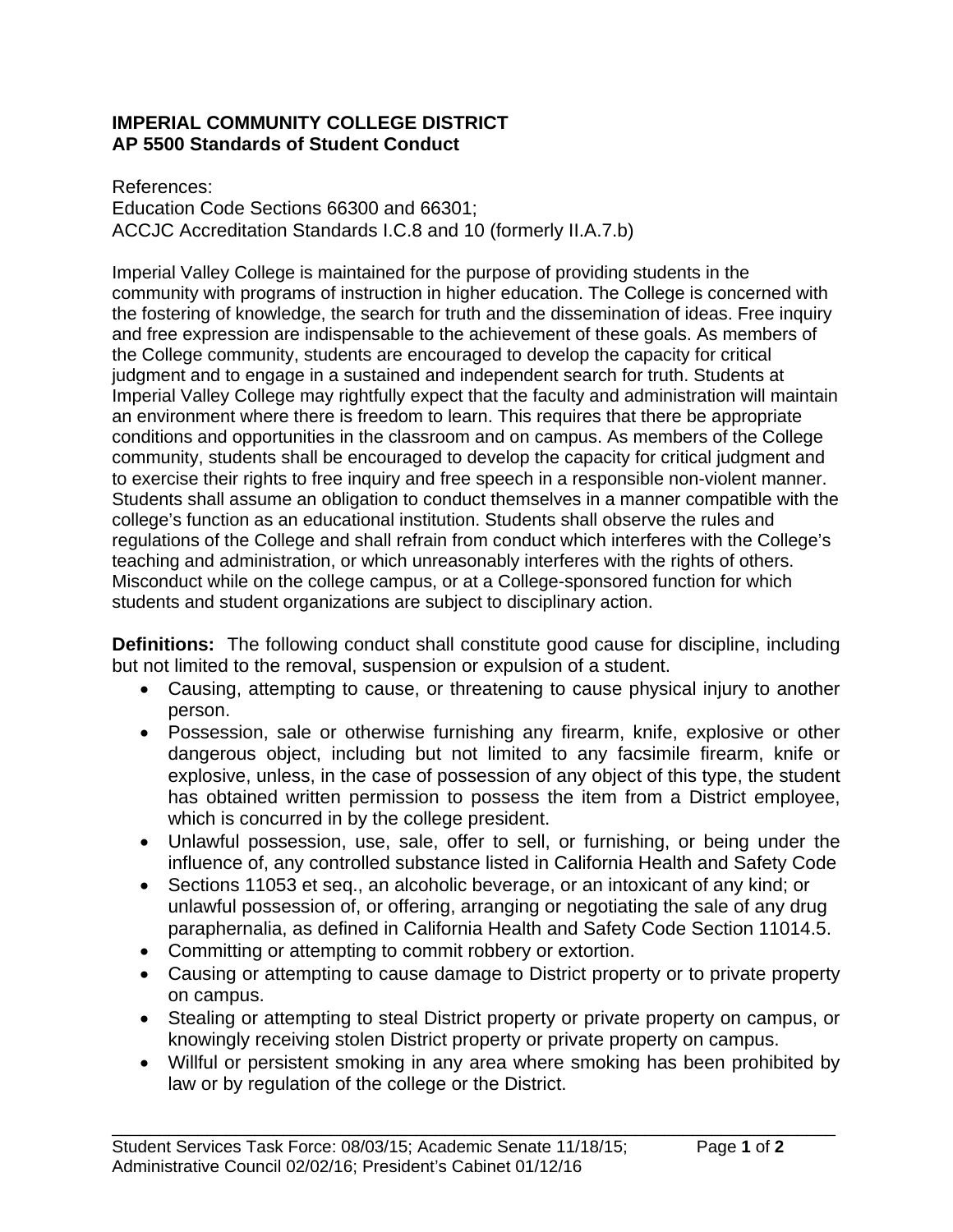- Committing sexual harassment as defined by law or by District policies and procedures.
- Engaging in harassing or discriminatory behavior based on disability, gender, gender identity, gender expression, nationality, race or ethnicity, religion, sexual orientation, or any other status protected by law.
- Engaging in intimidating conduct or bullying against another student through words or actions, including direct physical contact; verbal assaults, such as teasing or name-calling; social isolation or manipulation; and cyberbullying.
- Willful misconduct that results in injury or death to a student or to District personnel or which results in cutting, defacing, or other injury to any real or personal property owned by the District or on campus.
- Disruptive behavior, willful disobedience, habitual profanity or vulgarity, or the open and persistent defiance of the authority of, or persistent abuse of, college personnel.
- Cheating, plagiarism (including plagiarism in a student publication), or engaging in other academic dishonesty as defined by insert local practice].
- Dishonesty; forgery; alteration or misuse of District documents, records or identification; or knowingly furnishing false information to the District.
- Unauthorized entry upon or use of District facilities.
- Lewd, indecent or obscene conduct or expression on District-owned or controlled property, or at District sponsored or supervised functions.
- Engaging in expression which is obscene, libelous or slanderous, or which so incites students as to create a clear and present danger of the commission of unlawful acts on District premises, or the violation of lawful District regulations, or the substantial disruption of the orderly operation of the District.
- Persistent, serious misconduct where other means of correction have failed to bring about proper conduct.
- Unauthorized preparation, giving, selling, transfer, distribution, or publication, for any commercial purpose, of any contemporaneous recording of an academic presentation in a classroom or equivalent site of instruction, including but not limited to handwritten or typewritten class notes, except as permitted by any District policy or administrative procedure.

Students who engage in any of the above are subject to the procedures outlined in AP 5520 titled Student Discipline Procedures.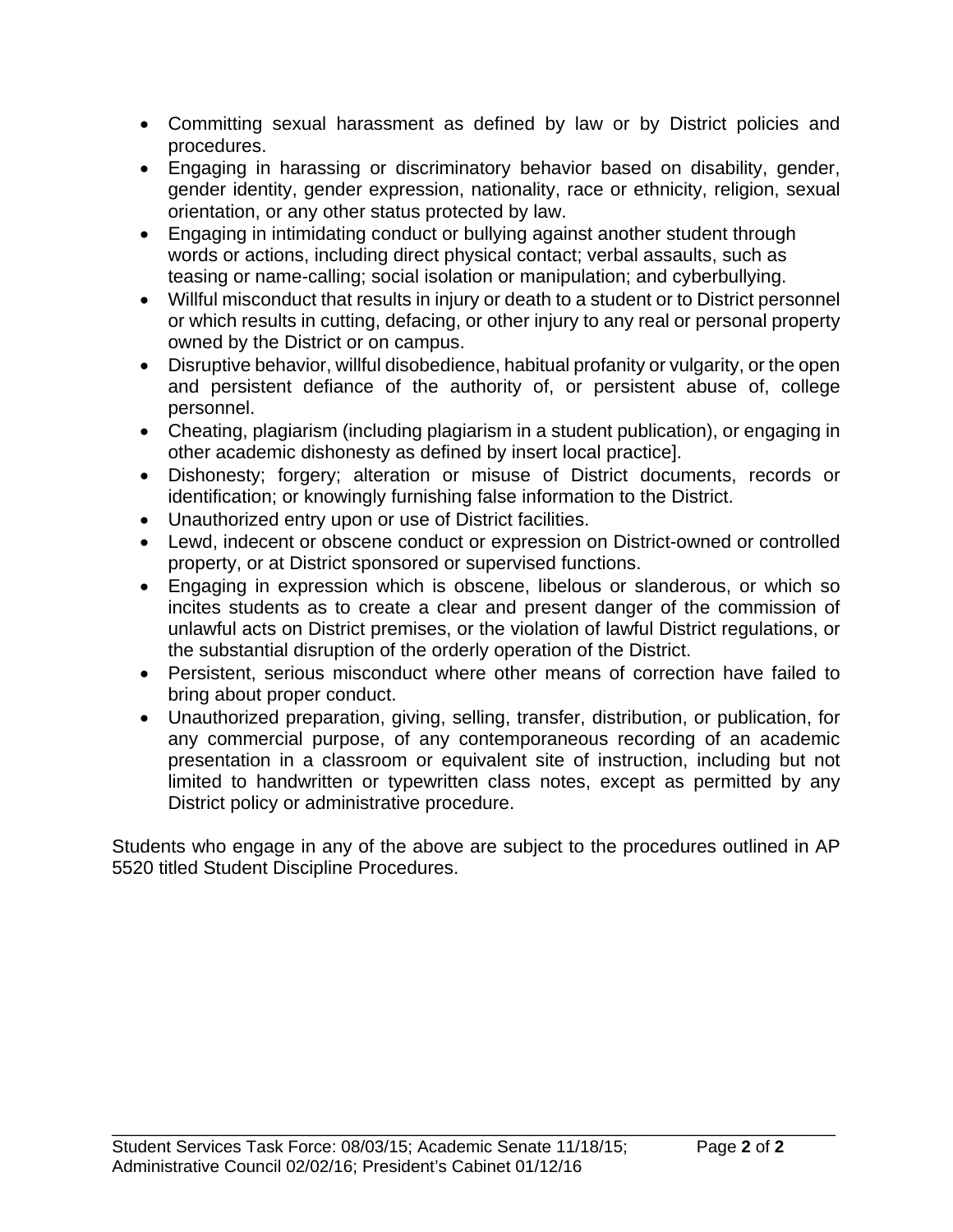# **IMPERIAL COMMUNITY COLLEGE DISTRICT AP 5520 Student Discipline Procedures**

Reference: Education Code Sections 66017, 66300, 72122, and 76030, et seq; Penal Code Section 626.4

The purpose of this procedure is to provide a prompt and equitable means to address violations of Standards of Student Conduct, which guarantees the student or students involved the due process rights guaranteed them by state and federal constitutional protections. This procedure will be used in a fair and equitable manner, and not for purposes of retaliation. It is not intended to substitute for criminal or civil proceedings that may be initiated by other agencies.

These Administrative Procedures are specifically not intended to infringe in any way on the rights of student to engage in free expression as protected by the state and federal constitutions, and by Education Code Section 76120, and will not be used to punish expression that is protected.

Students and campus organizations must comply with the Standards of Student Conduct established by the Board of Trustees of the Imperial Community College District in collaboration with the College faculty, administration and students. Violations of such rules are subject to the following appropriate disciplinary action which shall be administered by appropriate College authorities in accordance with the Due Process Disciplinary Procedures. Penalties are listed in degree of severity, but not necessarily in chronological order of administration.

**Warning**- Notice to the student or organization that continuation or repetition of specified conduct may be cause for further disciplinary action.

**Reprimand**- Written reprimand for violation of specified rules. A student or organization receiving a reprimand is notified that continued conduct of the type described in the reprimand may result in formal disciplinary action.

**Disciplinary Action**- Expulsion from participation in privileges or extracurricular College activities set forth in the notice of disciplinary probation for a specified period of time. The imposition of disciplinary probation shall include notification in writing of the reason for disciplinary probation to the student and parent or guardian where the student is a minor, or to a designated officer where a student organization is involved.

**Restitution, Reimbursement for damage or Misappropriation of Property-**Reimbursement may take the form of appropriate service to repair or otherwise compensate for damage.

**Suspension-** A student may be suspended by the Governing Board, the CEO or his designee, or by an instructor for good cause as related to College activity or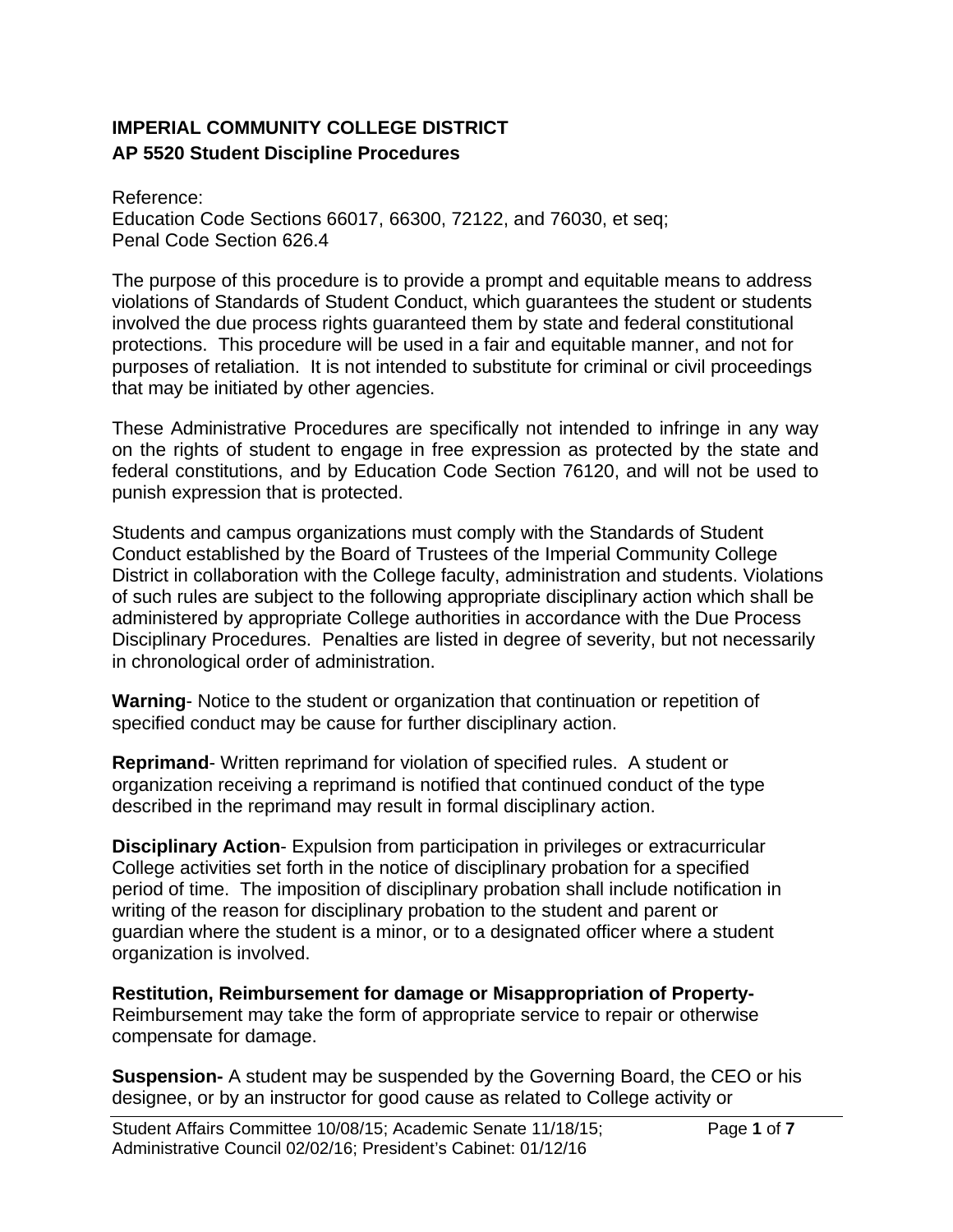attendance. The CEO or his designee may suspend a student: (a) from one or more classes for up to 10 (ten) days of instruction; (b) from one or more classes for the remainder of the school term; or (c) from all College classes and activities for one or more terms.

**Removal by Instructor**- An instructor may remove a student for the day of removal and the next class meeting. Such action must be immediately reported to the CEO. During the period of removal the student may not be returned without the consent of the instructor.

**Expulsion**- An expulsion is a long term or permanent denial of all campus privileges, including class attendance. When applied to a campus organization, expulsion refers to denial of all charter privileges for a like period of time. Students and campus organizations may be suspended from all campus privileges, including class attendance, while appeals and hearings are in progress. The Governing Board may expel when: (a) other means of conviction fail to bring about proper conduct, or (b) presence of the student causes a continuing danger to the physical safety of the student or others.

# **Conduct of Non-Students**

Persons who are not students or employees of the College, while on College property, shall be required to adhere to the Standards of Conduct applicable to students and to abide by campus policies and regulations. Non-College persons shall address meetings on campus only pursuant to an invitation from the Governing Board, members of the teaching staff, administration, or chartered student organization (See Campus Speakers Policy).

All persons on College property shall be responsible, for reasonable cause, to identify themselves upon request by a College official and to state the purpose for which they have entered the campus.

# **Due Process Disciplinary Procedures**

**1. Purpose and Scope**- The following policies regulating student disciplinary actions are adopted for the purpose of creating a uniform method of disciplining students and organizations, thus according them fair and objective treatment.

**2. Disciplinary Authority**- The CEO has designated the Dean of Student Affairs & Enrollment Services as the Disciplinary Authority. In his/her absence, the Vice President for Academic Services, the Dean of Administrative Services, or Vice President for Student Services may act as the Disciplinary Authority. It is the responsibility of these persons acting individually, or in concert, to recommend disciplinary action against students and organizations in the manners prescribed herein.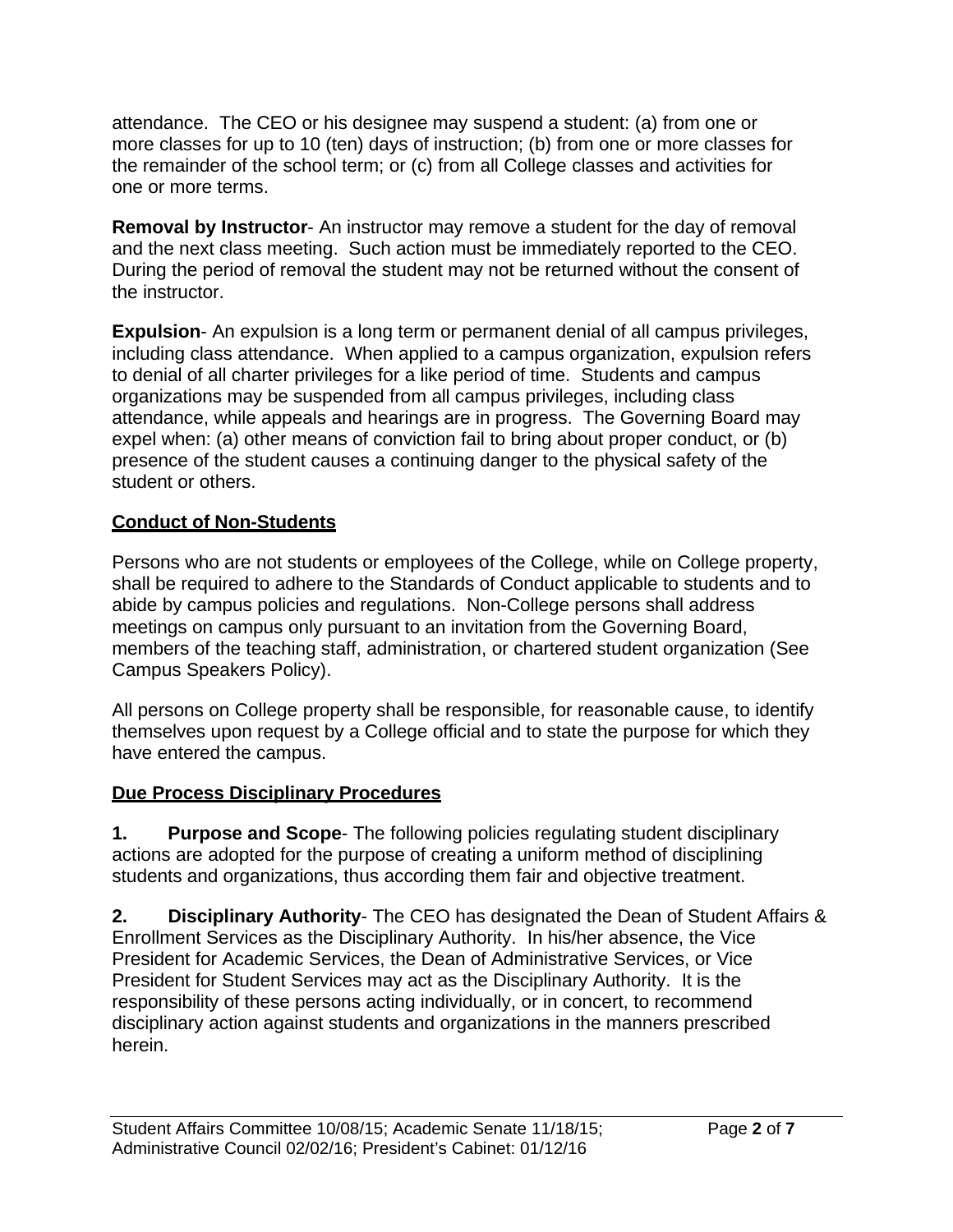**3. Disciplinary Appeals Board**- the College shall establish a Disciplinary Appeals Board which shall be made up of members of the Student Affairs Committee. The Disciplinary Appeals Board shall select one faculty member to act as chairperson. In no event shall the Dean of Student Affairs & Enrollment Services sit or act as a member of the Disciplinary Appeals Board.

**4. Procedures Preliminary to Disciplinary Action**- Disciplinary action may be recommended by the Disciplinary Authority for violation of one or more of the Standards of Conduct. In advance of the imposition of disciplinary action, the Disciplinary Authority shall interview the concerned student or organization officers for the purpose of discussing the misconduct of which the student or organization is accused and the disciplinary action, if any, which will be recommended.

**5. Initiation of Discipline**- At, or after, the conclusion of the interview referred to in section 4 above (or after the student or organization representatives fail to attend the interview, proper notice having been given) disciplinary action may be recommended by the Disciplinary Authority by serving upon the student charged, and if he/she is a minor, notice may be sent by registered mail to the last known address of a parent, guardian, or adult responsible for the student, and identified in the student's file, or to the originally scheduled interview. This notice shall include the following:

- a. A copy of these policies;
- b. A detailed statement of the specific acts and omissions upon which the charges are based;
- c. Grounds for disciplinary action as contained in these policies;
- d. The specific disciplinary action to be recommended;
- e. If any form of probation or expulsion is to be imposed, notice of the decision and the reason thereof shall be given to the student. The student shall fill out a card, the filling out and filing of which constitutes a sufficient Notice of Appeal. The card shall specify the last date on which an Appeal may be filed.

**6. Right of Appeal-** Not later than ten (10) school days after the service of the notice of recommendation for any form of probation or expulsion upon a student or organization president, or the mailing of said notice to the responsible parent or guardian, whichever is later, the student or his/her parent or guardian, or the organization president, may appeal the disciplinary action to the Disciplinary Appeals Board by filling out and filing notice of appeal with the Dean of Student Affairs & Enrollment Services.

If the student, parent, guardian, or organization's president fails to appeal the disciplinary action in the manner prescribed above, the matter of discipline shall be referred to the CEO for approval. If the CEO decides to recommend expulsion, his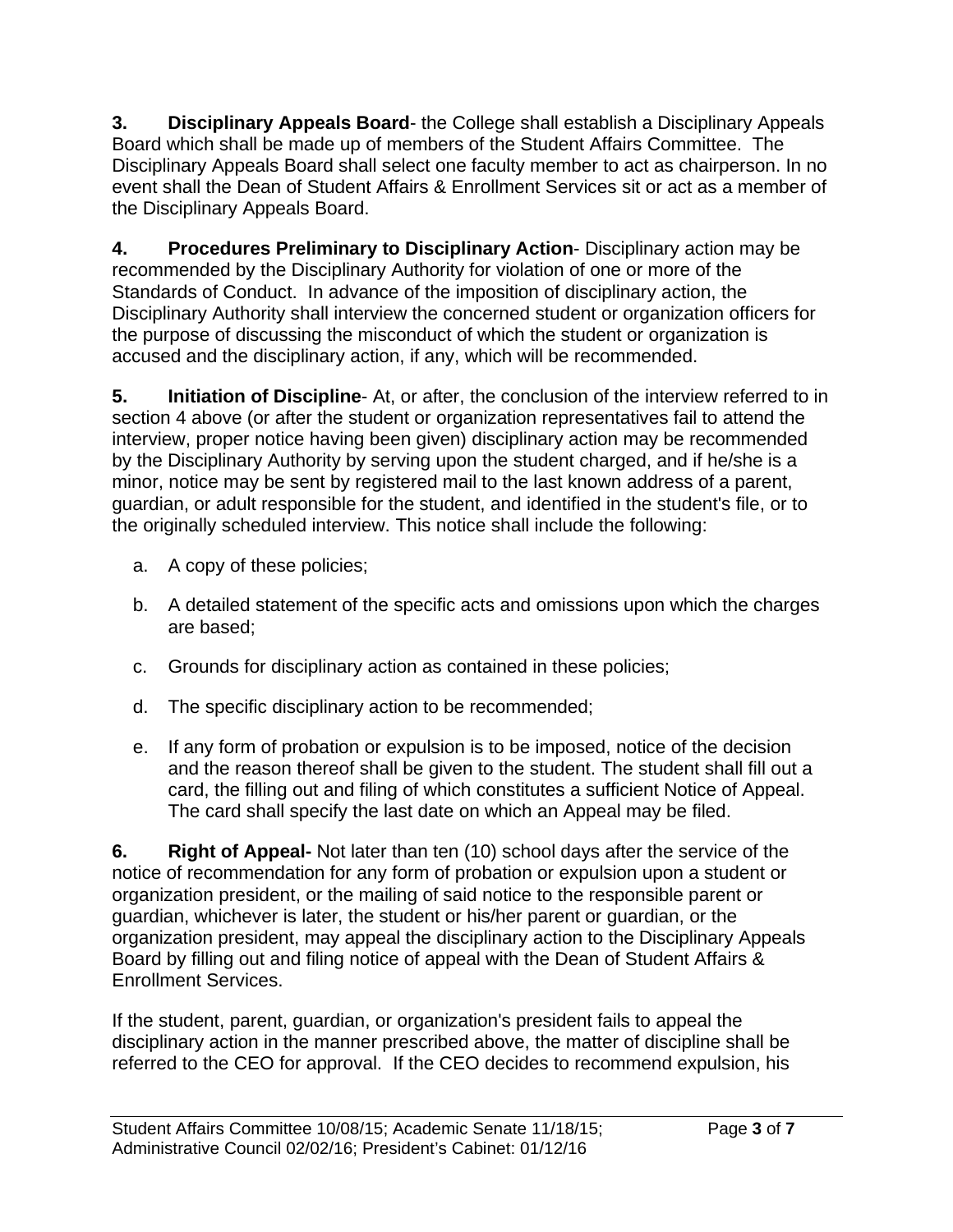decision shall be referred to the Governing Board for approval, rejection, or modification.

**Hearing By Disciplinary Appeals Board-** If the student, or his/her parent, guardian, or the campus organization, appeals the notice of disciplinary action recommendation described in Section 5, in the manner prescribed in Section 6 above, the Disciplinary Appeals Board shall conduct a hearing upon the charges contained in the Notice of Disciplinary Action. The appellant shall be give not less than forty-eight (48) hours advanced notice of the time, date and place of said hearing. The Disciplinary Authority recommending the discipline shall be present at the hearing and the appellant and his/her parent or guardian shall have the right to be present.

# **Conduct of the Hearing**

The members of the hearing panel shall be provided with a copy of the grounds for disciplinary action against the student, and any written response provided by the student before the hearing begins.

The facts supporting the disciplinary action shall be presented by a college representative who shall be the Disciplinary Authority.

The college representative and the student may call witnesses and introduce oral and written testimony relevant to the issues of the matter.

Formal rules of evidence shall not apply. Any relevant evidence shall be admitted.

Unless the hearing panel determines to proceed otherwise, the college representative and the student shall each be permitted to make an opening statement. Thereafter, the college representative shall make the first presentation, followed by the student. The college representative may present rebuttal evidence after the student completes his or her evidence. The burden shall be on the college representative to prove by the preponderance of the evidence that the facts alleged are true.

The student may represent himself/herself, and may also have the right to be represented by a person of his/her choice The student shall not be represented by an attorney unless, in the judgment of the hearing panel, complex legal issues are involved. If the student wishes to be represented by an attorney, a request must be presented not less than five days prior to the date of the hearing. If the student is permitted to be represented by an attorney, the college representative may request legal assistance. The hearing panel may also request legal assistance; any legal advisor provided to the panel may sit with it in an advisory capacity to provide legal counsel but shall not be a member of the panel nor vote with it.

Hearings shall be closed and confidential unless the student requests that it be open to the public. Any such request must be made no less than five *(5)* days prior to the date of the hearing.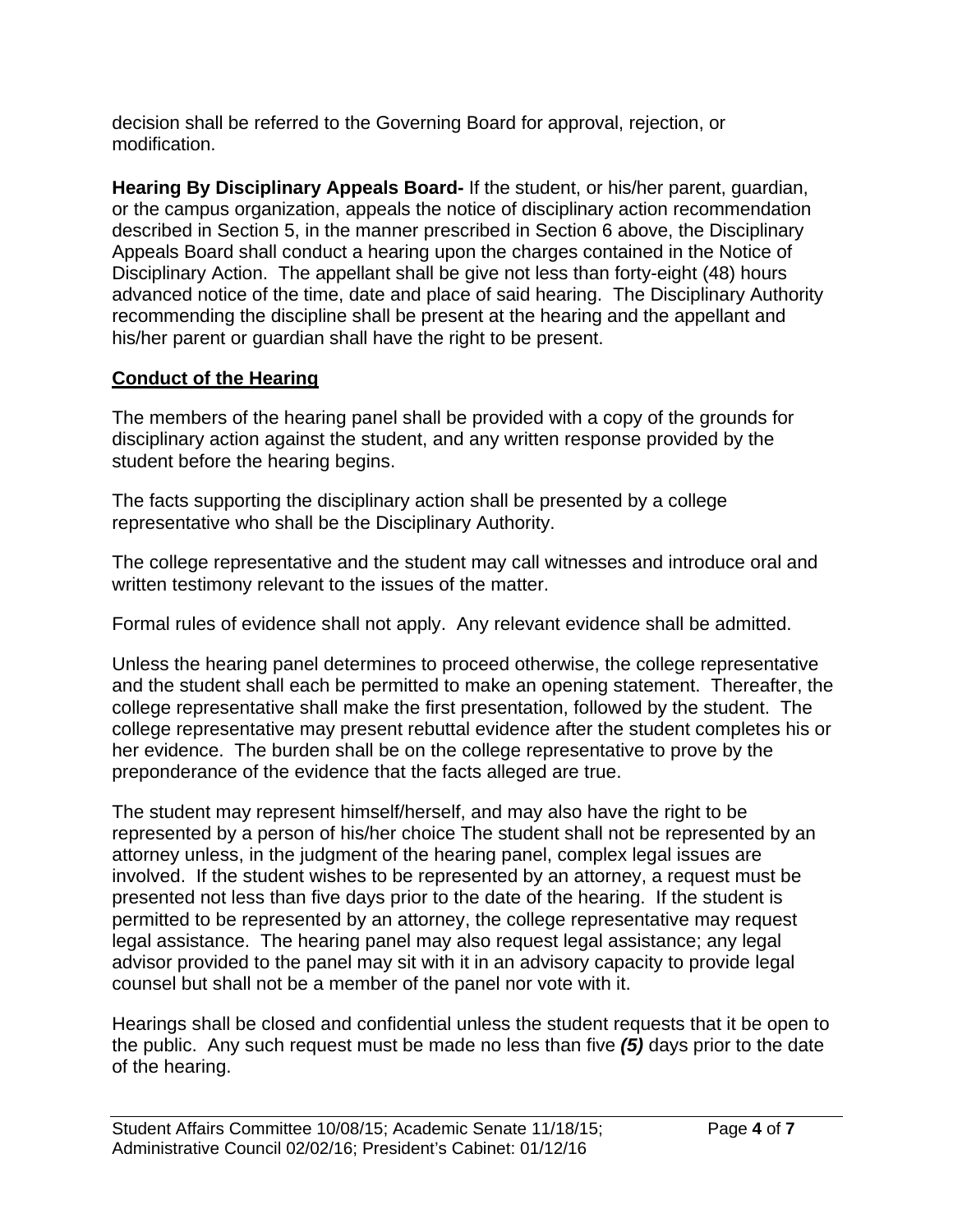In a closed hearing, witnesses shall not be present at the hearing when not testifying, unless all parties and the panel agree to the contrary.

The hearing shall be recorded by the District by an electronic recording device, and shall be the only recording made. No witness who refuses to be recorded may be permitted to give testimony. In the event the recording is by electronic recording, the hearing panel chair shall, at the beginning of the hearing, ask each person present to identify themselves by name, and thereafter shall ask witnesses to identify themselves by name. Electronic recording shall remain in the custody of the District at all times, unless released to a professional transcribing service. The student may request a copy of the electronic recording.

All testimony shall be taken under oath; the oath shall be administered by the hearing panel chair. Written statements of witnesses under penalty of perjury shall not be used unless the witness is unavailable to testify. A witness who refuses to be tape recorded is not unavailable.

Following the close of the hearing, the hearing panel shall prepare and send to the CEO a written decision. The decision shall include specific factual findings regarding the accusation, and shall include specific conclusions regarding whether any specific section of the Standards of Student Conduct were violated. The decision shall also include a specific recommendation regarding the disciplinary action to be imposed, if any. The decision shall be based only on the record of the hearing, and not on matter outside of that record. The record consists of the original accusation, the written response, if any, of the student, and the oral and written evidence produced at the hearing.

**Decision by CEO** - The disciplinary action recommended by the Disciplinary Appeals Board shall be transmitted to the CEO for his approval, rejection, or modification. Neither the student nor his/her parent or guardian, or the organization (where applicable), shall have a right to a hearing by the CEO. If the CEO decides to recommend expulsion, his decision shall be referred to the Governing Board of the District for approval, rejection, or modification.

**Board of Trustees Decision**: The Board of Trustees shall consider any recommendation from the *[CEO]* for expulsion at the next regularly scheduled meeting of the Board after receipt of the recommended decision.

The Board shall consider an expulsion recommendation in closed session, unless the student has requested that the matter be considered in a public meeting in accordance with these procedures (Education Code Section 72122).

The student shall be notified in writing, by registered or certified mail to the address last on file with the District, or by personal service, at least three days prior to the meeting, of the date, time, and place of the Board's meeting.

The student may, within forty-eight (48) hours after receipt of the notice, request that the hearing be held as a public meeting.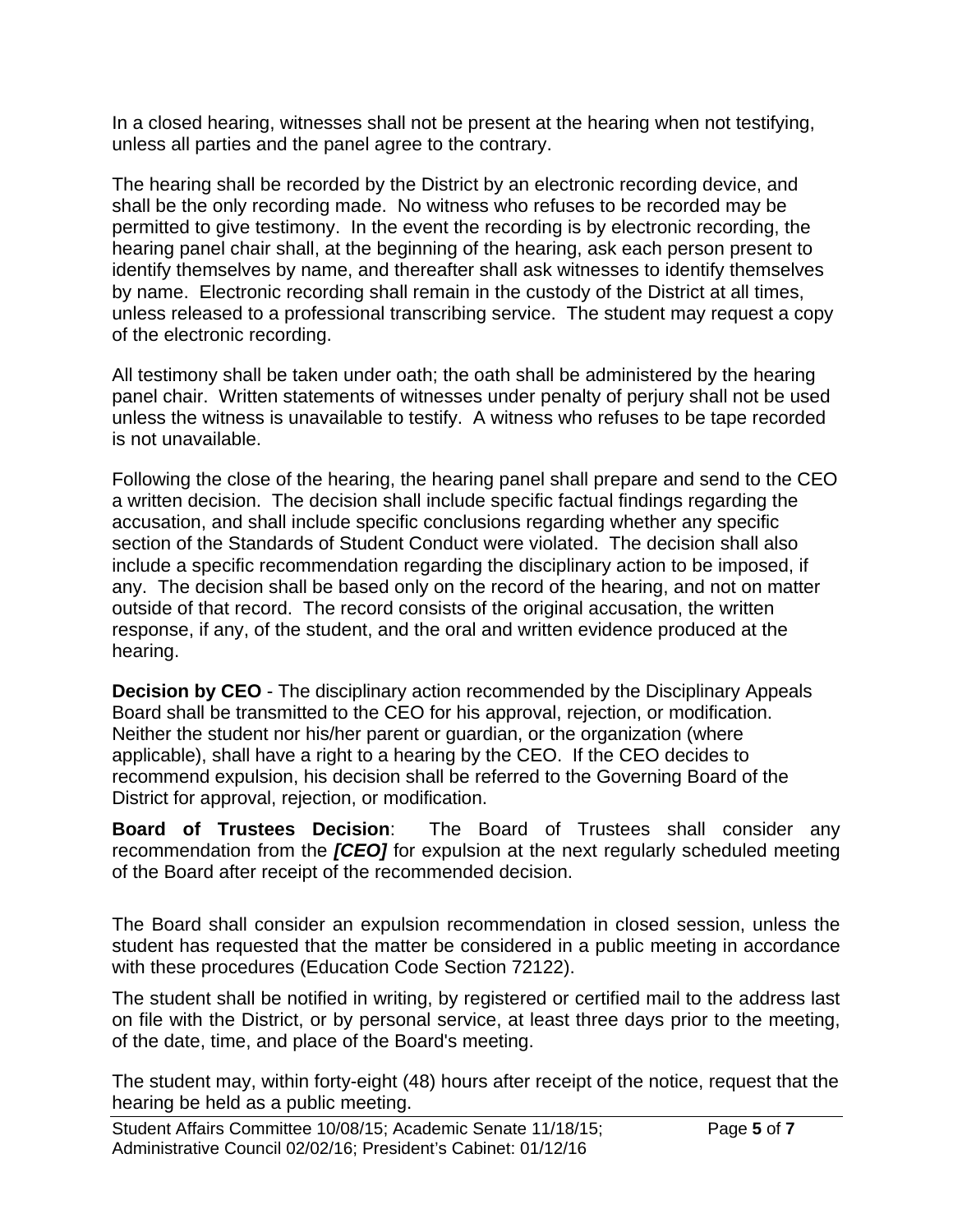Even if a student has requested that the Board consider an expulsion recommendation in a public meeting, the Board will hold in closed session any discussion that might be in conflict with the right to privacy of any student other than the student requesting the public meeting.

The Board may accept, modify or reject the findings, decisions and recommendations of the CEO or the hearing panel. If the Board modifies or rejects the decision, the Board shall review the record of the hearing, and shall prepare a new written decision which contains specific factual findings and conclusions. The decision of the Board shall be final.

The final action of the Board on the expulsion shall be taken at a public meeting, and the result of the action shall be a public record of the District.

**Immediate Interim Suspension** (Education Code Section 66017): The CEO may order immediate suspension of a student where he/she concludes that immediate suspension is required to protect lives or property and to ensure the maintenance of order. In cases where an interim suspension has been ordered, the time limits contained in these procedures shall not apply, and all hearing rights, including the right to a formal hearing where a long-term suspension or expulsion is recommended, will be afforded to the student within ten (10) days.

**Removal from Class** (Education Code Section 76032): Any instructor may order a student removed from his/her class for the day of the removal and the next class meeting. The instructor shall immediately report the removal to the CEO and the Disciplinary Authority. The Disciplinary Authority shall arrange for a conference between the student and the instructor regarding the removal. If the instructor or the student requests, the Disciplinary Authority shall attend the conference. The student shall not be returned to the class during the period of the removal without the concurrence of the instructor. Nothing herein will prevent the Disciplinary Authority from recommending further disciplinary procedures in accordance with these procedures based on the facts which led to the removal.

**Withdrawal of Consent to Remain on Campus:** The Disciplinary Authority may notify any person for whom there is a reasonable belief that the person has willfully disrupted the orderly operation of the campus that consent to remain on campus has been withdrawn. If the person is on campus at the time, he/she must promptly leave or be escorted off campus. If consent is withdrawn by the Disciplinary Authority*,* a written report must be promptly made to the CEO*.* 

The person from whom consent has been withdrawn may submit a written request for a hearing on the withdrawal within the period of the withdrawal. The request shall be granted not later than seven (7) days from the date of receipt of the request. The hearing will be conducted in accordance with the provisions of this procedure relating to interim suspensions.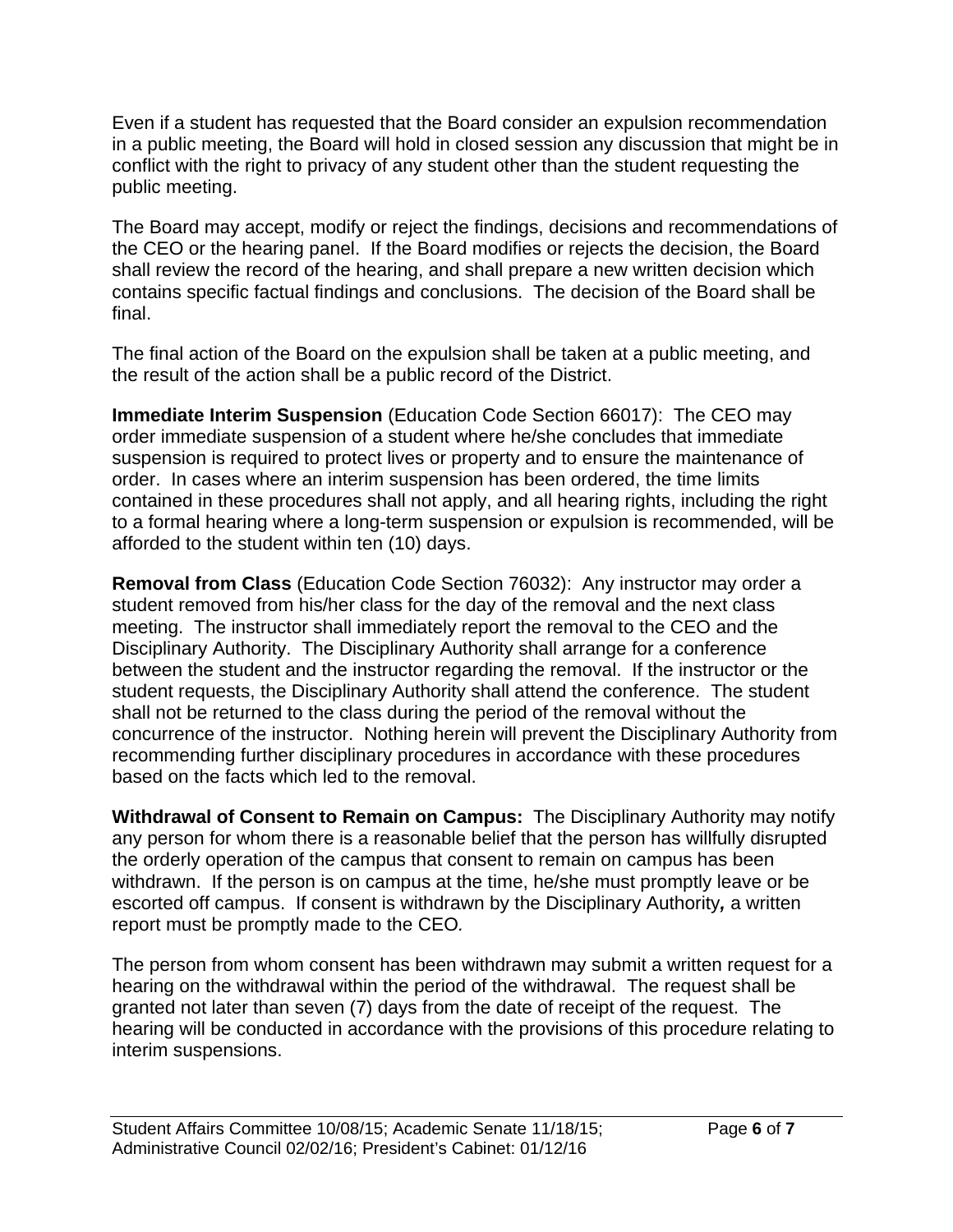In no case shall consent be withdrawn for longer than 14 days from the date upon which consent was initially withdrawn.

If any person whom consent to remain on campus has been withdrawn knowingly reenters the campus during the period in which consent has been withdrawn, except to come for a meeting or hearing, he/she will be subject to arrest (Penal Code Section 626.4).

**Time Limits**: Any times specified in these procedures may be shortened or lengthened if there is mutual consent by all parties.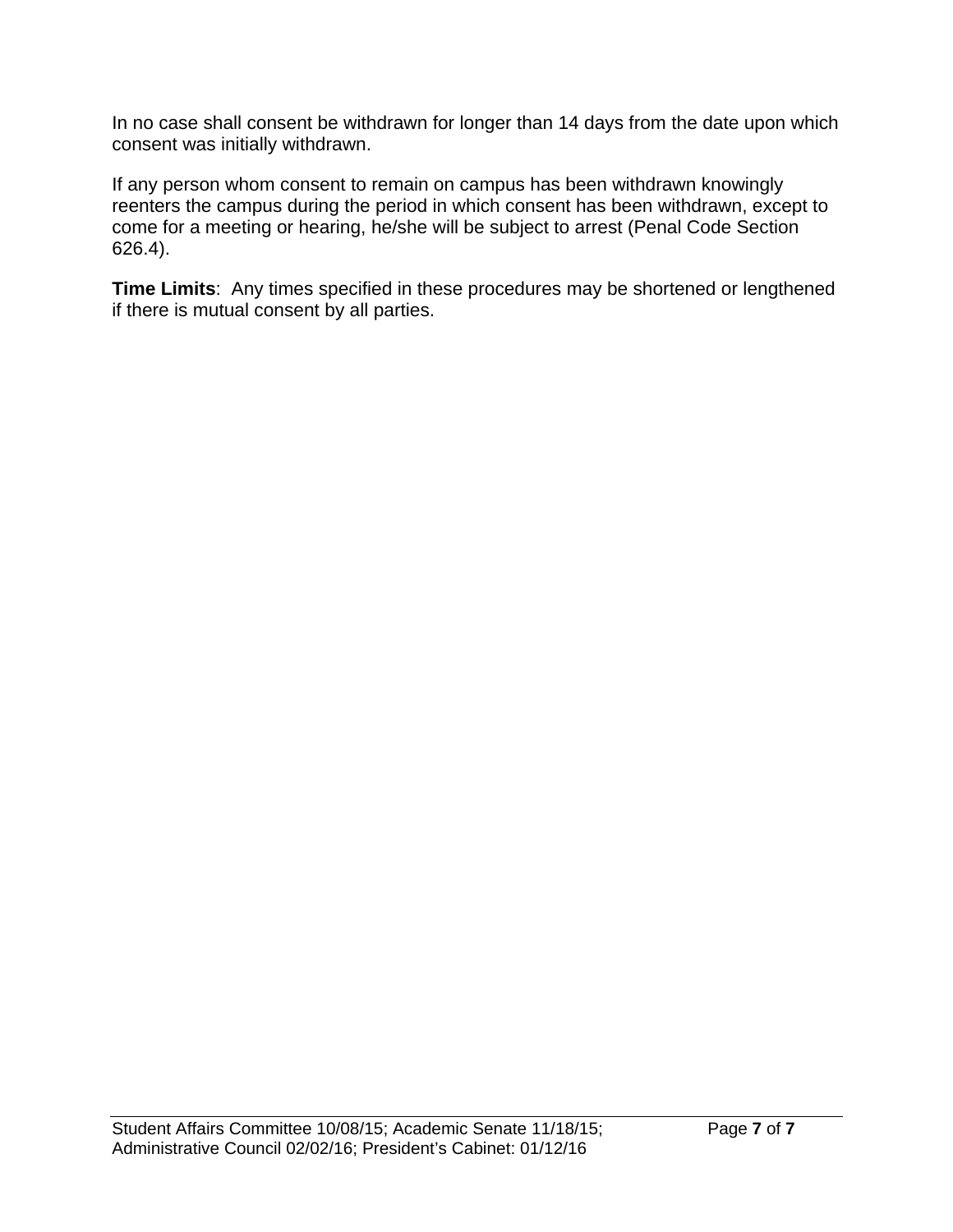# **IMPERIAL COMMUNITY COLLEGE DISTRICT AP 5530 Student Rights and Grievances**

References: Education Code Section 76224(a); Title IX, Education Amendments of 1972; ACCJC Accreditation Eligibility Requirement 20; ACCJC Accreditation Standard IV.D

The purpose of this procedure is to provide a prompt and equitable means of resolving student grievances. These procedures shall be available to any student who reasonably believes a college decision or action has adversely affected his or her status, rights or privileges as a student. The procedure shall include, but not be limited to, grievances regarding:

- Access to classes:
- Deviation from course content;
- Refusal of instructor to confer with a student:
- Sex discrimination as prohibited by Title IX of the Higher Education Amendments of 1972;
- Financial aid [unless the District's financial aid policy contains an appeal procedure];
- Course grades, to the extent permitted by Education Code Section 76224(a), which provides: "When grades are given for any course of instruction taught in a community college District, the grade given to each student shall be the grade determined by the instructor of the course and the determination of the student's grade by the instructor, in the absence of mistake, fraud, bad faith, or incompetency, shall be final." "Mistake" may include, but is not limited to errors made by an instructor in calculating a student's grade and clerical errors;
- The exercise of rights of free expression protected by state and federal constitutions and Education Code Section 76120.

This policy does not apply to:

- Student Code of Conduct issues.
- Allegations of discrimination based on race, color, national origin, disability, or age in any of its policies, procedures, or practices, in compliance with Title VI of the Civil Rights Act of 1964 (pertaining to race, color or national origin), Section 504 of the Rehabilitation Act of 1973 and the Americans with Disabilities Act of 1990 (pertaining to disability) and the Age Discrimination Act of 1975 (pertaining to age). For complaints of this nature, please refer to the Discrimination Complaint Form.
- Student disciplinary actions, which are covered under separate Board policies and Administrative Procedures.
- Police citations (i.e. "tickets"); complaints about citations must be directed to the County Courthouse in the same way as any traffic violation.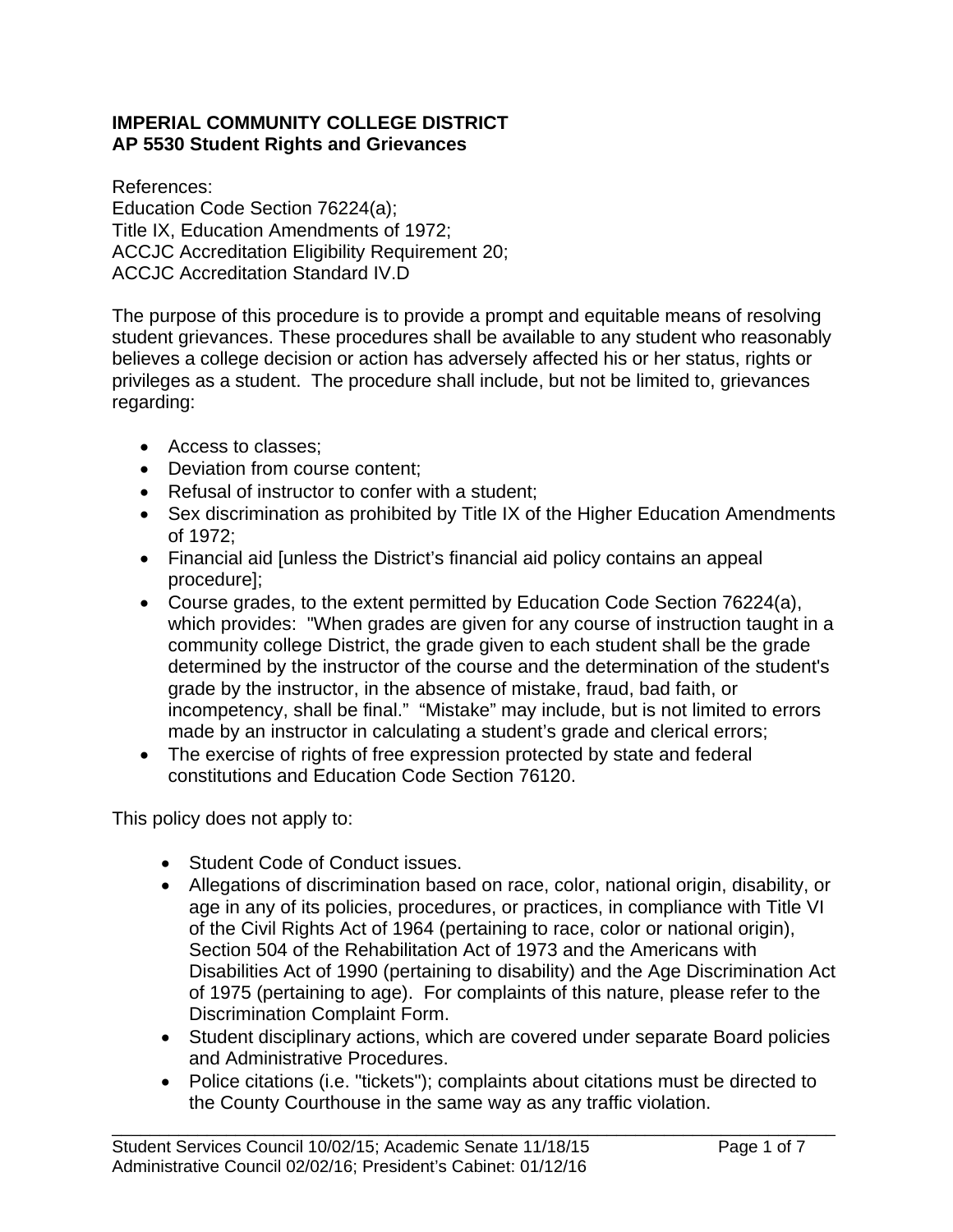For a clarification regarding student conduct issues or discrimination issues, the student may contact the Director of Admissions & Records, Director of Disabled Student Programs and Services or Title IX Officer.

# **INFORMAL RESOLUTION**

Each student who has a grievance shall make a reasonable effort to resolve the matter on an informal basis prior to requesting a grievance hearing, and shall attempt to solve the problem with the person with whom the student has the grievance, that person's immediate supervisor, or the local college administration.

Informal meetings and discussion between persons directly involved in a grievance are essential at the outset of a dispute and should be encouraged at all stages. An equitable solution should be sought before persons directly involved in the case have stated official or public positions that might tend to polarize the dispute and render a solution more difficult. At no time shall any of the persons directly or indirectly involved in the case use the fact of such informal discussion, the fact that a grievance has been filed, or the character of the informal discussion for the purpose of strengthening the case for or against persons directly involved in the dispute or for any purpose other than the settlement of the grievance.

A grievance must be initiated within twenty (20) instructional days of the alleged act or decision. If the alleged circumstance or act occurs during the last twenty (20) instructional days of the Spring semester, the grievance must be made prior to the end of the third Friday of the Fall semester.

- Step 1 The student may discuss the problem with the individual or the individual's supervisor.
- Step 2 If a mutually satisfactory understanding has not been reached with the other person, the student may, within five (5) instructional days, present the student grievance to the immediate supervisor.

| If Grievance is About:                               | Contact:                                                                    |
|------------------------------------------------------|-----------------------------------------------------------------------------|
| • Classified Staff/<br><b>Managers/Confidentials</b> | Immediate Supervisor/<br>$\bullet$<br><b>Chief Human Resource</b><br>Office |
| • Teaching & Non-<br><b>Teaching Faculty</b>         | • Appropriate Dean                                                          |
| <b>Department Chair</b><br>$\bullet$                 | Appropriate Dean                                                            |
| Dean                                                 | Administrator                                                               |
| • Administrator                                      | • Appropriate Vice<br><b>President or President</b>                         |
| • Another Student                                    | Dean of Student Affairs<br>$\bullet$<br>and Enrollment Services             |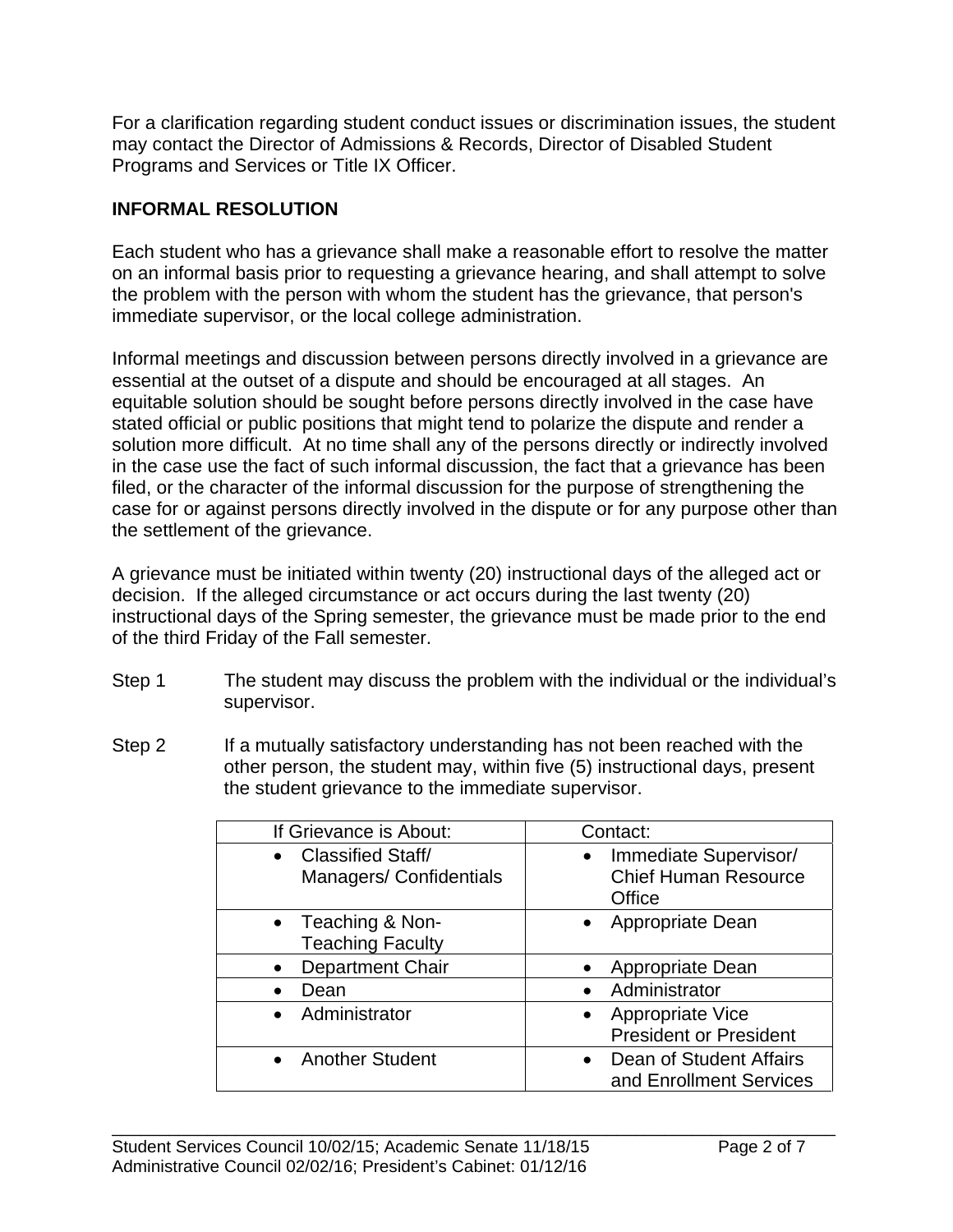Within two days following receipt of a grievance, the immediate supervisor shall advise the student of his or her rights and responsibilities under these procedures, and assist the student, if necessary, in the preparation of the Grievance form. The supervisor must respond via verbal communication or email within ten (10) instructional days of the initiation of the grievance.

# **FORMAL RESOLUTION**

Step 3 If, within ten (10) days, the grievance is not resolved informally, or the student is not satisfied with the resolution recommended by the supervisor, or if the supervisor does not respond timely a student may submit a student grievance form to the Vice President for Academic Services regarding academic matters or Dean of Student Affairs & Enrollment Services regarding non-academic matters.

> The Vice President for Academic Services or the Dean of Student Affairs & Enrollment Services will respond in writing to the grievance within ten (10) instructional days of receipt of the grievance form.

Students' Grievance forms are available from:

| Dean of Student<br>Affairs                                               | <b>Student Affairs</b>          | (760) 355-6456 |
|--------------------------------------------------------------------------|---------------------------------|----------------|
| Director of Disabled<br><b>Student Programs &amp;</b><br><b>Services</b> | <b>DSP&amp;S Office</b>         | (760) 355-6312 |
| <b>Title IX Officer</b>                                                  | <b>Student Affairs</b>          | (760) 355-6456 |
| <b>Chief Student Services</b><br><b>Officer</b>                          | <b>Student Services</b>         | (760) 355-6106 |
| <b>Chief Human</b><br><b>Resource Officer</b><br>staff)                  | <b>Human Resource</b><br>Office | (760) 355-6212 |

Or at: http://www.imperial.edu/students/admissions-and-records/

# **REQUEST FOR HEARING**

Step 4 If a student is not satisfied with the decision made by the Vice President for Academic Services, Vice President of Student Services, or the Dean of Student Affairs & Enrollment Services, a student may request a hearing within five (5) instructional days of that decision (forms are available in the Student Affairs Office and on the back of the Handbook for Student Leaders).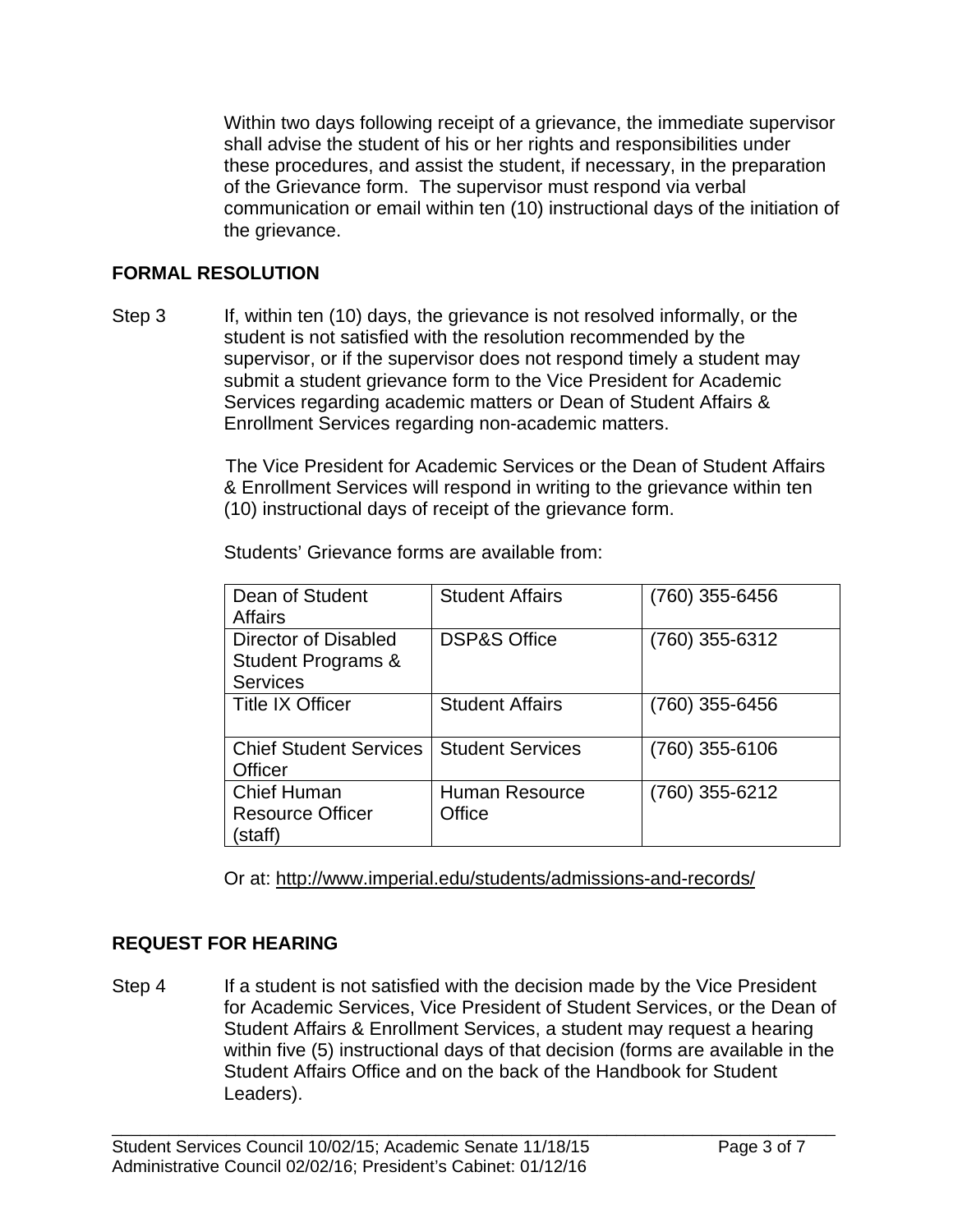Academic matters will be heard by the Admissions, Petitions and Registration Committee. Non-Academic Matters will be heard by the Student Affairs Committee.

A request for a hearing shall be filed no later than thirty (30) instructional days following the initiation of the grievance (step 2). If a grievance is filed within the last thirty (30) instructional days of the semester the president of the college may delay any further action on the grievance until the next semester.

Any committee member who has a direct involvement with the grievance shall be excluded from reviewing that grievance or participating in any manner in the determination of the ultimate outcome of that grievance.

The appropriate Committee shall meet in private and without the parties present to determine on the basis of the Grievance whether it presents sufficient grounds for a hearing.

The determination of whether the Grievance presents sufficient grounds for a hearing shall be based on the following:

- The statement contains facts which, if true, would constitute a grievance under these procedures;
- The grievant is a student as defined in these procedures, which include applicants and former students;
- The grievant is personally and directly affected by the alleged grievance;
- The grievance was filed in a timely manner;
- The grievance is not clearly frivolous, clearly without foundation, or clearly filed for purposes of harassment.

If the grievance does not meet each of the requirements, the Hearing Committee chair shall notify the student in writing of the rejection of the Request for a Hearing, together with the specific reasons for the rejection and the procedures for appeal. This notice will be provided within ten (10) days of the date the decision is made by the Hearing Committee.

If the Request for Hearing satisfies each of the requirements, the Committee Chair shall schedule a grievance hearing. The hearing will begin within twenty (20) days following the decision to grant a Hearing. All parties to the grievance shall be given not less than five (5) days' notice of the date, time and place of the hearing.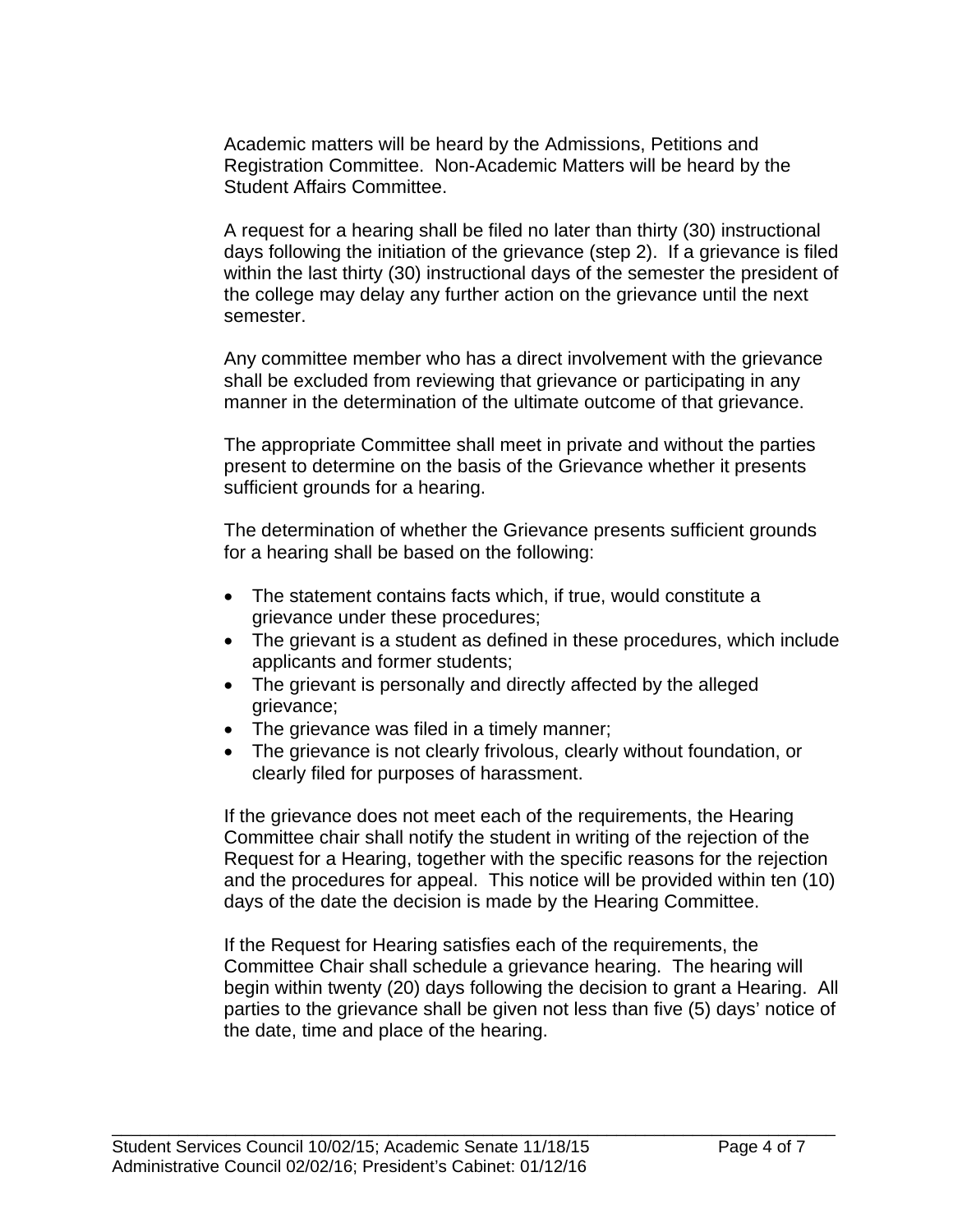### Step 5 **Hearing Procedures**

The decision of the Hearing Committee chair shall be final on all matters relating to the conduct of the hearing unless there is a vote of a majority of the other members of the panel to the contrary.

The members of the Hearing Committee shall be provided with a copy of the grievance and any written response provided by the respondent before the hearing begins.

Each party to the grievance may call witnesses and introduce oral and written testimony relevant to the issues of the matter.

Formal rules of evidence shall not apply. Any relevant evidence shall be admitted.

Unless the Hearing Committee determines to proceed otherwise, each party to the grievance shall be permitted to make an opening statement. Thereafter, the grievant or grievants shall make the first presentation, followed by the respondent or respondents. The grievant(s) may present rebuttal evidence after the respondent(s)' evidence. The burden shall be on the grievant or grievants to prove by substantial evidence that the facts alleged are true and that a grievance has been established as specified above.

Each party to the grievance may represent himself/herself, and may also have the right to be represented by a person of his/her choice; except that a party shall not be represented by an attorney unless, in the judgment of the Hearing Committee, complex legal issues are involved. If a party wishes to be represented by an attorney, a request must be presented not less than five (5) days prior to the date of the hearing. If one party is permitted to be represented by an attorney, any other party shall have the right to be represented by an attorney. The hearing committee may also request legal assistance through the *CEO*. Any legal advisor provided to the hearing committee may sit with it in an advisory capacity to provide legal counsel but shall not be a member of the panel nor vote with it.

Hearings shall be closed and confidential unless all parties request that it be open to the public. Any such request must be made no less than five (5) days prior to the date of the hearing.

In a closed hearing, witnesses shall not be present at the hearing when not testifying, unless all parties and the committee agree to the contrary.

The hearing shall be recorded by the Hearing Committee by electronic recording device, and shall be the only recording made. No witness who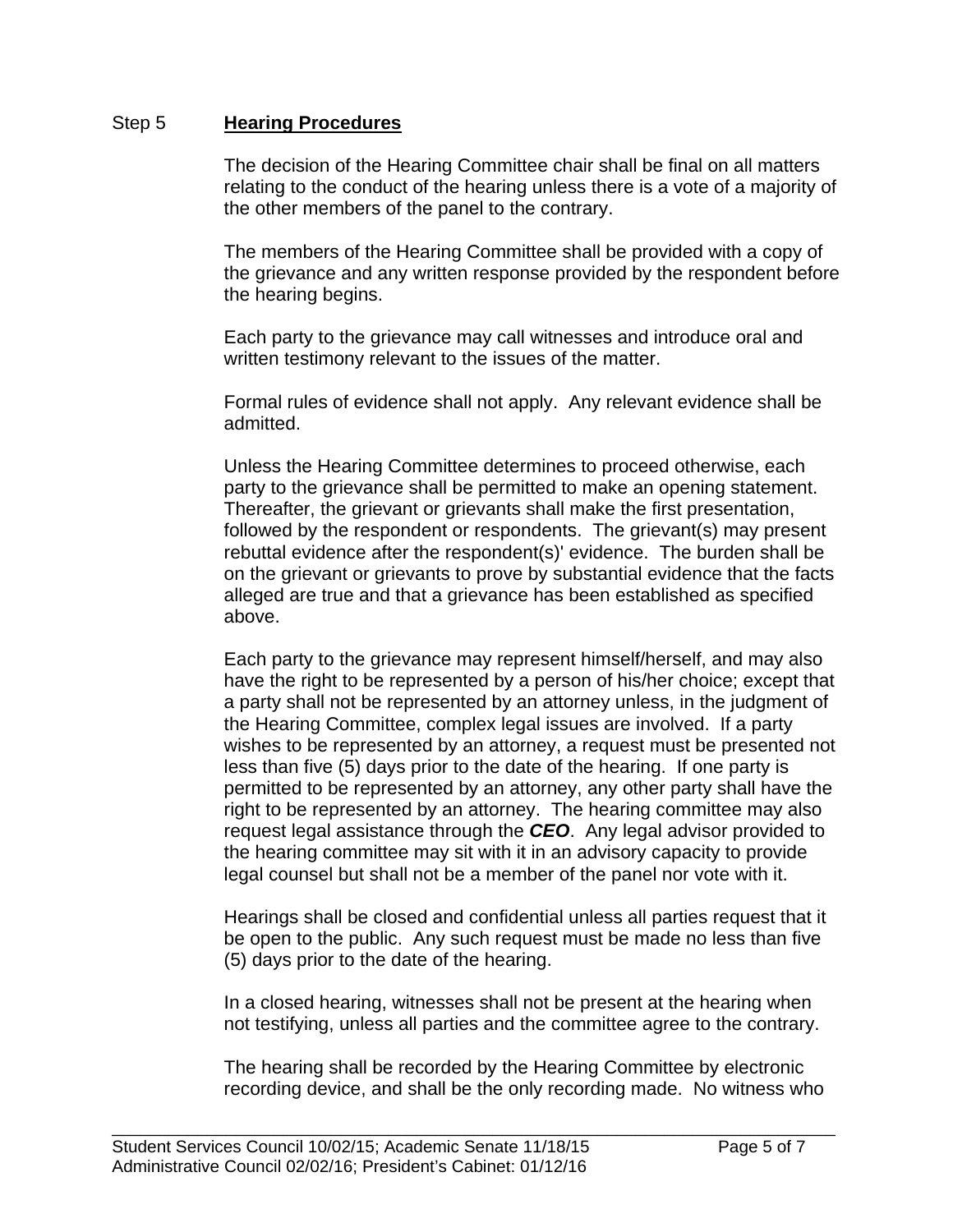refuses to be recorded may be permitted to give testimony. In the event the recording is by an electronic recording device, the Hearing Committee Chair shall, at the beginning of the hearing, ask each person present to identify themselves by name, and thereafter shall ask witnesses to identify themselves by name. The electronic recording shall remain in the custody of the District, either at the college or the District office, at all times, unless released to a professional transcribing service. Any party may request a copy of the tape recording.

All testimony shall be taken under oath; the oath shall be administered by the Hearing Committee Chair. Written statements of witnesses under penalty of perjury shall not be used unless the witness is unavailable to testify. A witness who refuses to be tape recorded shall be considered to be unavailable.

Following the close of the hearing, the Hearing Committee shall prepare and send to the *CEO* a written decision. The decision shall include specific factual findings regarding the grievance, and shall include specific conclusions regarding whether a grievance has been established as defined above. The decision shall also include a specific recommendation regarding the relief to be afforded the grievant, if any. The decision shall be based only on the record of the hearing, and not on matter outside of that record. The record consists of the original grievance, any written response, and the oral and written evidence produced at the hearing.

*CEO***'s Decision:** Within five (5) days following receipt of the Hearing Committee's decision and recommendation(s), the *CEO* shall send to all parties his/her written decision, together with the Hearing Committee's decision and recommendations. The *CEO* may accept or reject the findings, decisions and recommendations of the Hearing Committee. The factual findings of the Hearing Committee shall be accorded great weight; and if the *CEO* does not accept the decision or a finding or recommendation of the Hearing Committee, the *CEO* shall review the record of the hearing, and shall prepare a new written decision which contains specific factual findings and conclusions. The decision of the *CEO* shall be final, subject only to appeal as provided below.

# Step 6 **Appeals**

If the student desires to appeal the Hearing Committee's recommendation, this appeal must be made in writing directly to the CEO within five (5) instructional days of the hearing.

The CEO may approve, reject or modify the Hearing Committee's recommendation within five (5) instructional days after the appeal is received.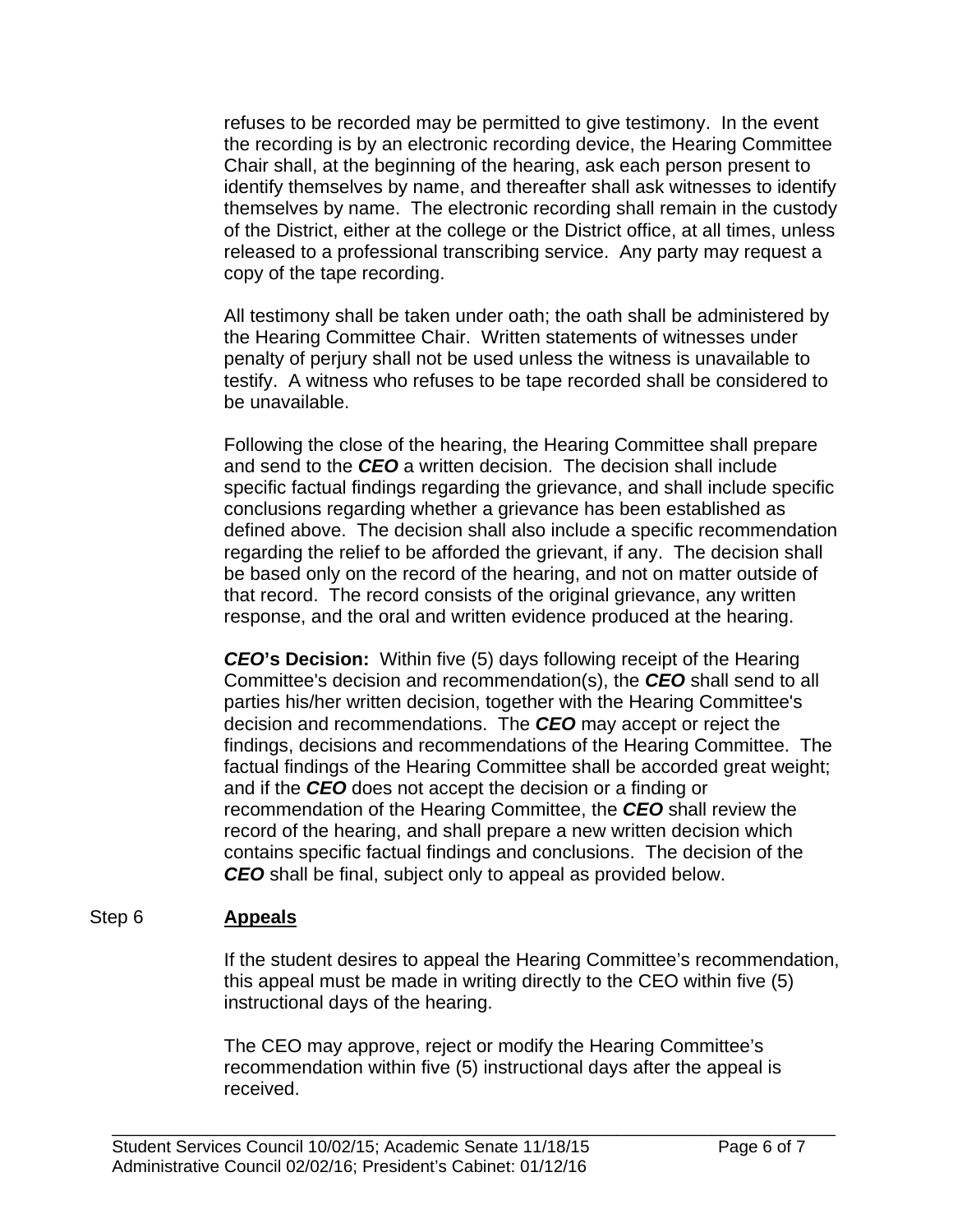Any appeal relating to a Hearing Committee decision that Grievance form does not present a grievance as defined in these procedures shall be made in writing to the *CEO* within *[five]* days of that decision. The *CEO* shall review the Grievance and Request for Hearing in accordance with the requirements for a grievance provided in these procedures, but shall not consider any other matters. The *CEO's* decision whether or not to grant a hearing shall be final and not subject to further appeal.

# **Definitions:**

**Party** – The student or any persons claimed to have been responsible for the student's alleged grievance, together with their representatives. "Party" shall not include the Grievance Hearing Committee.

*CEO* – The *CEO* or a designated representative of the *CEO*.

**Student** – A currently enrolled student, a person who has filed an application for admission to the college, or a former student. A grievance by an applicant shall be limited to a complaint regarding denial of admission. Former students shall be limited to grievances relating to course grades to the extent permitted by Education Code Section 76224(a).

**Respondent** – Any person claimed by a grievant to be responsible for the alleged grievance.

**Day** – Unless otherwise provided, day shall mean a day during which the college is in session and regular classes are held, excluding Saturdays and Sundays.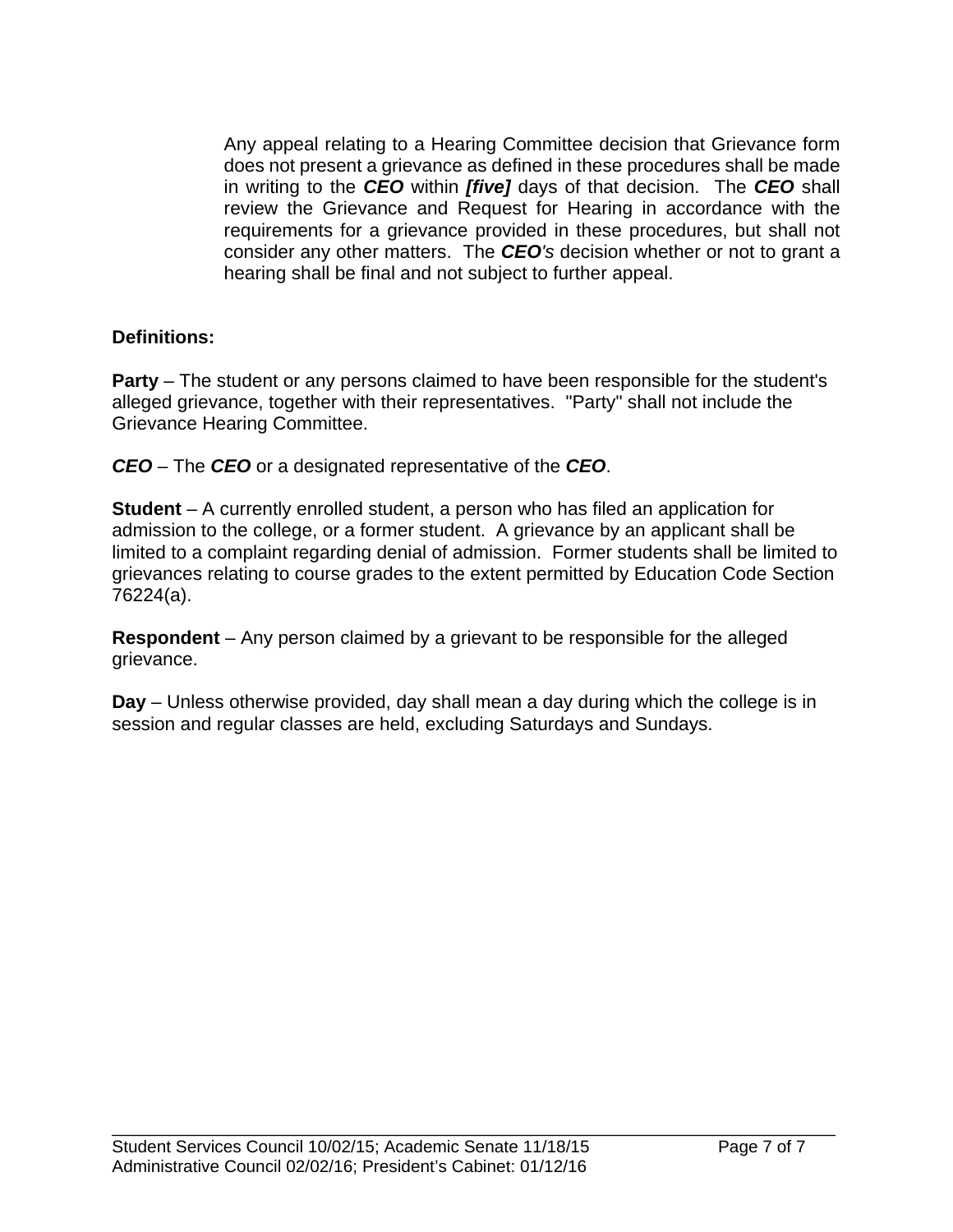# **IMPERIAL COMMUNITY COLLEGE DISTRICT AP 5570 Student Credit Card Solicitation**

References:

Education Code Section 99030; Title 5 Section 54400; Civil Code Section 1747.02(m)

Credit card solicitation will be regulated by the District to include the following:

- Sites at which student credit cards are marketed should be registered with the Student Affairs Office.
- The number of sites allowed on campus may be limited.
- Marketers of student credit cards are prohibited from offering gifts to students for filling out credit card applications.
- Credit card and debt education and counseling sessions are offered to students during campus events.
- The District uses existing debt education resources prepared by nonprofit entities and does not incur the expense of preparing new material.

Office of Primary Responsibility: Student Affairs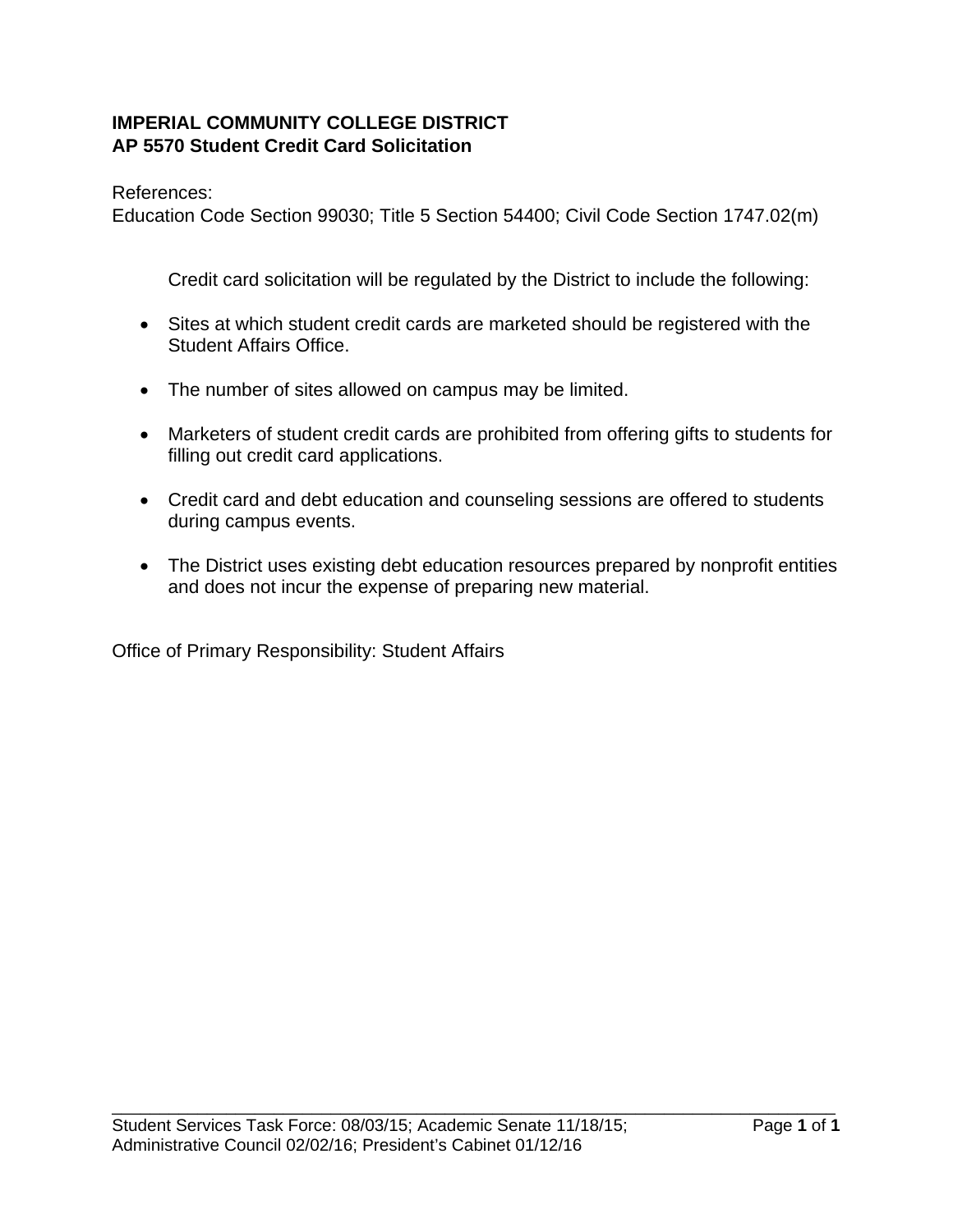# **IMPERIAL COMMUNITY COLLEGE DISTRICT AP 5610 Voter Registration**

References: 20 U.S. Code Section 1094(a)(23)(A); 34 Code of Federal Regulations Section 668.14(d)(1)

A good faith effort is made to distribute voter registration form to each student enrolled in a degree or certificate program and physically in attendance at the institution.

Voter registration cards are provided to all graduates at the time of diploma distribution.

Forms are widely available to students at the institution through a link on the college's website and at the Student Affairs Office.

The Associated Student Government distributes registration forms on Constitution Day.

Districts will designate a contact person to be contacted by the Secretary of State for distribution of voter registration cards.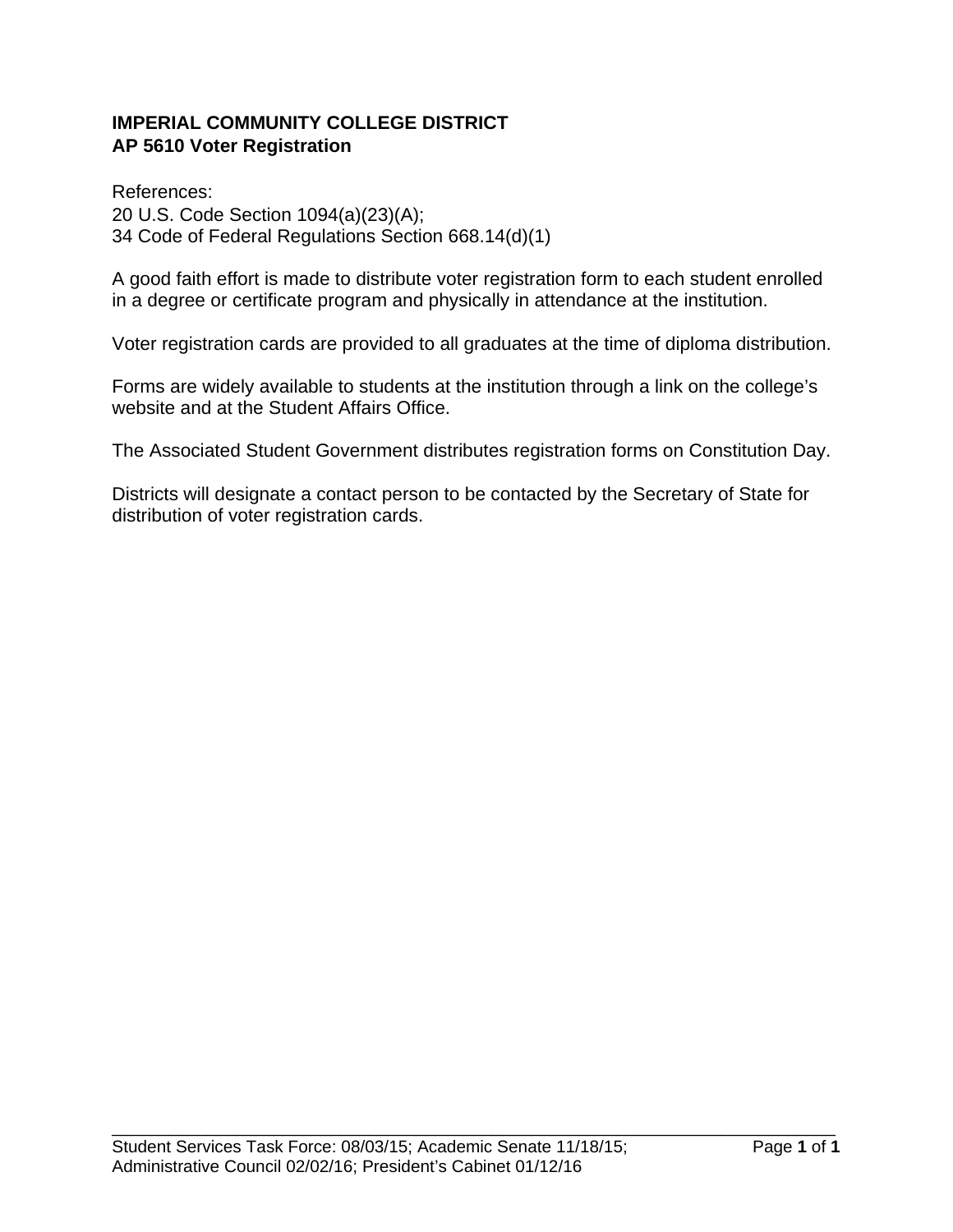# **IMPERIAL COMMUNITY COLLEGE DISTRICT AP 5800 Prevention of Identity Theft in Student Financial Transactions**

Reference:

Education Code Section:

15 U.S. Code Section 1681m(e) (Fair and Accurate Credit Transactions Act (FACT ACT or FACTA))

# **I. The Purpose of the Identity Theft Prevention Program**

The purpose of this Identity Theft Prevention Program (ITPP) is to control reasonably foreseeable risks to students from identity theft, by providing for the identification, detection, and response to patterns, practices, or specific activities ("Red Flags") that could indicate identity theft.

### **II. Definitions**

 "Identity theft" is a fraud attempted or committed using identifying information of another person without authority.

 A "creditor" includes government entities who defer payment for goods (for example, payment plans for bookstore accounts or parking tickets), issued loans or issued student debit cards. Government entities that defer payment for services provided are not considered creditors for purposes of this ITPP.

 "Deferring payments" refers to postponing payments to a future date and/or installment payments on fines or costs.

A "covered account" includes one that involves multiple payments or transactions.

 "Person" means any individual who is receiving goods, receives a loan, and/or is issued a debit card from the District and is making payments on a deferred basis for said goods, loan, and/or debit card.

 Detection or discovery of a "Red Flag" implicates the need to take action under this ITPP to help prevent, detect, and correct identity theft.

# **III. Detecting "Red Flags" For Potential Identity Theft**

### **A.** Risk Factors for Identifying "Red Flags"

The District will consider the following factors in identifying relevant "Red Flags:"

- 1) the types of covered accounts the District offers or maintains;
- 2) the methods the District provides to open the District's covered accounts;
- 3) the methods the District provides to access the District's covered accounts; and

\_\_\_\_\_\_\_\_\_\_\_\_\_\_\_\_\_\_\_\_\_\_\_\_\_\_\_\_\_\_\_\_\_\_\_\_\_\_\_\_\_\_\_\_\_\_\_\_\_\_\_\_\_\_\_\_\_\_\_\_\_\_\_\_\_\_\_\_\_\_\_\_\_\_\_\_

4) the District's previous experience(s) with identity theft.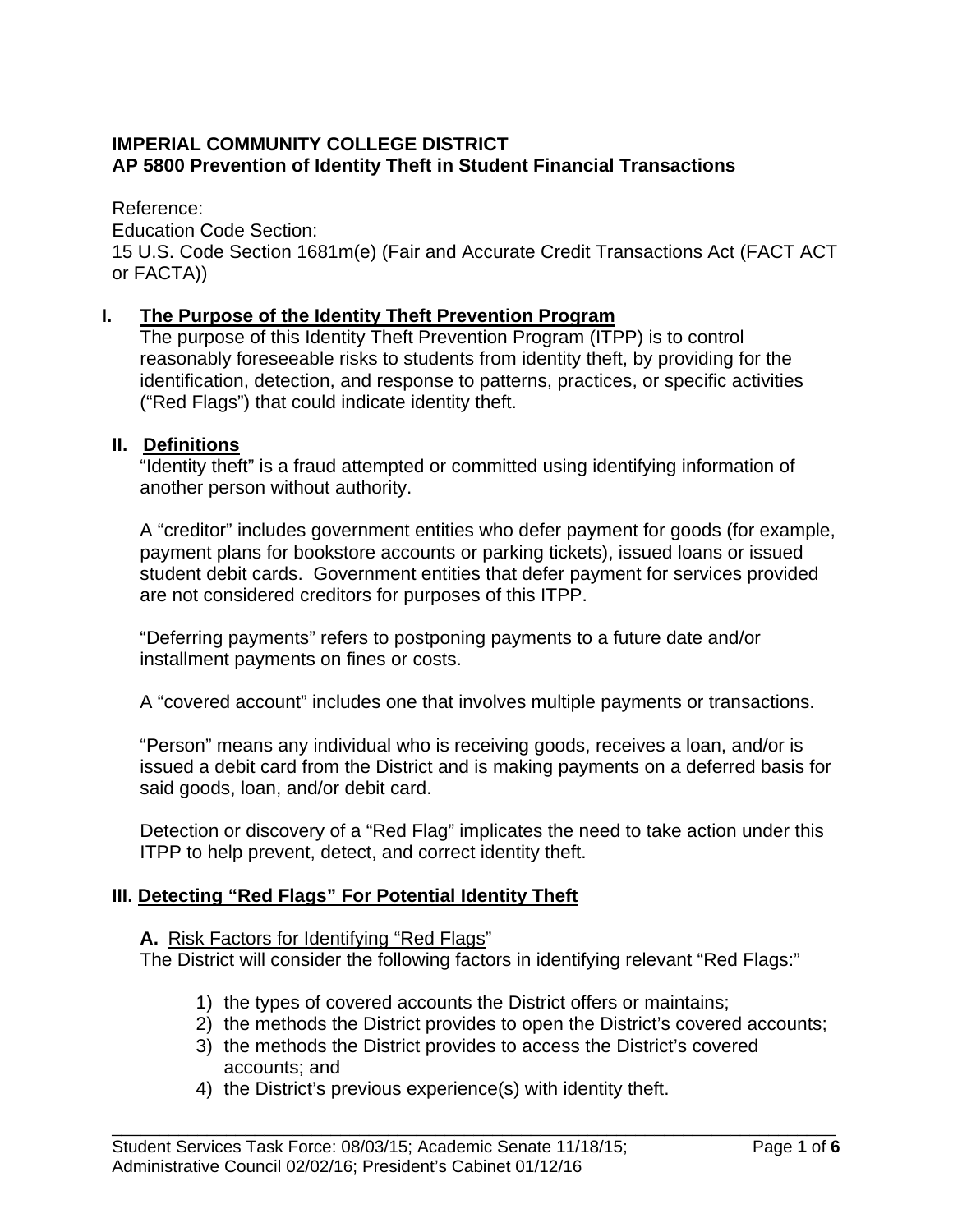# **B.** Sources of "Red Flags"

The District will continue to incorporate relevant "Red Flags" into this ITPP from the following sources:

- 1) incidents of identity theft that the District has experienced;
- 2) methods of identity theft that the District identifies that reflects changes in identity theft risks; and
- 3) guidance from the District's supervisors who identify changes in identity theft risks.

### **C.** Categories of "Red Flags"

The following Red Flags have been identified for the District's covered accounts:

# **Alerts, Notifications, or Warnings from a Consumer Reporting Agency:**

- 1) A fraud or active duty alert is included with a consumer report the District receives as part of a background check.
- 2) A consumer reporting agency provides a notice of credit freeze in response to a request for a consumer report.
- 3) A consumer reporting agency provides a notice of address discrepancy. An address discrepancy occurs when an address provided by a student substantially differs from the one the credit reporting agency has on file. See Section (V)(9) for specific steps that must be taken to address this situation.
- 4) A consumer report indicates a pattern of activity that is inconsistent with the history and usual pattern of activity of an applicant, such as:
	- a) A recent and significant increase in the volume of inquiries;
	- b) An unusual number of recently established credit relationships;
	- c) A material change in the use of credit, especially with respect to recently established credit relationships; or
	- d) An account that was closed for cause or identified for abuse of account privileges by a creditor or financial institution.

# **Suspicious Documents:**

- 5) Documents provided for identification appear to have been forged or altered.
- 6) The photograph or physical description on the identification is not consistent with the appearance of the applicant or customer presenting the identification.
- 7) Other information on the identification is not consistent with information provided by the person opening a new covered account or customer presenting the identification.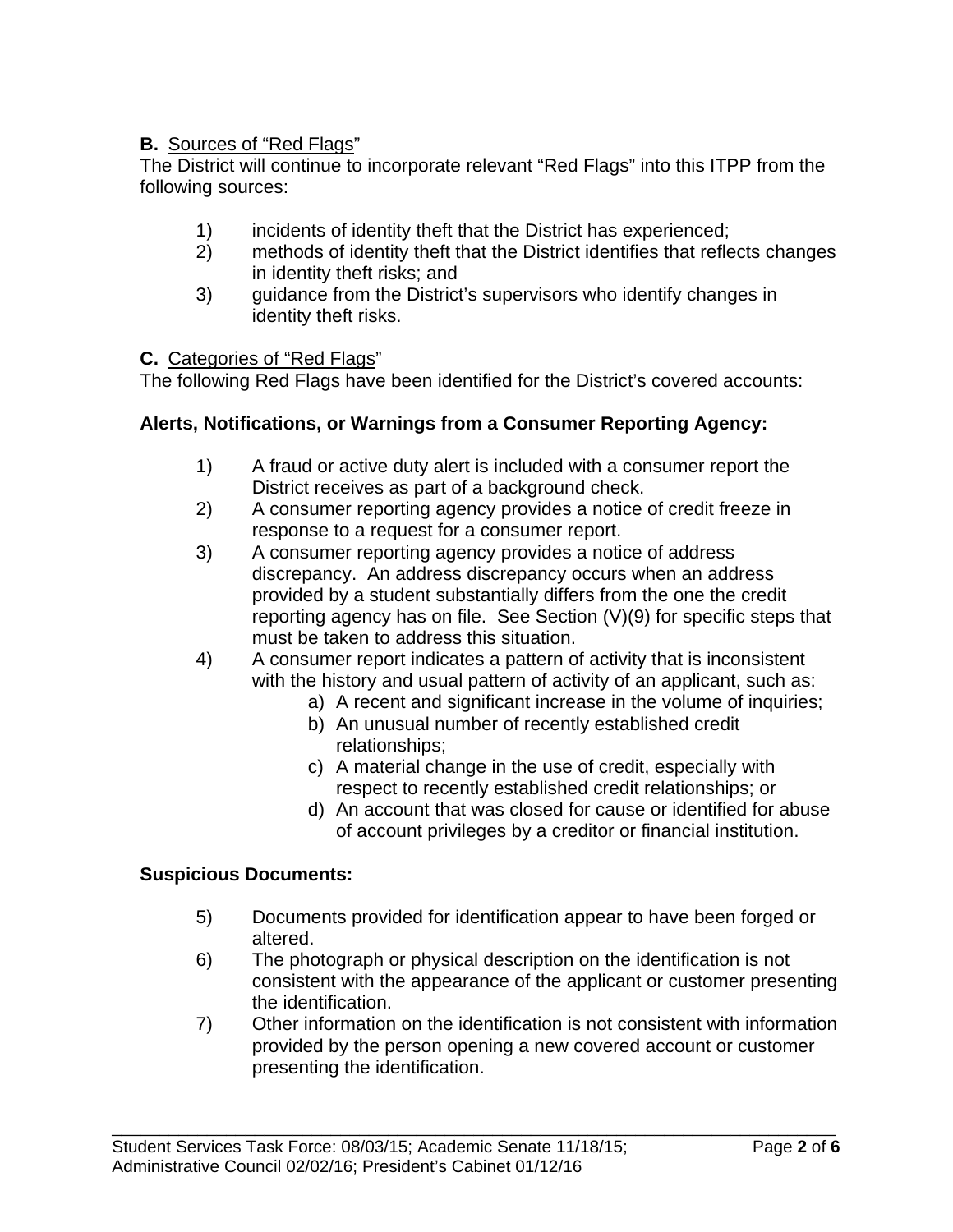- 8) Other information on the identification is not consistent with readily accessible information that is on file with the District, such as a signature card or a recent check.
- 9) An application appears to have been altered or forged, or gives the appearance of having been destroyed or reassembled.

# **Suspicious Personally Identifying Information:**

- 10) Personal identifying information provided is inconsistent when compared against external information sources used by the District. For example:
	- a) The address does not match any address in the consumer report; or
	- b) The Social Security Number (SSN) has not been issued, or is listed on the Social Security Administration's Death Master File.
- 11) Personal identifying information provided by a person is not consistent with other personal identifying information provided by the person. For example, there is a lack of correlation between the SSN range and date of birth.
- 12) Personal identifying information is associated with known fraudulent activity as indicated by internal or third-party sources use by the District. For example:
	- a) The address on an application is the same as the address provided on a fraudulent application;
	- b) The phone number on an application is the same as the phone number provided on a fraudulent application.
- 13) Personal identifying information provided is of a type commonly associated with fraudulent activity as indicated by internal or third-party sources used by the District. For example:
	- a) The address on an application is fictitious, a mail drop, or a prison; or
	- b) The phone number is invalid, or is associated with a pager or answering service.
- 14) The SSN provided is the same as that submitted by other persons currently being served by the District.
- 15) The address or telephone number provided is the same or similar to the account number or telephone number submitted by an unusually large number of other persons being served by the District.
- 16) The person opening the covered account fails to provide all required personal identifying information on an application or in response to notification that the application is incomplete.
- 17) Personal identifying information provided is not consistent with personal identifying information that is on file with the District.
- 18) The person opening the covered account cannot provide authenticating information beyond that which generally would be available from a wallet or consumer report.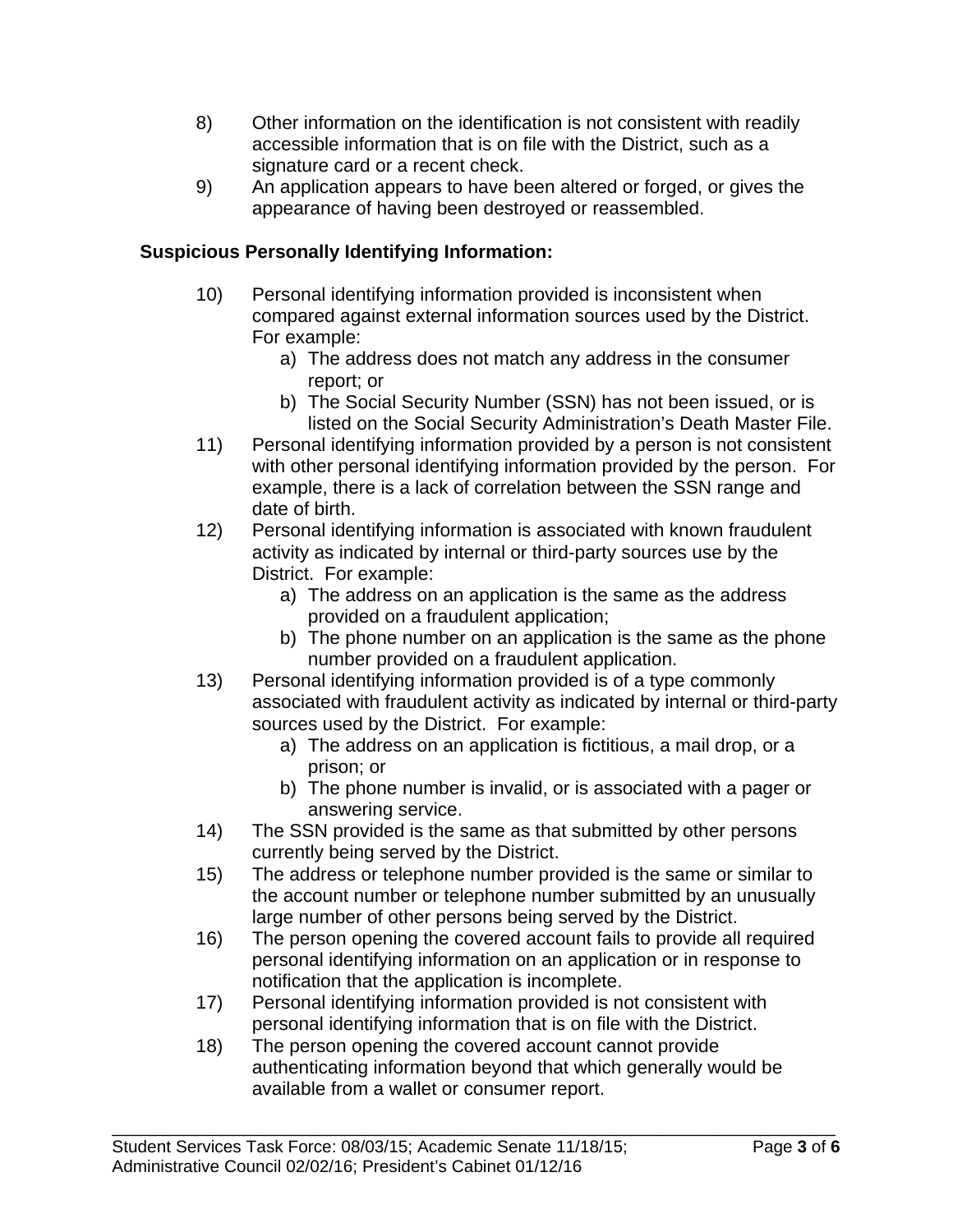# **Unusual Use Of – Or Suspicious Activity Relating To – A Covered Account:**

- 19) A new covered account is used in a manner that is commonly associated with known patterns of fraud patterns. For Example, a person makes a first payment, but there are no subsequent payments made.
- 20) A covered account is used in a manner that is not consistent with established patterns of activity on the account. For example, there is:
	- a) Nonpayment when there is no history of late or missed payments; or
	- b) A material change in electronic fund transfer patterns in connection with a payment.
- 21) A covered account that has been inactive for a reasonably lengthy period of time is suddenly used or active.
- 22) Mail sent to the person holding the covered account is returned repeatedly as undeliverable although transactions continue to be conducted in connection with the person's covered account.
- 23) The District is notified that the person is not receiving paper account statements.
- 24) The District is notified of unauthorized transactions in connection with a person's covered account.

### **Notices From Customers/Persons, Victims of Identity Theft, Law Enforcement Authorities, or Other Businesses About Possible Identity Theft in Connection with Covered Accounts:**

25) The District is notified by a person with a covered account, a victim of identity theft, a law enforcement authority, or any other person, that it has opened a fraudulent account for a person engaged in identity theft.

# **IV. Measures to Detect "Red Flags**"

The District shall do the following to aid in the detection of "Red Flags:"

1) When a new covered account is open, the District shall obtain identifying information about, and information verifying the identity of, the student or other person seeking to open a covered account. Two forms of identification shall be obtained (at least one of which must be a photo identification).

\_\_\_\_\_\_\_\_\_\_\_\_\_\_\_\_\_\_\_\_\_\_\_\_\_\_\_\_\_\_\_\_\_\_\_\_\_\_\_\_\_\_\_\_\_\_\_\_\_\_\_\_\_\_\_\_\_\_\_\_\_\_\_\_\_\_\_\_\_\_\_\_\_\_\_\_

 The following are examples of the types of valid identification that a person may provide to verify the identity of the person seeking to open the covered account: valid state-issued driver's license, valid stateissued identification card, current passport, a Social Security Card, current residential lease, or copy of a deed to the person's home or invoice/statement for property taxes.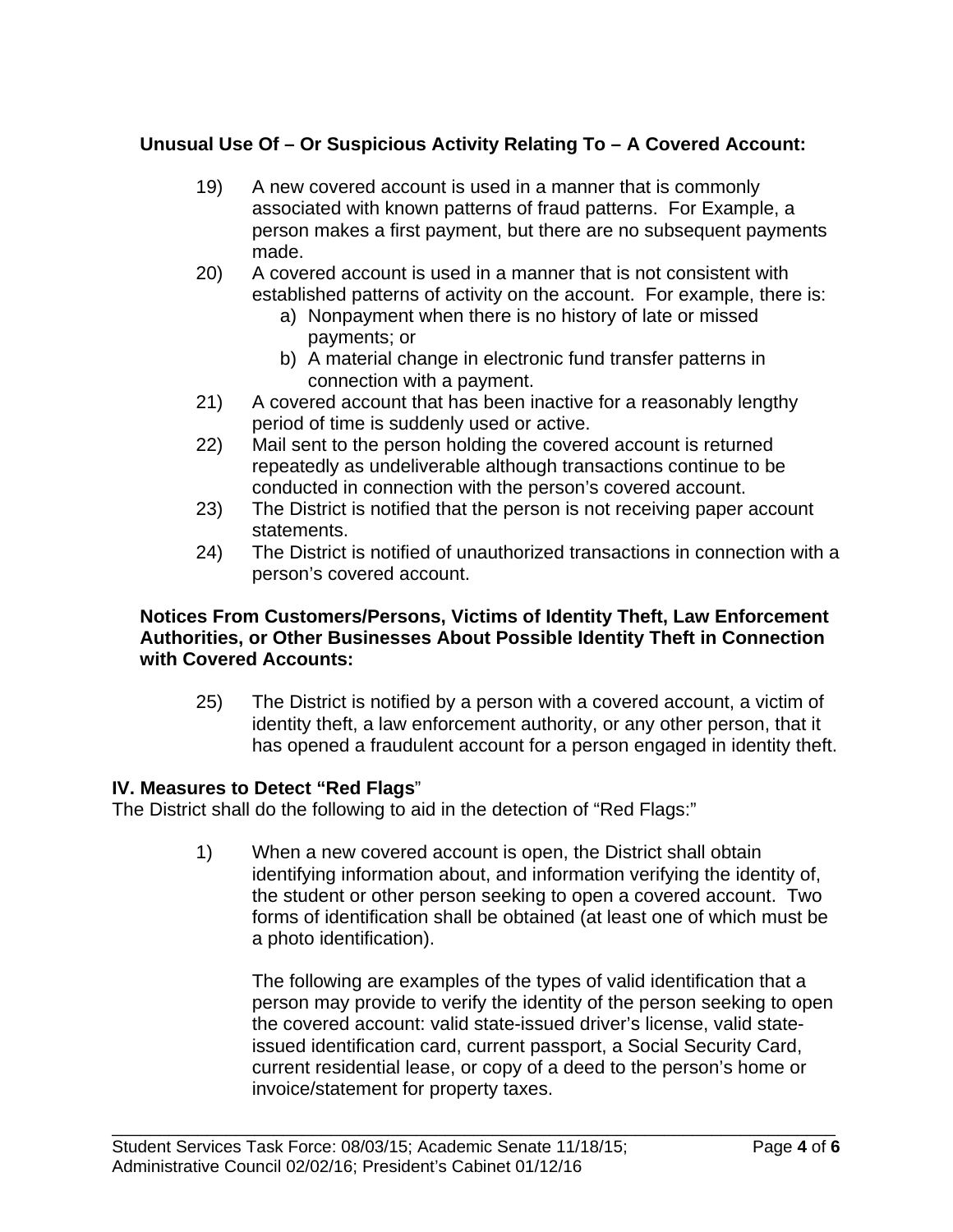2) Persons with covered accounts who request a change in their personal information on file, such as a change of address, will have the requested changes verified by the District.

 The person shall provide at least one written form of verification reflecting the requested changes to the personal information. For example, if an address change is requested, then documentation evidencing the new address shall be obtained. If a phone number change is requested, then documentation evidencing the new phone number, such as a phone bill, shall be obtained.

# **V. Preventing and Mitigating Identity Theft**

One or more of the following measures, as deemed appropriate under the particular circumstances, shall be implemented to respond to "Red Flags" that are detected:

- 1) Monitor the covered account for evidence of identity theft;
- 2) Contact the person who holds the covered account;
- 3) Change any passwords, security codes, or other security devices that permit access to a covered account;
- 4) Reopen the covered account with a new account number;
- 5) Not open a new covered account for the person;
- 6) Close an existing covered account;
- 7) Not attempt to collect on a covered account or not sell a covered account to a debt collector;
- 8) Notifying law enforcement;
- 9) Where a consumer reporting agency provides an address for a consumer that substantially differs from the address that the consumer provided, the District shall take the necessary steps to for a reasonable belief that the District knows the identity of the person for whom the District obtained a credit report, and reconcile the address of the consumer with the credit reporting agency, if the District establishes a continuing relationship with the consumer , and regularly, and in the course of business, provides information to the credit reporting agency; or
- 10) Determine that no response is warranted under the particular circumstances.

# **VI. Updating the ITPP**

The District shall update this ITPP on an annual basis to reflect changes in risks to persons with covered accounts, and/or to reflect changes in risks to the safety and soundness of the District from identity theft, based on the following factors:

- 1) The experiences of the District with identity theft;
- 2) Changes in methods of identity theft;
- 3) Changes in methods to detect, prevent and mitigate identity theft;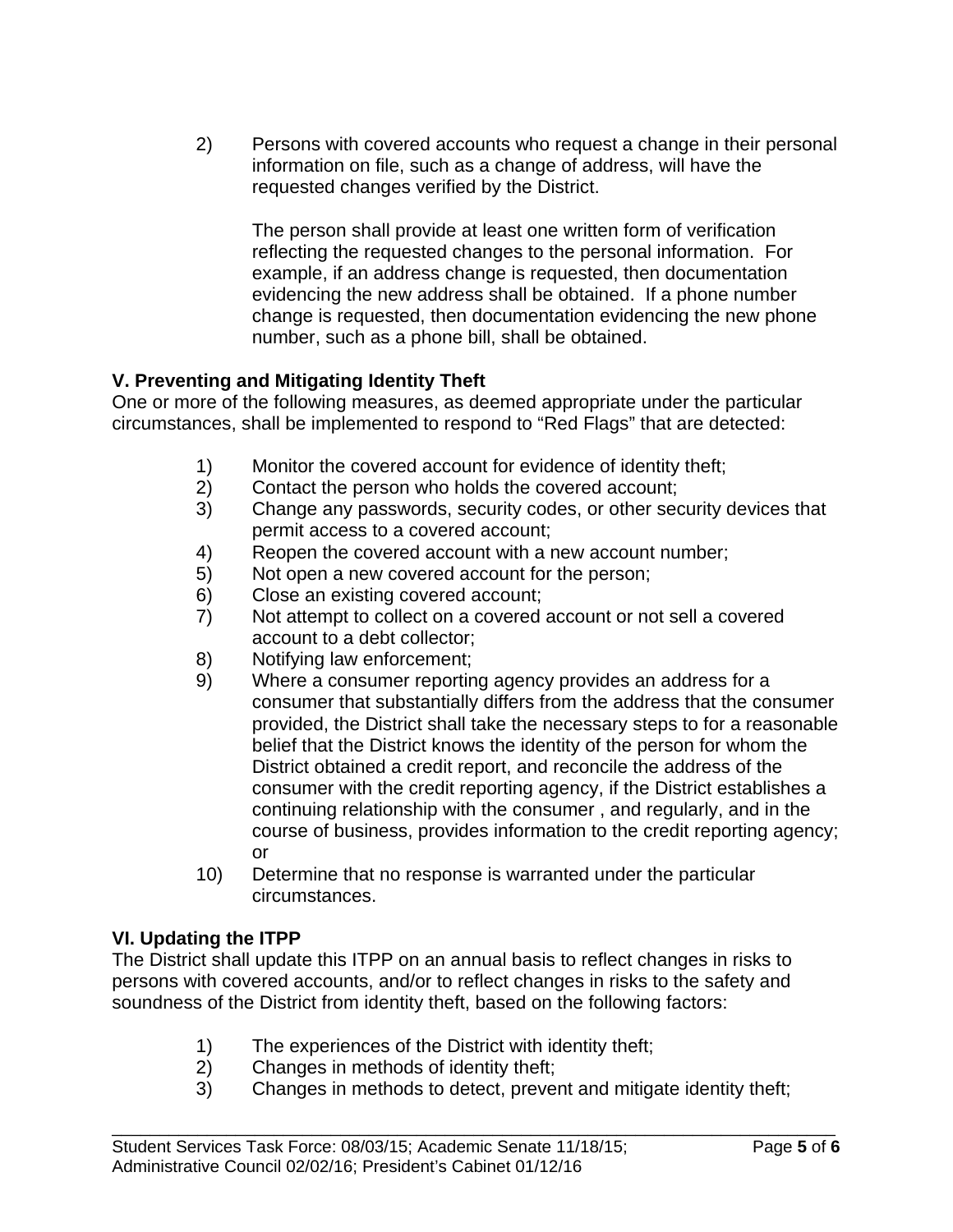- 4) Changes in the types of covered accounts that the District maintains;
- 5) Changes in the business arrangements of the District, including service provider arrangements.

# **VII. Methods for Administering the ITPP**

A. Oversight of the ITPP

Oversight by the District shall include:

- 1) Assigning specific responsibility for the ITPP's implementation;
- 2) Reviewing reports prepared by the staff regarding compliance of the ITPP; and
- 3) Approving material changes to the ITPP as necessary to address changing identity theft risks.
- B. Reports
	- 1) *In General*. Staff responsible for the development, implementation, and administration of this ITPP shall report to the Governing Board on an annual basis.
	- 2) *Contents of Report*. The report shall address material matters to the ITPP and evaluate the following issues: the effectiveness of the policies and procedures in addressing the risk of identity theft in connection with opening new covered accounts and with respect to existing covered accounts; service provider arrangements; significant incidents involving identity theft and management's response; and recommendations for material changes to the ITPP.
	- 3) *Oversight of Service Provider Arrangements*. Whenever the District engages a service provider to perform an activity in connection with one or more covered accounts the District shall take steps to ensure that the activity of the service provider is conducted in accordance with reasonable policies and procedures designed to detect, prevent, and mitigate the risk of identity theft. To that end, the District shall require our service contractors, by contract, to have policies and procedures to detect relevant "Red Flags" that may arise in the performance of the service provider's activities, and either report the "Red Flags" to the District, or to take appropriate steps to prevent or mitigate identity theft.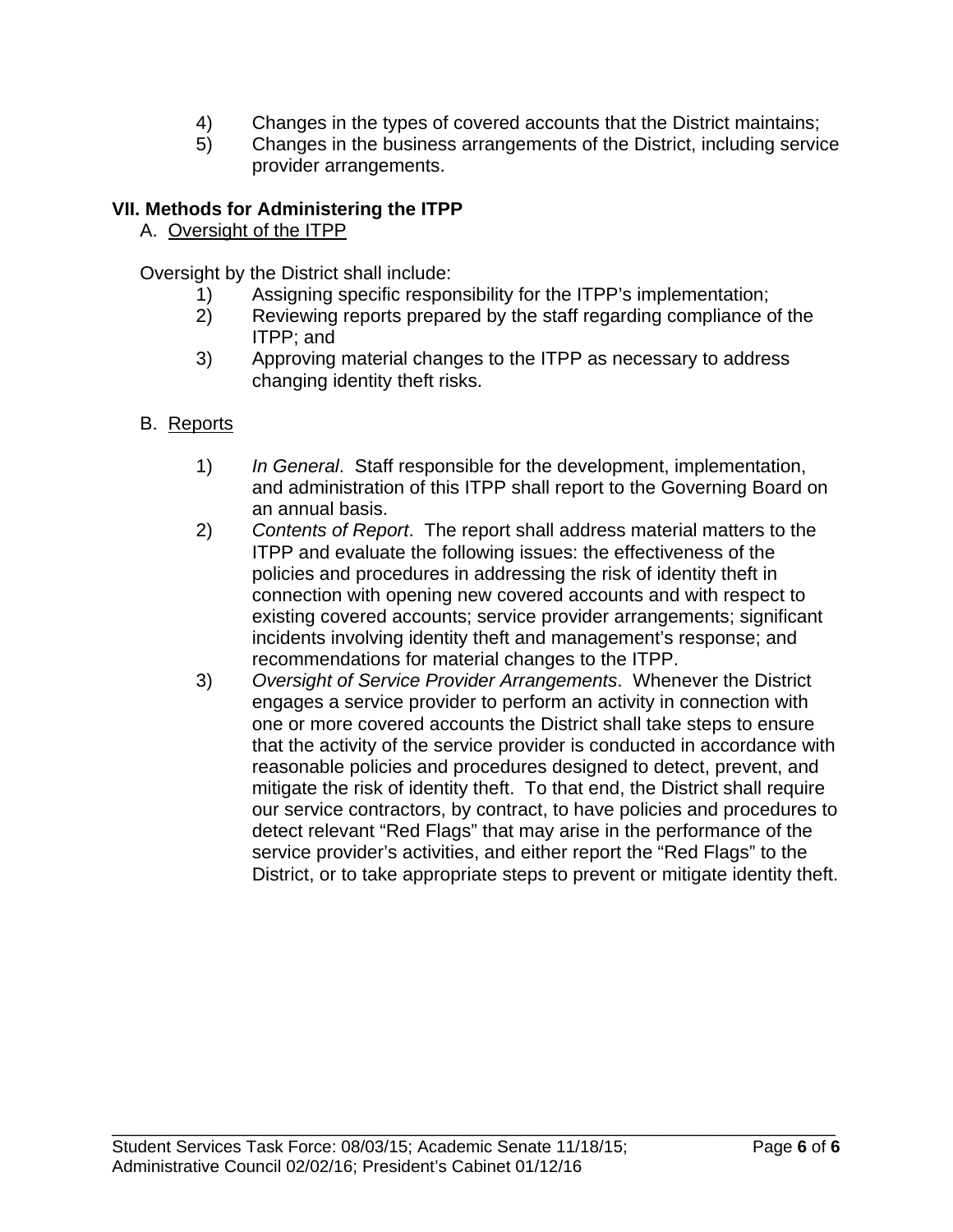### **IMPERIAL COMMUNITY COLLEGE DISTRICT AP 7135 Payroll Processing**

#### References:

Education Code §§70902, 87040, 87801, 88160-88167, Government Code 53200, Board Policy 7130 and 7385, and Administrative Procedures 6315 and 6150

#### **Summary**

As the District strives for more efficient means of ensuring accountability and internal controls, the payroll processes (reference the attached processes map) should be regularly reviewed and monitored for trends, compliance, and enhancement opportunities. Individual employees and area supervisors (i.e. approving managers or administrators) are responsible for the accuracy and timeliness of the timecard data used by the human resources and payroll staff. Since employee wages, benefits, and employment taxes represent the vast majority of general fund expenditures, the accuracy of this data is crucial to the overall accuracy of the District's accounting records and financial statements.

The District is dependent on the Imperial County Office of Education (ICOE) to process certain portions of the payroll process. Therefore, certain restrictions related to payroll practices, options, and systems apply.

#### Pay Dates

The normal pay dates for all employees are the last working day of the month. If the last working day of the month falls on a weekend, the pay date is the preceding Friday. If the last working day of the month falls on a district holiday, the pay date is the preceding workday. December pay dates will normally occur prior to the winter holiday break.

### Payroll Periods and Frequencies

The following payroll periods and frequencies apply for all district employees:

A. 10-month employee – August 31 through May 31 (or in accordance with collective bargaining agreement) (10 pay dates)

B. 11-month employee – August 31 through June 30 (or in accordance with collective bargaining agreement) (11 pay dates)

C. 12-month employee – July 31 through June 30 (12 pay dates)

D. Part-time faculty and payments for overload – initial payments will be by the 10<sup>th</sup> of the month (following the start of a semester), followed by 4 payments on the last day of the month.

### **Deadlines**

Time reports are normally to be submitted on or before 4 p.m. on the tenth day of the month except for December. Due to the early pay date in December, all time reports are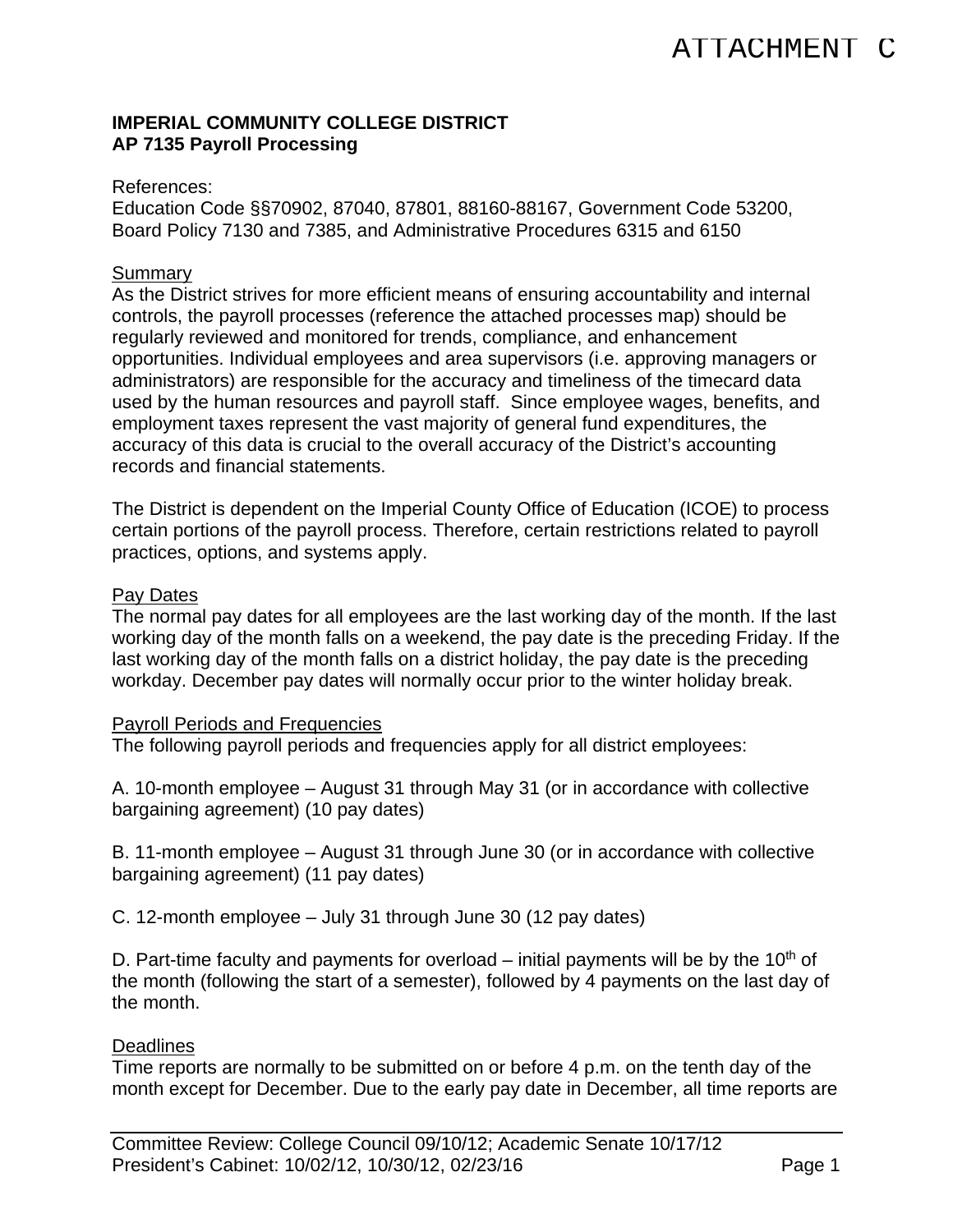to be received by the Payroll Office on or before 4 p.m. on December 1 or as identified in the notification sent out to all employees in November.

Written authorization for payroll deductions from pay warrants paid at the end of the month must be received by the Payroll Office not later than the tenth of the month prior to the deduction taking place.

### Garnishment of Wages

The district is required by law, when served with an income execution, wage assignment, Family Court Support Order, or federal-tax levy against an employee, to make deductions from the individual's wages until the debt has been satisfied, or as otherwise required by the order. Upon receipt of a garnishment order, the employee is sent notification of the order, and the Payroll Office establishes the deduction schedule according to the terms contained in the order or other notification.

### Deductions and Payroll Advances

In accordance with applicable regulations and District policies, employees may submit signed requests for voluntary payroll deductions (e.g. IRAs, 125 plans, etc.). Members of collective bargaining units have dues deducted from their payroll, unless otherwise specifically arranged by their union leadership (e.g. charitable donations to a specified list).

Employees may request up to one payroll advance per twelve month period for emergency situations. Requests must be in writing to the Chief Human Resources Officer (CHRO) and include the reason for the request and the check request date. The advanced amount (no more than half of their regular contract check amount for the month) will be reduced in 2 equal payments from the employee's next two regular payroll warrants. The Payroll Coordinator will maintain Payroll Advance Request forms.

# Underpayments, Docks, and Overpayments

Once an underpayment has been substantiated, the Payroll Coordinator will notify the employee. Underpayments will be paid to the employee either through the next possible payroll warrant or through a separate warrant depending on the timing of the payroll process.

Employees who received payment for time worked that doesn't actualize (e.g. called in sick, etc.) and the employee is unable or unwilling to use eligible accrued time, will have their pay docked for an amount equal to that time on the next possible pay period.

The Payroll Coordinator will similarly notify employees of any overpayments. The employee and the district must sign a repayment agreement before the deductions begin. If an employee does not agree to sign a repayment agreement, the employee would then be advised that legal action may be taken to recover the overpayment. Overpayments to employees may be repaid by personal check, cash, or payroll deduction. Payroll deduction for salary overpayment may only be used if authorized by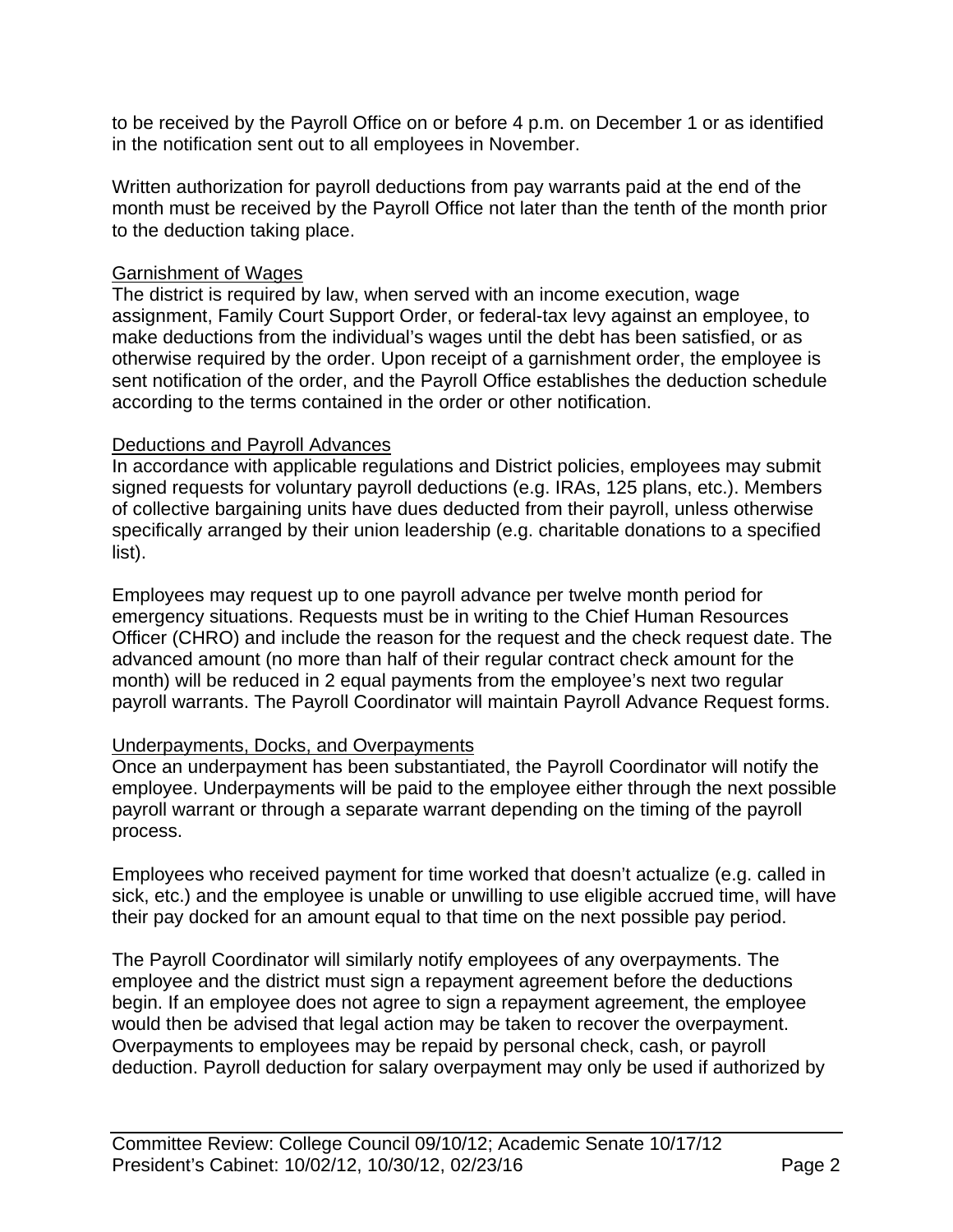the employee. The overpayment must be recovered within the same tax year to be reflected on the current W-2.

### Fiscal Year versus Calendar Year

Most outside agencies use a calendar year; however, the District uses a fiscal year which ends on June 30<sup>th</sup>. A common reason for using the fiscal year rather than a calendar year is to follow the natural cycle of business (known as "the natural business year"). As a school district, we are required to follow the state's fiscal year. The District Payroll Department is required to accumulate information on both a fiscal and calendar year basis due to the federal and state wage and tax reporting requirements.

### Payroll Delivery

Employees who receive actual paper checks (known as "live checks") can pick up their checks in the human resources office during specified hours on payday (the actual last working day of the month). Checks not picked up on payday will be mailed via regular mail to the last address reported by the employee. That mailing will occur the first working day after payday. Checks are released only to employees, unless the employee has provided written authorization to release the check to another individual. District employees are permitted to have one direct deposit account. Employees who receive their pay via direct deposit will receive detailed information forms about their deposit (commonly called "check stubs"). These checks stubs will be available to be picked up in the human resources office during specified hours on payday (the actual last working day of the month). Check stubs not picked up on payday will be mailed via regular mail to the last address reported by the employee. That mailing will occur the first working day after payday. Employees may request via email a record of their payroll history from the Payroll Coordinator.

# Internal Controls

Internal controls are defined by the American Institute for Certified Public Accountants (AICPA) as "the plan of organization and the procedures and records that are concerned with the safeguarding of assets and the reliability of the financial records." The payroll system needs an effective internal control structure to ensure appropriateness, reliability, and timeliness of the data provided to management. The internal control structure is composed of three essential elements - the control environment, the accounting system, and the control procedures

# Control Environment

Control environment reflects the overall attitudes and the philosophies of the District. In order to strengthen internal controls, a segregation of duties exists between the timesheet approver, human resources staff member and the Payroll Coordinator. In the payroll/human resources arena, such factors include, but are not limited to:

 Management's philosophy and operating style - internal control within these areas depends on authorization and approval of documents, security, access, accurate recording and review.